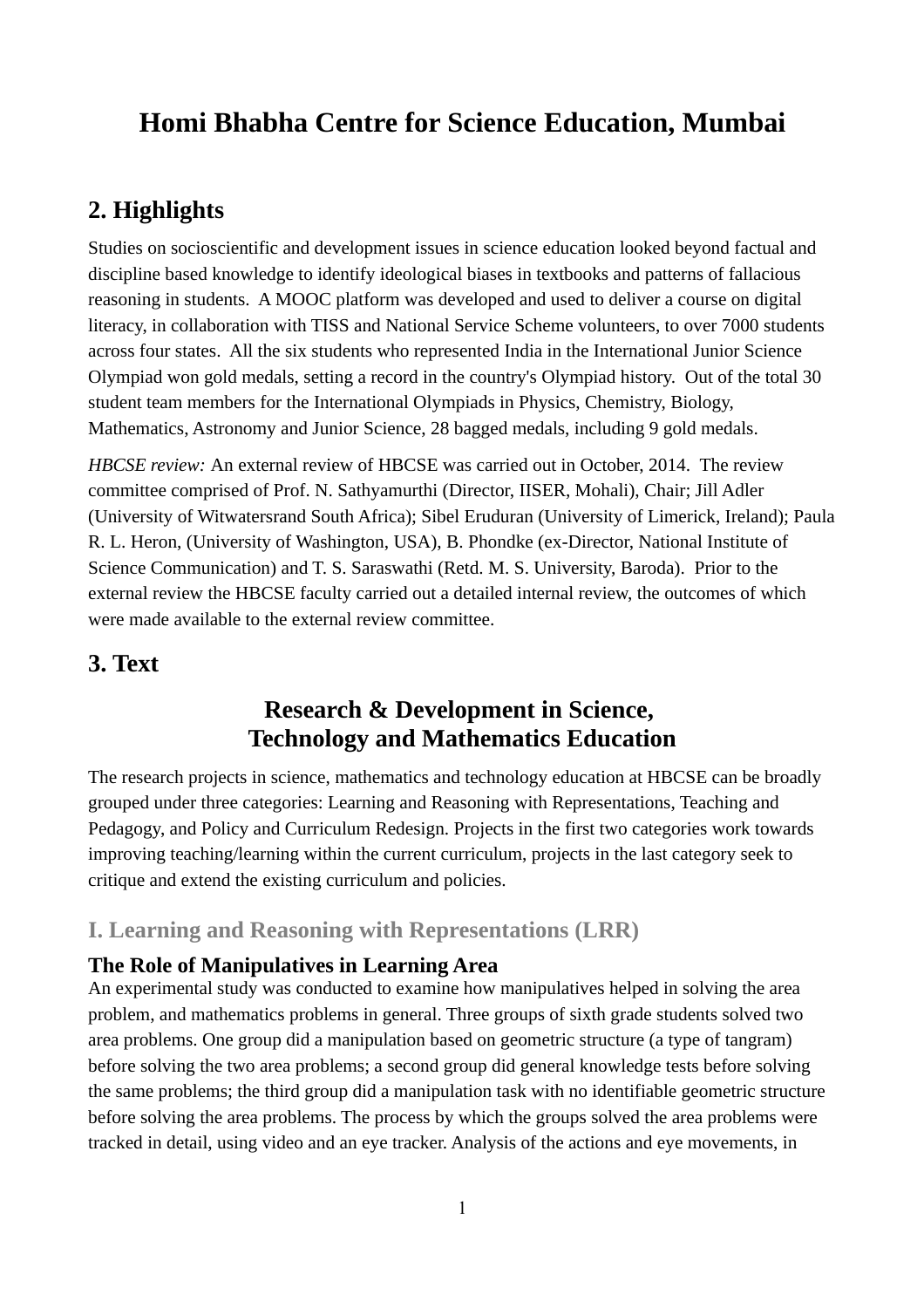combination, showed a clear difference in the problem-solving process between the three groups. Based on these results, a theoretical account was proposed, explaining how manipulatives help in mathematics problem-solving. [J. Rahaman, S. Chandrasekharan, N. Srivastava (UCSD)]

# **Representational Competence in Chemistry**

A series of studies were done to examine students' ability to integrate different representations (representational competence) in chemistry, such as equations, graphs and molecular structure. The studies combined eye tracking methods and qualitative analysis. Results from these studies showed that students who performed at expert level had more systematic eye movements, compared to students who did not perform well. This suggests eye movements could be a marker for representational competence. [P. Pande, S. Chandrasekharan]

# **Informal learning**

An ongoing study explores how grassroots innovators develop new inventions without formal training in engineering or technology. Preliminary data from a study of five grassroots innovators shows that their solutions address mostly local problems, and their designs are based on analogical reasoning. [G. Date, S. Chandrasekharan]

# **Oscillation Simulation**

A simulation to teach the oscillation concept to class 7 students was developed, in collaboration with the Interdisciplinary Program in Educational Technology, IIT Bombay. Students' interaction with this simulation was studied using an eye tracker. Preliminary results showed that eye movements could be used to understand how students integrate different representations. [A. Kothiyal, R. Majumdar (IDP-ET, IITB), H. Agrawal (IIT Roorkee), P. Pande, S. Chandrasekharan]

# **Refined Concept Mapping**

As part of the re-representation of the links in concept maps, an analysis of cell biology topic from three expert level international books (Campbel, 2005; DeRobertis, 1995; Soper, 2003) was done. The objective of the study was to characterize expert's knowledge for the nature and kinds of linking words used by the subject (biology) experts, as it would provide a direction into the way they organize knowledge, their usage of technical terms, grammar, vocabulary, etc. The linking words were categorized into the appropriate dimensions such as: part-whole, class inclusion, spatial inclusion, function, attributes, etc. Results indicate a close match between the kinds of linking words used by the experts, and the re-represented linking words following the refined concept mapping approach. This not only validates the refined concept mapping method, but also confirms our hypothesis that the refined concept mapping method is closer to the expert's way of representing knowledge. The results of this study are being prepared for publication. [M. Kharatmal, G. Nagarjuna]

# **Learning Mathematics in a Social Context: A Chat Studio**

We are exploring learning possibilities in a socially shared virtual environment for early arithmetic. Two new game applications have been developed to test the hypothesis that learning happens in children who participate in a collaborative virtual environment as opposed to a one-to-one interaction with a computer. Data has been collected through a school server over a period of 6 months to analyze learning gains. [R. Shaikh, G. Nagarjuna, R. Katkam, S. Chandrasekharan]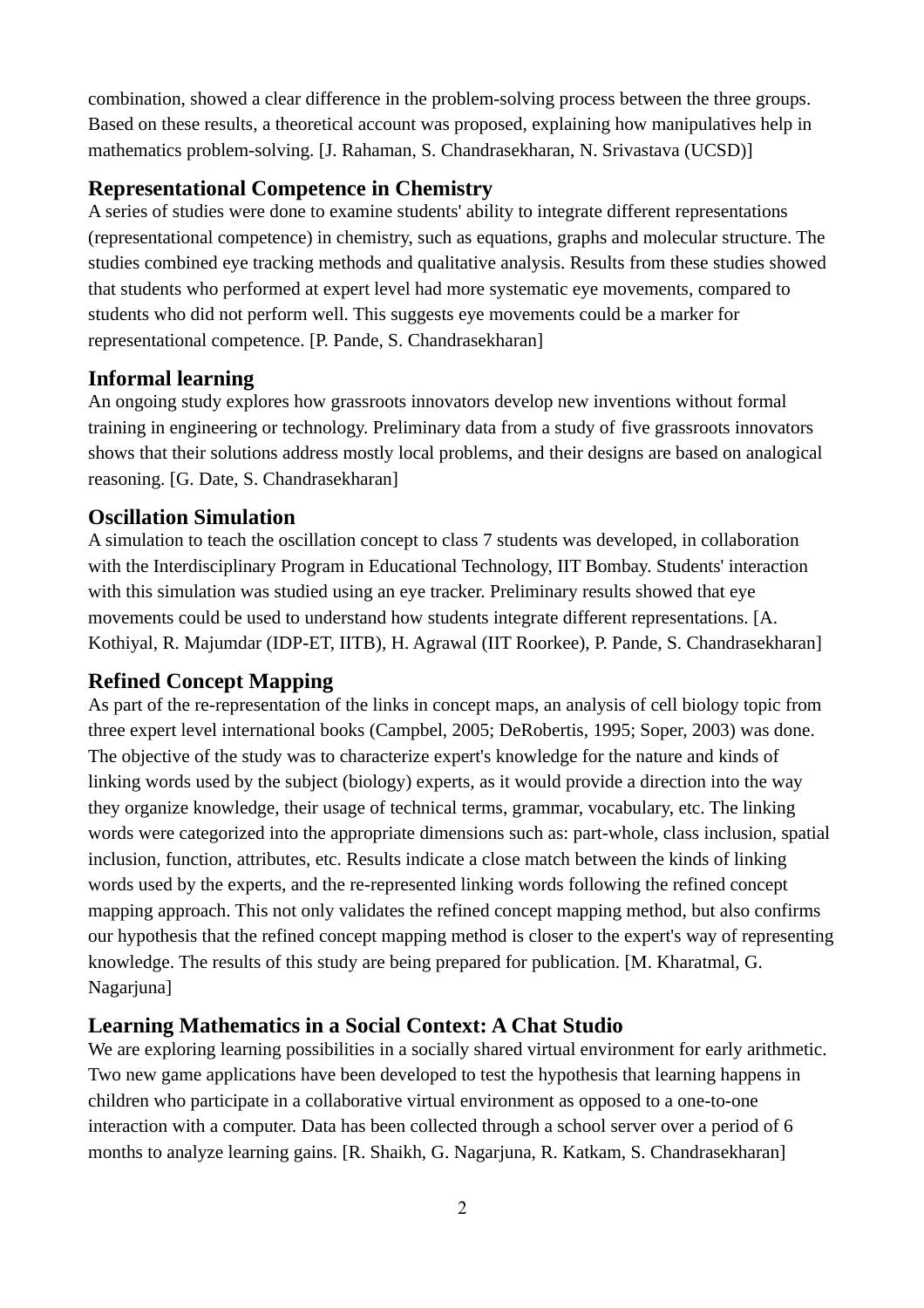# **Physics Education Research**

Students' alternative conceptions in elementary thermodynamics, and how to address them, was investigated, based on designing, developing and trying out demonstrations and activities to help students overcome some of the misconceptions.

*Thermal Equilibrium:* We built up a systematic analogous hydrostatic model of thermal equilibrium and presented it to 112 second year undergraduate students in a Predict-Observe-Explain approach. Students' active engagement with the situation about which they had the misconception led them to see that although the rate at which the final temperature is attained depends on the size and the material of the body, the final temperature attained is the same, irrespective of the size and the material, for all bodies kept in the constant temperature enclosure. The students even could apply their understanding to a new situation, namely, the method of mixtures, in which a hot metal block is immersed into a beaker of cold water and after a while both the block and the water attain a common temperature. The work was published in the journal *Physics Education* published by Institute of Physics, UK.

*First law of thermodynamics:* Earlier we had reported on three activities to address students' difficulties with respect to the first law of thermodynamics. This law to them is only an equation. When they have to apply the law in a concrete situation, they fail to identify the different terms in the equation. The first two activities were aimed respectively at understanding isothermal and adiabatic processes. The third was aimed at explaining the first law in a general case. These activities were presented to students using a predict-perform-observe-explain approach (PPOE) rather than just the predict-observe-explain (POE) approach. We found that a major factor that militates against students' understanding is that in their intuitive reasoning they do not distinguish between heat and temperature. [S. Pathare, H. C. Pradhan, S. Ladage]

# **Art and Science: Visual Learning / Teaching**

The objective of this research project was to study the overlaps between the process of doing art and the process of doing science. Drawing is a type of model making: drawing is making (and simultaneously figuring out how to make) simplified, 2-d representations of processes in physical reality. Model making is an important part of the process of doing science, and we have been trying to find out how drawing and doing science can be integrated in interdisciplinary learning activities. We have also been designing and testing ways in which drawing can be used constructively. For example, we have found some activities in which students need to draw in order to find answers to questions and solve relevant problems, or in which they learn by closely observing, analyzing, and critiquing visual representations. [K. Haydock]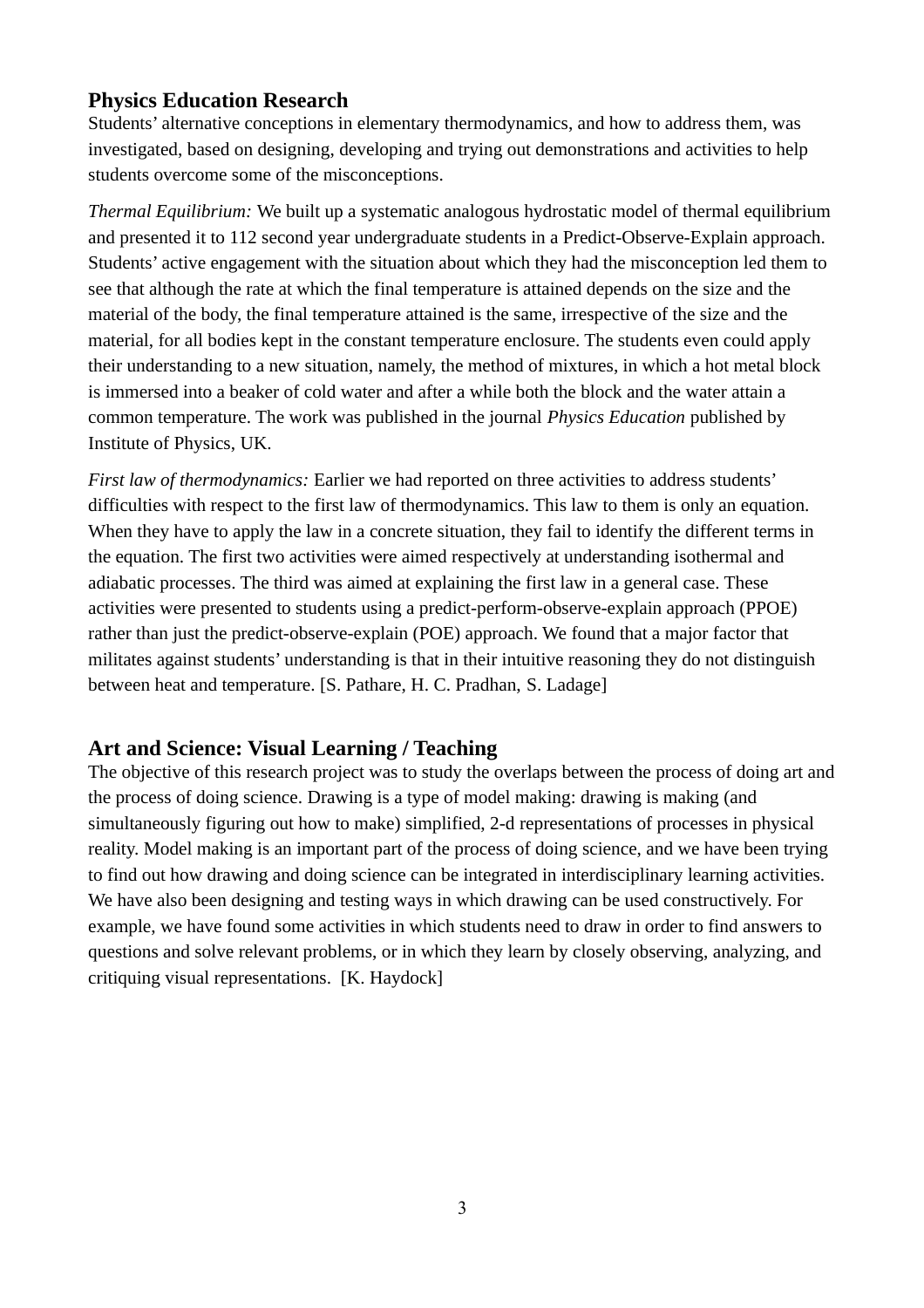

(a) A child's drawing of an imli tree, made without looking at a tree. (b) The same child's drawing made while looking at an imli tree on the HBCSE campus.

# **II. Teaching and Pedagogy**

### **Perceptions About the Pedagogy of Learning by Doing**

This study aimed at understanding facilitators' perceptions about the pedagogy of learning by doing (LBD). Four school teachers and three science communicators, reputed for their practice and promotion of hands-on science activities were interviewed in depth on their perceptions about LBD pedagogy in school education. The study recorded the following important insights from the experienced communicators: i) While many LBD facilitators limit themselves to demonstration of activities, it is more effective for learners to carry out the activities themselves. ii) While often the emphasis is on fun and enjoyment, there is an absence of focus on concept understanding; iii) Effective implementation of LBD approach needs professional development programmes for facilitators. iv) Involvement of parents, practitioners and professionals including doctors, farmers, engineers, scientists, fitters, blacksmiths, etc. in LBD programmes is critical for motivation, support and creating a network of activities. iv) If the learning environment is cognitively and emotionally demanding children are motivated to try to correlate their observations and experiences and express them through various activities. vi) Evaluation of the impact of the LBD approach based on learners' feedback and evaluation is essential. [N.D. Deshmukh]

### **Teacher Professional Development**

The role of specialized content knowledge (SCK) of mathematics for teaching in supporting teacher change was further explored with respect to the teaching of integers in the middle school. Teachers moved from being followers of the textbook to creating their own representations and exercises while covering the learning outcomes present in the textbook chapter on integers. Knowledge of integer representations in the form of models and contexts is critical in supporting such change in teachers. The role of SCK was explored further in the teaching of decimal fractions and operations. Case studies of classroom teaching by upper primary teachers showed that multiple representations of decimal fractions were used in limited ways, and contexts were hardly used while teaching. Teachers' participation in collaborative discussion meetings led to significant changes in teaching practice as well as in the use of representations. [R. Kumar, S. Takker, K. Subramaniam]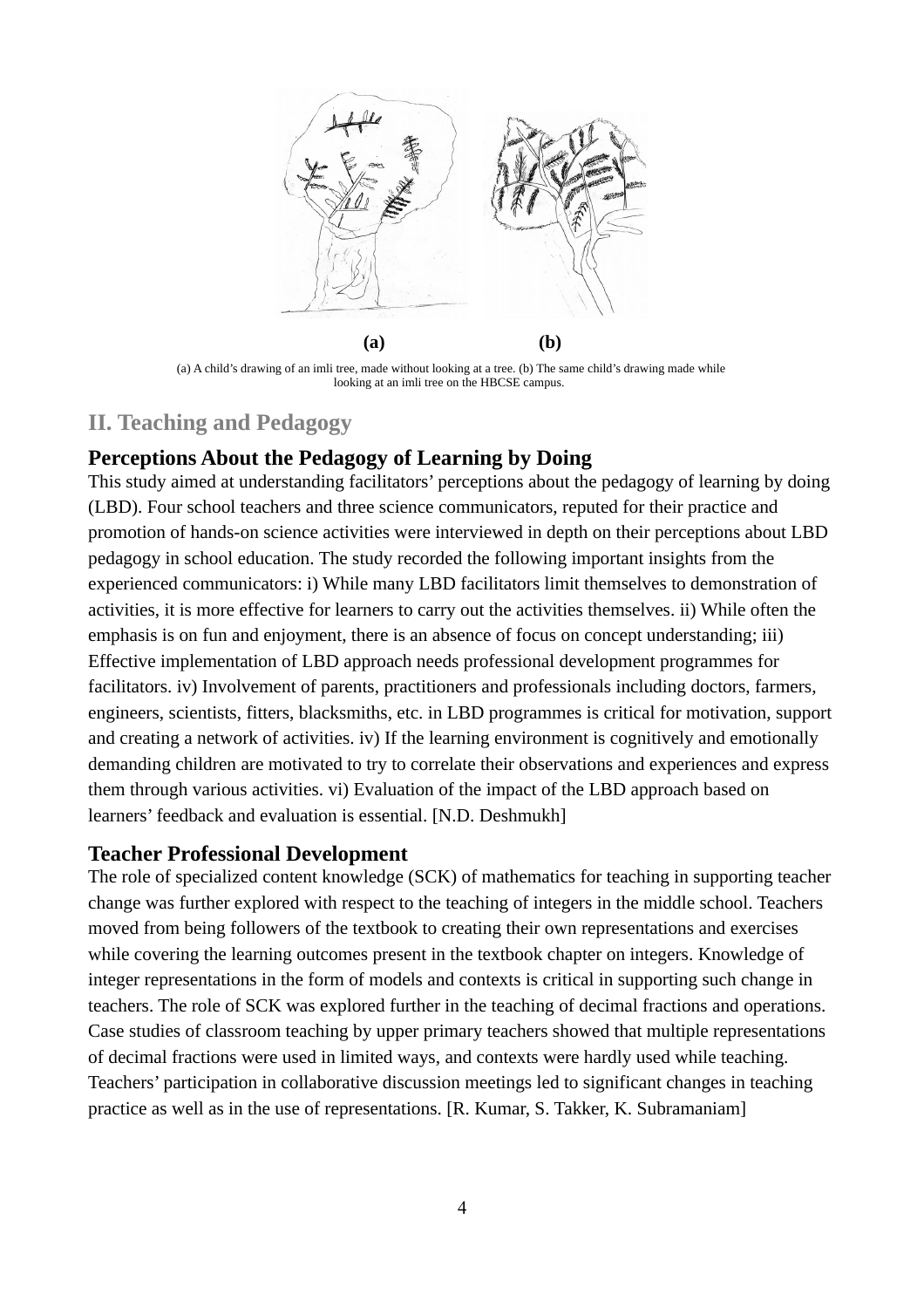An on-going study investigates middle school teachers' mathematical sensibilities as reflected in their classroom teaching and through interviews. It is anticipated that such sensibilities play an important role in shaping what teachers do in the classroom. Preliminary analysis shows the prevalence of teaching that emphasizes procedures, which leads to inconsistent mathematical experiences for students. Frequently, teaching of a specific procedure ignored a range of cases, and was disconnected from students' prior experiences. Pedagogical simplicity was often achieved at the cost of mathematical inconsistency. [S. Naik]

## **Relating Children's Out-of-School Knowledge to School Mathematics**

A teaching design experiment, based on an ethnographic study of the out-of-school knowledge of mathematics gained by children from low income families, was analyzed to identify features of a pedagogical model aimed at integrating out-of-school and school learning of mathematics. The analysis suggested that such a pedagogy must involve normative shifts that allow one to bridge outof-school and school learning. These shifts are from oral to written mathematics, from knowledge about use of tools and artefacts to understanding, a shift towards building the identities of participants as members of a mathematical discourse community, a shift towards shared, public expression, and a shift to identities that are connected rather than separate. [A. Bose, K. Subramaniam]

### **Research on Science Teaching at the Middle School Level**

A paper on the outcomes of inquiry teaching, as evident in students' reflective writing, was revised, with the addition of extensive data analysis and submitted for publication; it was under review during the period of this report. [J. Vijapurkar, A. Kawalkar]

Video records of our science classes with middle school students document several successful classroom strategies for teaching concepts in science, and involving students in the processes of science. We have initiated a project to analyze the classroom interactions, to trace in detail the development of successful pedagogy of particularly difficult but essential concepts in introductory science. [J. Vijapurkar, S. Patil, A. Sawant]

### **Questioning among middle school students**

The main aim of this research project was to find out whether and how students in and outside of the classroom construct scientific methods of asking and answering their own questions. In other words we were asking, "How can students learn by doing investigations which are openbeginninged as well as open-ended?" We wondered whether students could learn science by defining their own questions, and even their own areas for investigation, with very little direction from a teacher. So far, our methods have included asking children and their families to list questions the children ask at home or while doing their daily work, letting students talk informally to each other in the classroom, playing certain games at school, and bringing students to a place or giving them some stuff which they may find curious. Preliminary results, from our work with Class VII-VIII students from government village schools in District Ludhiana, indicated that (1) without asking children to ask questions, an authentic context may give rise to authentic questions; (2) asking children to ask questions without providing any context may result in fewer questions; (3) students ask lots of questions upon being asked to ask questions if they have first had some time to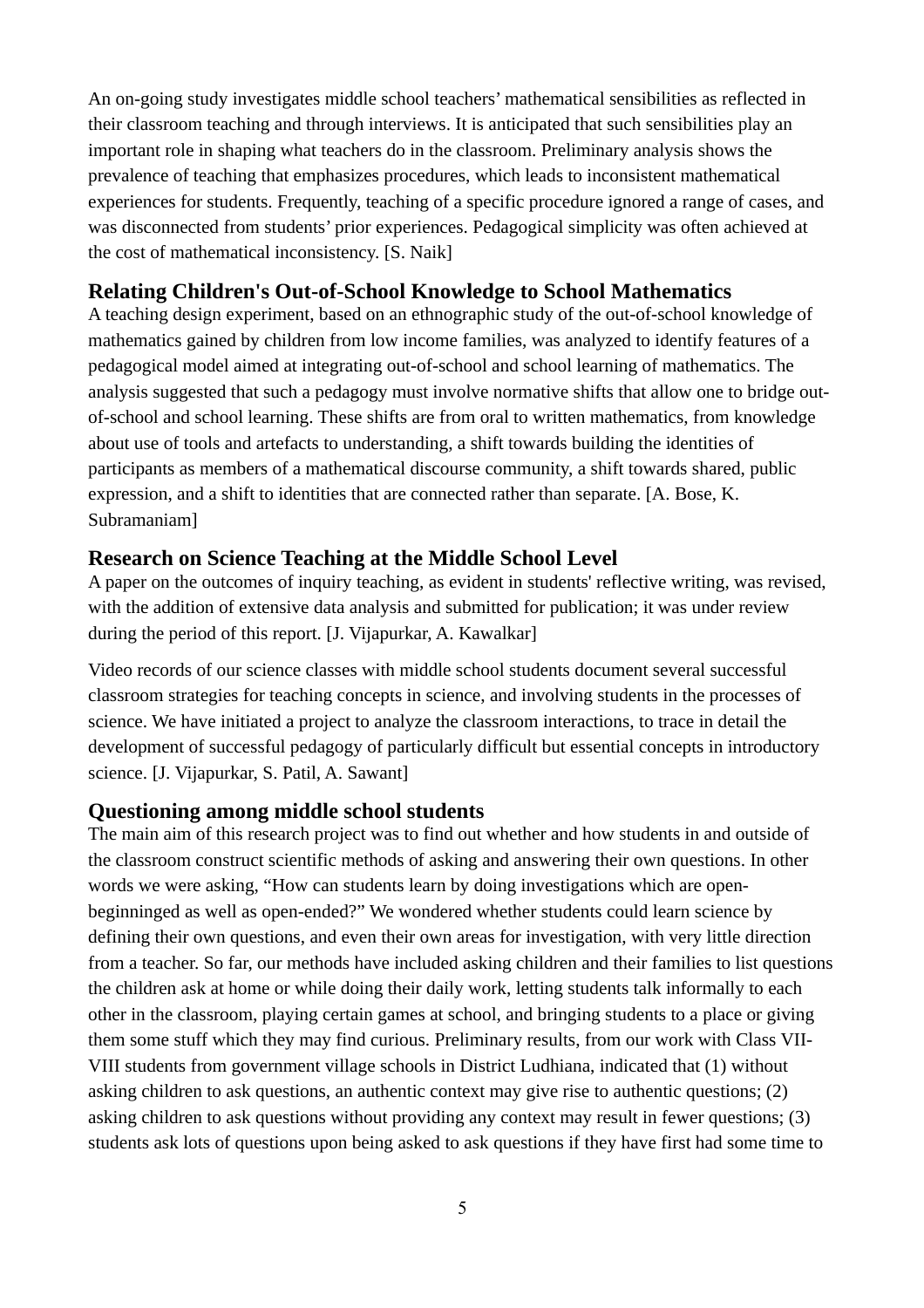observe and handle some stuff.

In a related study with a group of Class VII students from a government-aided school in Mumbai, we investigated whether the students spontaneously did science or exhibited scientific temper, or how they would react when they observed a plant (*Talipariti tiliaceum*) which has not only green leaves, but also variegated and white leaves. Although the students did not raise the question as to how a white leaf could survive without chlorophyll, they did ask related questions, even without being asked to observe or ask questions. However, we found that the students also tended to hide or devalue their scientific experimentation, since they seemed to be afraid that it was not an acceptable behaviour. [G. Singh, K. Patil, K. K. Mishra, K. Haydock]

### **Farmers as investigators**

This research is centered around the sources, construction and transmission of knowledge among farmers. Agriculture, considered as one of the first innovative technologies invented by humans, has the potential of becoming an apt context in which students begin to practice science process skills like critically observing, analyzing, questioning, hypothesizing, experimenting, testing, etc. However, agriculture is still taught in largely informal contexts and a hypothesis is that this could be one of the reasons why students in general tend to see scientists, farmers and innovators as separate categories, not having much in common. The research project is an attempt to explore this gap between formal and informal education in the context of agriculture. Case studies of 7 farmers are being constructed through semi-structured interviews. Analysis of school textbooks to understand how farmers' knowledge is included in them is initiated. [R. Varkey, G. Nagarjuna]

We studied an agricultural family from Rudrawale, District Raigad, Maharashtra to learn more about whether or how cultivators "do science", make decisions, and learn. We observed, interviewed, photographed, videotaped and transcribed records, and collected information about the processes related to watermelon cultivation during the rabi season. Besides research data, the study provided material for children's books on the topic, which are being written. Some songs related to the process were videotaped, and photographs of cultural items were taken for use in the books and in teaching children and teachers. [K. Sangala, A. Sawant, K. Haydock]

### **Income Tax, Argumentation, and Contradictions**

We analyzed how students learned and changed their beliefs when they confronted contradictions which arose when they explored an interdisciplinary problem involving income tax and proportional thinking. This was done through a micro-analysis of the conversations which students had with each other when they were asked to decide which of three methods of collecting income tax was the most fair. The results indicated that the students' beliefs on income tax collection was affected by their points of view, ideologies, and beliefs related to ethics and equality. We found three major types of argumentation they used: analogical reasoning, arguments based on observations, and deductive arguments based on a general world view, or on a moral or social value. We also observed that the students asked more questions than expected during their conversation. We categorized and analyzed the types of questions, and we found that rhetorical questions and implicit, dialogic questions to themselves were of particular significance. The analysis was used to understand the role of teaching in changing students' beliefs. [K. Haydock, R. Shaikh, S. Shome]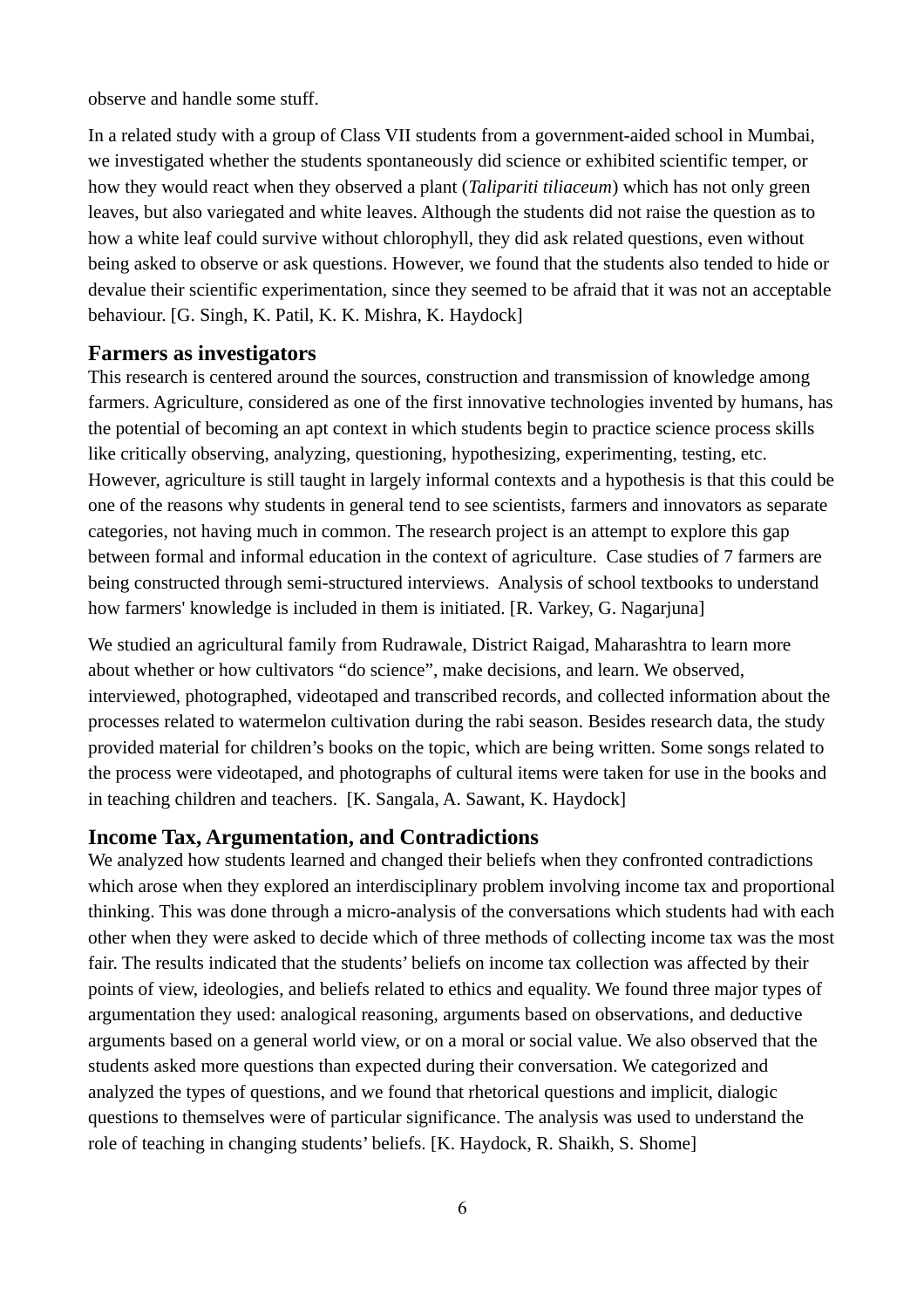# **Concept Mapping for Assessment**

A collaborative program with Atomic Energy Central School and Junior College was conducted to study the effectiveness of concept mapping for large scale assessment at secondary (class IX) & higher secondary (class XI) levels. Two types of assessment techniques of concept mapping – open ended, & fill-in-the-concepts – were used. Chapters on "Diversity of living organisms" (Class IX) and on "Morphology of flowering plants" (Class XI) were considered. The researcher developed resource material in form of concept maps for both the chapters, which were content-validated by the teachers. Concept-mapping based assessment tools were developed in collaboration with the teachers. The concept maps developed on the related topics for class IX and class XI are available on the website: http://gnowledge.org/~meena/Concept-Map-Assessment/ [M. Kharatmal, G. Nagarjuna]

# **Model Based Reasoning in Biology**

The data from the Collaborative Undergraduate Biology Education (CUBE) programme, is being analyzed to identify undergraduate biology students' use of model based reasoning practices in open-ended research projects. The CUBE's research-driven learning environments help us understand, facilitate and construct descriptive accounts of the production of scientific knowledge in an undergraduate research laboratory setting. Data over 2 years is being used in compiling case studies on the progress of ideas in researching model systems, aimed at understanding how research settings and associated practices lead to learning. [S. Ghumre, G. Nagariuna, M. C. Arunan]

# **Participatory Action Research Project**

As a part of HBCSE's School Science Research and Development program (SSRD), a long term Participatory Action Research (PAR) project has been initiated in collaboration with Nutan Vidya Mandir (NVM), a government-aided school neighbouring the HBCSE campus. The project seeks to understand and address existing challenges in science teaching and learning through day to day participation, reflection and collaborative action between researchers from HBCSE and teachers from NVM. Ground work for the project started in November 2014, with observations of environmental studies lessons of Grades 2 and 3, followed by documentation and teaching by HBCSE researchers, and reflections on both by all participants. [J. Ramadas, S. Chunawala, N.D. Deshmukh, V.C. Sonawane, M. Kharatmal, P. Nawale, K.T. Hambir, S. Bhide, R. Shaikh, S. Ayare, V. Pawar, S. Chopde, P. Gedam]

# **Language in Science Education**

A multi-country international collaborative project is ongoing, titled 'A multidisciplinary approach to language issues in science education in multilingual contexts'. In the initial stage of the project, survey questionnaires were developed and administered in schools in South Africa. [J. Vijapurkar (HBCSE), A. Msimanga at University of Witwatersrand (Principal Investigator) and others]

# **III. Policy and Curriculum Redesign**

# **Development, the Environmental Crisis, and Science Education**

The objective of this project was to find out how science teachers, textbook writers, and policy makers treat the topic of the environmental crisis. Three teachers of Class X in Indore were taken as case studies. Based on our analysis of interviews, classroom observations, and textbooks we found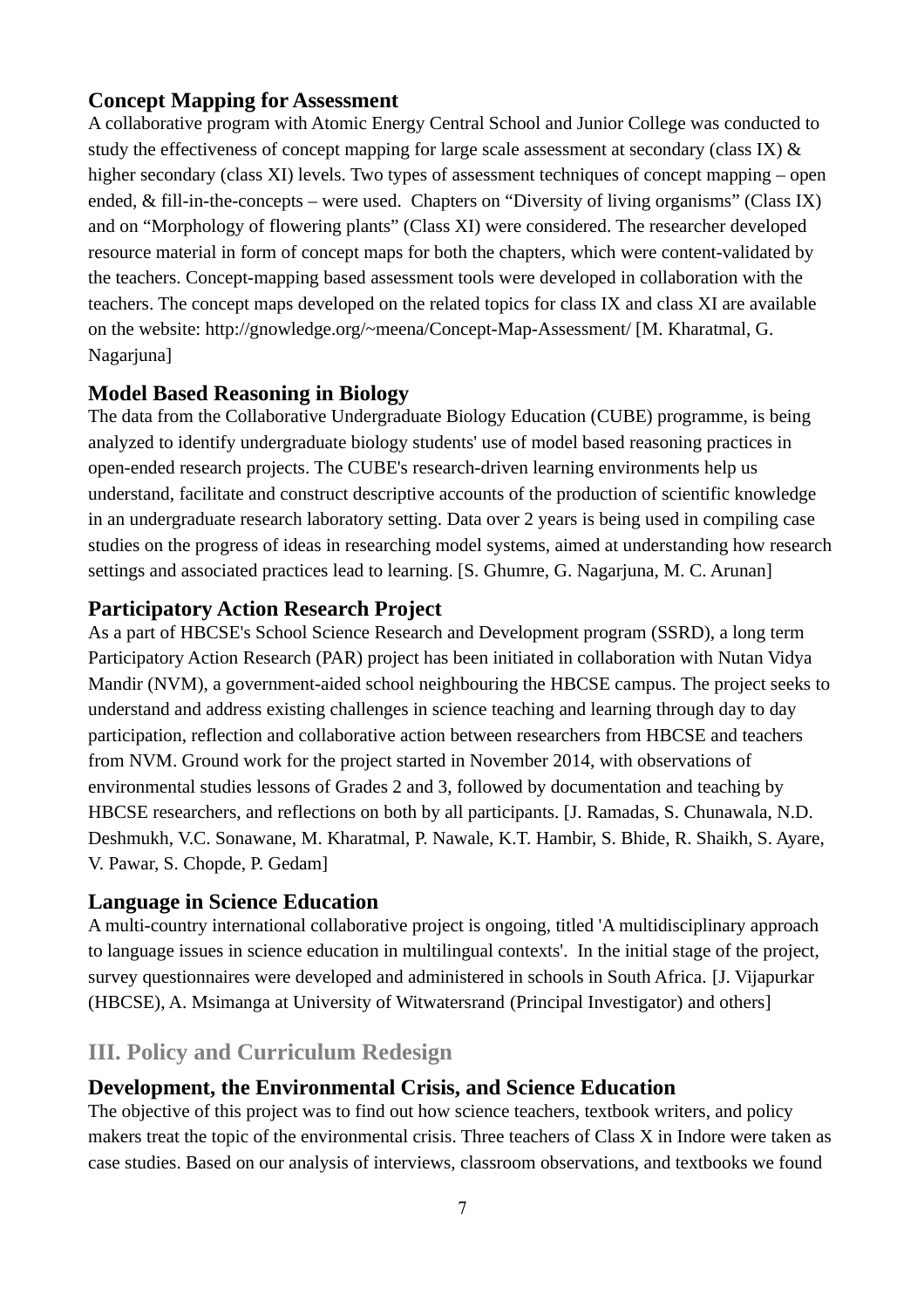that a number of different ideologies were reflected in the ways environmental problems were presented. While in many cases an Environmental Modernisation (or eco-capitalist) ideology was predominant, Gandhian, Appropriate Technology, and Eco-Marxist influences were also found. Interestingly, both the textbooks and the teachers had the misconception that food chains and energy pathways are cyclical – perhaps by analogy to geochemical cycles. Furthermore, they held a misconception that the environmental crisis is due to people's disruption of the 'Balance of Nature', even though ecologists no longer believe that a 'Balance of Nature' exists – especially if long enough time periods are considered. [H. Srivastava, K. Haydock]

### **Aims of Social Science Education**

A research project on the aims of social science education was completed. Policy documents as well as reports in the literature were studied in order to find out what the stated aims of social science education are. NCERT textbooks from Class I to XII were analyzed in order to find out what the unstated aims of social science education may be. The stated and unstated aims were compared, and discussions on the topic were carried out with other educationists. Previous personal experience in illustrating and writing material for social science books was also analyzed. This research lead to the conclusion that (1) textbooks are biased and cannot and should not be unbiased; (2) some excerpts from the present NCERT textbooks indicate unstated aims of supporting conformation and integration into the present social system; (3) one unstated aim is that capitalism should remain ununderstood and un-analyzed. A paper presenting the conclusions has been accepted for publication in the *Economic and Political Weekly*. [K. Haydock]

### **Socio-scientific Issues**

A textbook analysis of chapters on Reproductive health in the higher secondary biology curriculum (Grade XII) was conducted from a critical feminist perspective. The study revealed that the textbook endorses the patriarchal, reductionist science that propagates technologies that pose risks to the woman's body. Interviews with three teachers who teach the textbook also reveal that they view the topic as value laden. A paper on this study has been accepted in the *Indian Journal of Gender Studies*. The textbook analysis is being carried out further, employing the framework of Biopower and biopolitics (originally proposed by Foucault in 1990). This work aims to understanding the kind of subjectivities these books define for students who are being prepared to be future citizens/scientists. The topics in focus are: health, population, life and what forms of life are socially valuable.

A study was conducted with 30 Indian doctoral students in their critical evaluation of a deterministic claim in a media article related to neurogenetics. Students' responses were categorized into those motivated by epistemic and ultimate values. Findings revealed that students exhibited varying levels of sophistication while critiquing foundational assumptions of the fallacious claim, with a few resorting to narrow, discipline-based frameworks. Students also harboured linear causeeffect models of genotype-phenotype relationship, drawing only from elementary disciplinary knowledge. Only few students critiqued these claims from social and ethical perspectives. A paper on this study has been accepted in *Science Education*. [A. Raveendran, S. Chunawala]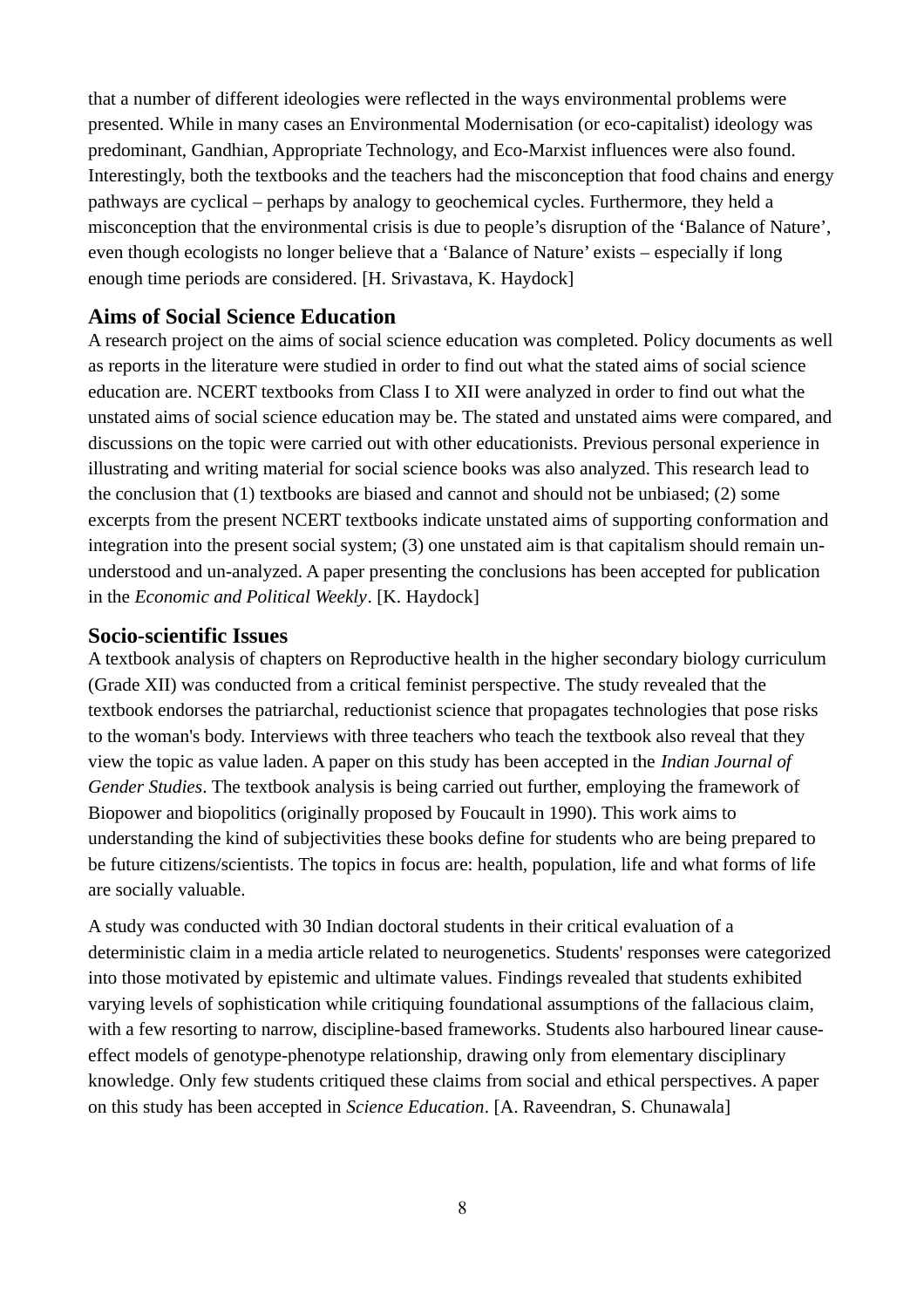# **Inclusive Science Education amongst Visually Impaired Students**

The work on inclusive education was extended further. A paper titled 'Attitudes of teachers towards inclusion' was presented at a two day National Seminar on 'Redefining teacher education curriculum for nation building', organized by the Council for Teacher Education (CTE), Karnataka State Centre, June 2014. The paper presented quantitative data collected from 97 teachers from 8 schools about their attitudes towards inclusive education. This paper received the Late Prof. S. R. Rohidekar Award for 'Best Research Paper' (Trophy and Citation).

Further work included in-depth semi-structured interviews with 6 teachers, 3 parents and 6 students, regarding their experiences, knowledge and perceptions about inclusive education. Transcriptions of the above interviews have been carried out and currently thematic analysis of the same is underway. Additionally, analysis of teaching-learning interactions with students in inclusive and regular settings is also being carried out. The latter involves using a variety of tools to draw diagrams and figures in science classes for students with visual challenges. [A. Sharma, S. Chunawala]

# **Curriculum and Material Development**

# **E-Learning Portal and Educational Materials in Hindi**

The e-learning portal in Hindi (http://ehindi.hbcse.tifr.res.in) was further enriched. The portal already has a variety of curricular, co-curricular, and popular science materials including pedagogic presentations, books, lectures, magazines, articles, reports, documentaries, glossaries, questionnaires and short biographies of Indian scientists. Edited and uploaded this year are presentations of experts at the 4<sup>th</sup> National Workshop on Development of Educational E-materials in Hindi, and presentations by faculty from HBCSE and outside. [K. K. Mishra, K. Sinha, S. Deoram, A. Sankhwar, R. Nichat]

The book, *Khanpan aur Rasayan*, was published by Vigyan Prasar, Department of Science and Technology. It is the first and unique book in Hindi which, though written as a popular book, is expected to serve as a handbook for students pursuing courses in Food and Nutrition Science or Home Science through the Hindi medium. The book deals with the chemistry of everyday foods such as cereals, pulses, edible oils, fruits & vegetables, spices, milk and milk products, food additives, etc. [K. K. Mishra]

*Gyan-Vigyan - Shaikshik Nibandh*, a co-curricular book was published by HBCSE in 2014. It has 16 selected essays based on the pedagogic presentations of the participating experts of the  $3<sup>rd</sup>$  National Workshop on Development of Educational e-materials in Hindi organized by HBCSE under the auspices of Vigyan Parishad Prayag. This is the third volume in the series, of which the second volume was published in the previous year. [K. K. Mishra, V. Singh, S. Chandrakar, K. Sinha, S. Deoram]

# **Middle School Inquiry Science Curriculum**

Transcripts of video records of classes conducted for curriculum development continued to facilitate the writing of curricular material. Additional experiments on topics such as sense organs were developed and tested. Writing up of the curricular material continued. [J. Vijapurkar, O. J. Harish, S. Patil, A. Sawant]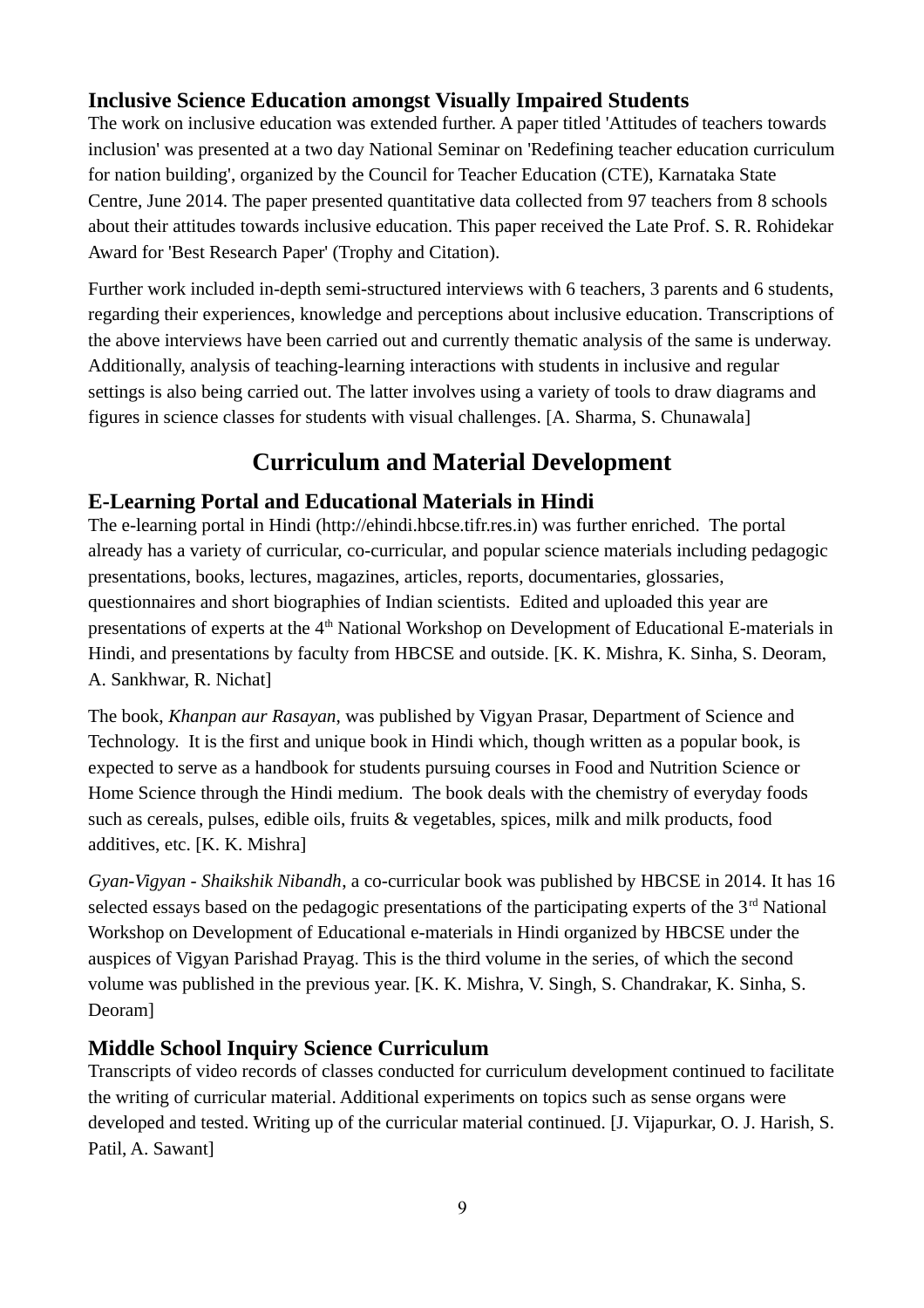# **Marathi Vishwakosh**

HBCSE continued to collaborate with the 'Maharashtra Rajya Vishwakosh Nirmiti Mandal' to produce the *Kumar Vishwakosh*, a junior encyclopedia series on science in the Marathi language. The encyclopedia is designed to be used as reference material by teachers and students at the secondary and higher secondary school levels. A web version is also available at www.kumarvishwakosh.maharashtra.gov.in

The *Kumar Vishwakosh* webpages have received 12,19,581 hits as of May 2015. The print version of Volume 1 of the 'Biology and Environment' series is already sold out (4000 copies). The print and web versions of Volume 2 were released last year. Volume 3 of the series is currently under preparation. [V. D. Lale, N. D. Deshmukh, K. Pednekar-Hadkar, A. Ajgaonkar, H. C. Pradhan]

# **Graduate Courses**

Graduate courses for the Ph.D. program in science education were restructured for better alignment with the course structure followed in teacher education. Accordingly, two new courses were designed and taught to first year Ph.D. students 'Philosophy of education' and 'School teaching experience'. [K. Subramaniam, G. Nagarjuna, S. Naik, T. Khan]

# **MathEdu Website**

The mathematics education website was redesigned and launched (mathedu.hbcse.tifr.res.in). A number of resources are now available on the website for mathematics teachers and mathematics education researchers. [K. Subramaniam, M. Nair, S. Naik, T. Khan]

# **"Gnowledge" Laboratory**

# **Online Platform for Mapping Trees**

As a part of the metaStudio initiative a collaborative online platform was built and launched for mapping trees across India. The core objective of such a platform is to sensitize and involve citizens, including students and teachers, in doing science; to enhance the participatory base of science; to inculcate a culture of recording, reporting and conducting research and to develop critical scientific literacy among citizens. Pilot roadshows were organized to test the platform in K. J. Somaiya College in collaboration with its Center for Experiential Learning. The project is partially funded by Marc Shuttleworth Flash Grant awarded to Nagarjuna G.. The platform is available for citizen participation at http://trees.metaStudio.org/. [G. Nagarjuna, J. Chetty, M. C. Arunan, R. Shaikh]

# **Micro-Weather Stations for Open and Citizen Science Initiatives**

To supplement the tree mapping project, the lab is working with micro-weather stations using inexpensive microprocessor boards, such as Ardiuno (http://www.arduino.cc/) and expEyes (http://expeyes.in/). A prototype of a weather station for measuring the air quality is fabricated in collaboration with ManyLabs (http://manylabs.org). The device is polling air quality of the newly built studio at https://www.manylabs.org/tool/dataLab/?dataSet=521. International collaborations to promote Open Science have been established through visits of Mr. Puneet Kishor of Science Commons, USA, and Jenny Moiler of Open Knowledge Initiative, UK. [G. Nagarjuna, P. Kishor of Creative Commons, P. Sand of Manylabs.org, San Fransisco, USA]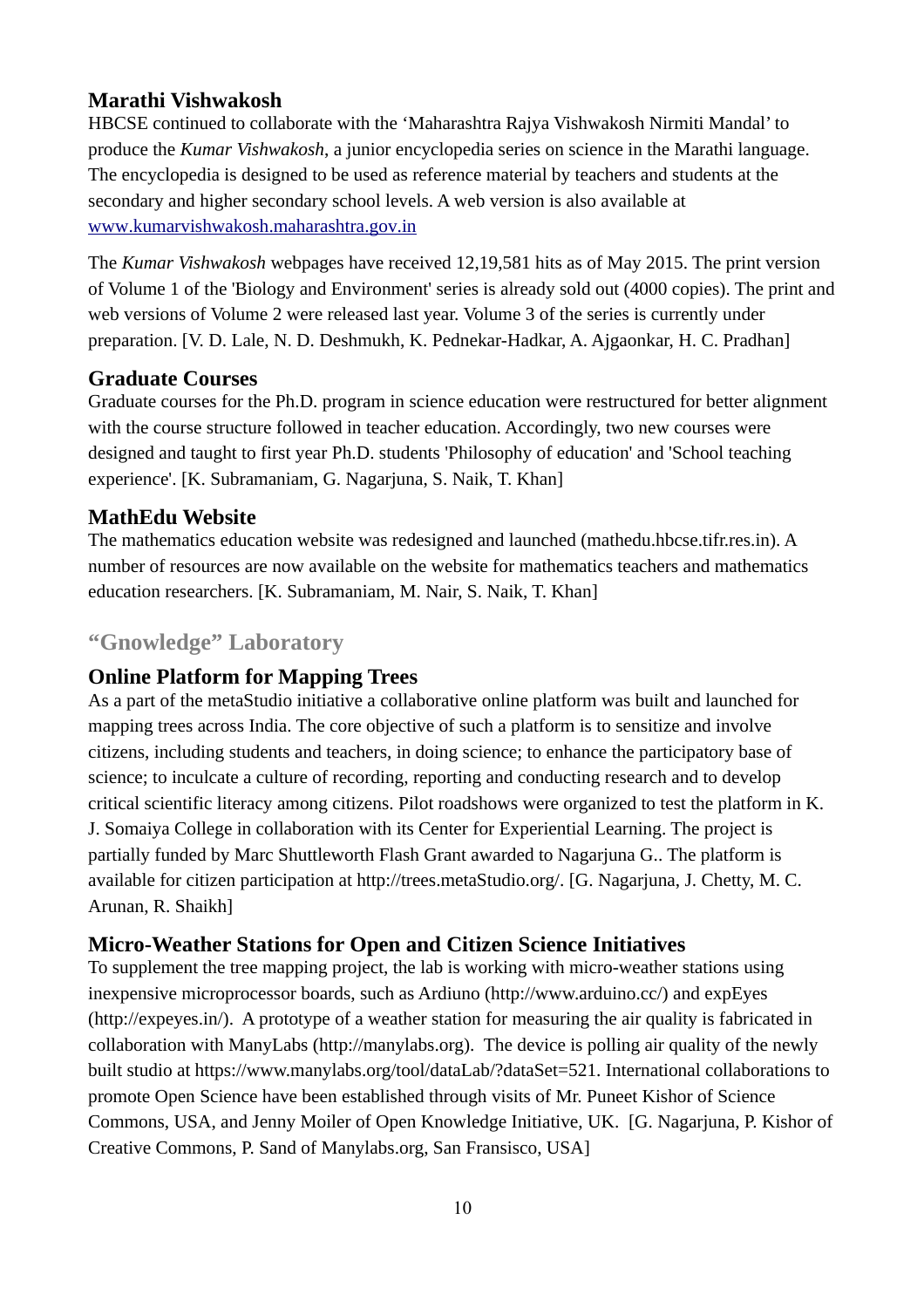### **Creation of a Studio Learning Environment**

The green room of the V. G. Kulkarni Auditorium has been transformed into a learning studio with facilities to develop activities around software, hardware and wetware. These include maintaining simple model systems, designing and fabricating inexpensive laboratory techniques and equipment, arduino based datalogging for laboratory data collection, workshops for school and college students and building a network of students and teachers through online fora. [G. Nagarjuna, M. C. Arunan, R. Thengodkar, A. Zakaria, S. Shende, U. Shah]

## **Collaborative Undergraduate Biology Education (CUBE)**

CUBE has been a sustained activity in Mumbai and Delhi, also spreading to other cities. The online forum has around 600 members who record, report and discuss various experimental research projects performed by students in their college labs and often in their homes. Inexpensive model systems like snails, earthworms, daphnia, fruit fly, crows, zebra fish, microworms, trees, have provided entry points for questions that lead to advanced areas of biology, ranging from plasticity studies, learning and memory, to cancer studies and evolution. An online mailing list facilitates authentic research and communication, to report ideas, experiments and feedback. Archives of these communications are at http://gnowledge.org/pipermail/cube/. The number of communications averaged 609/month in 2014. Undergraduate students' participation in science research is being sustained with minimal catalytic inputs by educationists and scientists. [M. C. Arunan, G. Nagarjuna, S. Ghumre, Aisha, R. Shaikh, and UG students from across the country]

### **Software Development**

New features and deployments on the flagship online platform GNOWSYS-Studio are: curation of open educational resources using schema.org, an open standard for web resources, clearing house and curation workflows for contributions from the community, filtering and review resources, search logic based on MapReduce algorithm, an MIS module for enrollment of students, teachers, colleges, fellows, attendance and performance monitoring for online learning, hierarchical theme and topic maps linked to open educational resources in the eLibrary, responsive CSS using Foundation5 framework, online translation of resources and multilingual support, forum, rating of users with a customized rubric, user and group dashboard, and multiple collaboration groups with task scheduling. The software contributions by the team are regularly published at https://github.com/gnowledge/gstudio with over 6592 commits, 28 contributors, 113000 lines of code in Python, JavaScript and HTML. The online sites deployed using GNOWSYS-Studio include http://www.metaStudio.org/, http://nroer.gov.in/, http://studio.tiss.edu/ and the updated http://nroer.metaStudio.org/. [G. Nagarjuna, G. Anuja, S. Sawant, A. Nachankar, S. Chaudhari, K. Aitawdekar, R. Katkam, M. Pandey, A. Ganesh and student interns]

### **Accessibility for Deaf Blind (DB)**

The term deafblind (DB) indicates a combination of deafness and visual challenges. Our focus is on pedagogy, including ways to enhance communication capabilities of people affected by deafblindness. In collaboration with Dr Arun Mehta (of http://bapsi.org/), a number of phone/tablet apps have been built around the vibration function which is present in all modern devices. This work has been done in partnership, including site visits, with the Helen Keller Institute for the Deaf and Deafblind (HKI) in Mumbai, led by the NGO Bapsi. HBCSE provides necessary technology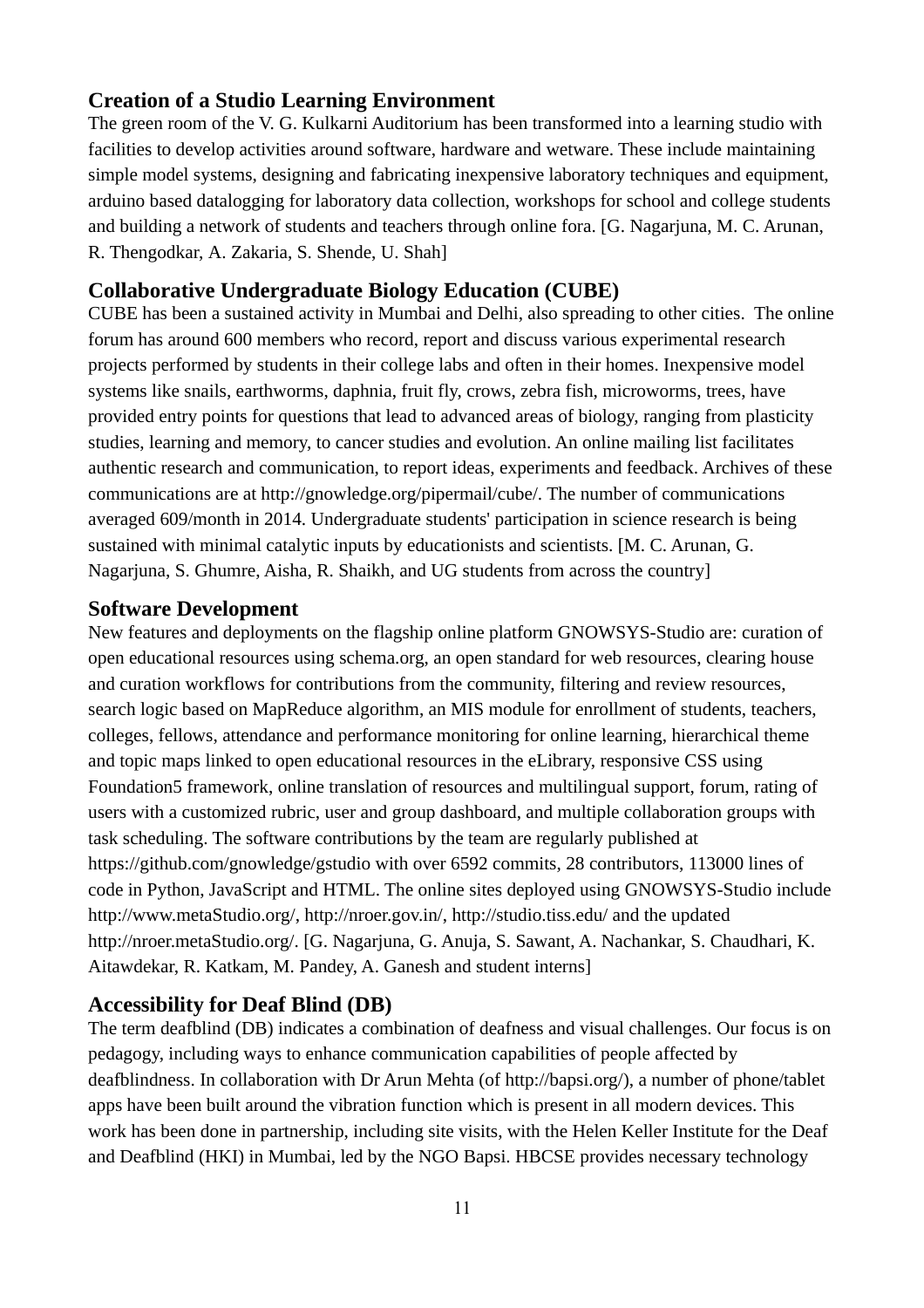counselling service, to enable the wider take-up of digital technologies for communication and learning. Apps developed by Arun Mehta with field trials at HKI in collaboration with gnowledge lab: **Naarangi**, a slate for the DB, Showitem Picture Based Communication for the Non-Verbal, **dbtype**, Communication for the Deaf Mute with Low Vision, **Akhtar**, a communication App for DeafMute, **TellmyPhone**, English and Hindi speech recognition for the deaf and low vision. These apps are available for download from the Android Store. [V. Crishna, A. Mehta, G. Nagarjuna, K. Haydock and student interns]

### **Massive Open Online Courses (MOOCs)**

An online course on Digital Literacy DL101 developed last year was delivered using OpenEdX platform (http://courses.metaStudio.org/) for the National University Students Skills Development (NUSSD) program. In collaboration with TISS the course is currently being delivered to over 7000 students across four states 11 universities and 33 colleges. The course is planned with the design principles of construction, collaboration, sharing and community involvement. Since the course itself will be implemented with National Service Scheme (NSS) volunteers, we found it imperative that the guiding principles of NSS should also find reflection in the course structure. The objectives of the NSS programme are strongly connected to the community around the participating students. The seven modules of the course were field tested at Talasari, including training master trainers, recording and producing 11 videos in collaboration with Comet Media, conducting Training of Trainers (TOT) workshops of all the teachers across 5 states. The course is also published as a book along with session design and self assessment cards. [G. Nagarjuna, A. Dhakulkar, H. Pakrashi, A. Ganesh, C. Mukherjee]

A course on OER101 'Teach Smarter with Open Educational Resources' is hosted and delivered in coordination with CIET of NCERT, IGNOU and ITforChange on the lab's OpenEdX platform http://courses.metaStudio.org/ starting September 5, 2014 for four weeks. Analytics of the course have been generated. The course is archived and made available online. A total of 1133 teachers from all over India registered for the course, of whom 300 participated in all the four weeks, 140 passed the course against lenient criteria and only 85 passed it under strict criteria. Being one of the first online courses targeting school teachers, this gave us experience of using online courses in Teacher Professional Development. More such courses for TPD are being developed in collaboration with NCERT. [G. Nagarjuna, J. Chetty in collaboration with CIET team]

# **Consultations, Collaborations and Support to External Institutions**

# **Maharashtra State Bureau of Textbook Production & Curriculum Research, Balbharati, Pune**

HBCSE members continued to contribute to the working group on science at Balabharti. In 2014- 15, Balbharati produced textbooks on environmental studies for Classes III & IV. The textbook integrates natural science, geography and social science and is being translated into eight different languages. The textbooks are distributed to students of Classes III & IV in the state of Maharashtra. Since June 2014, the committee has worked to produce a textbook on environmental studies for Class V. The final draft of this book was ready in March 2015. The book will be implemented in schools from June 2015. [V. D. Lale, J. Ramadas]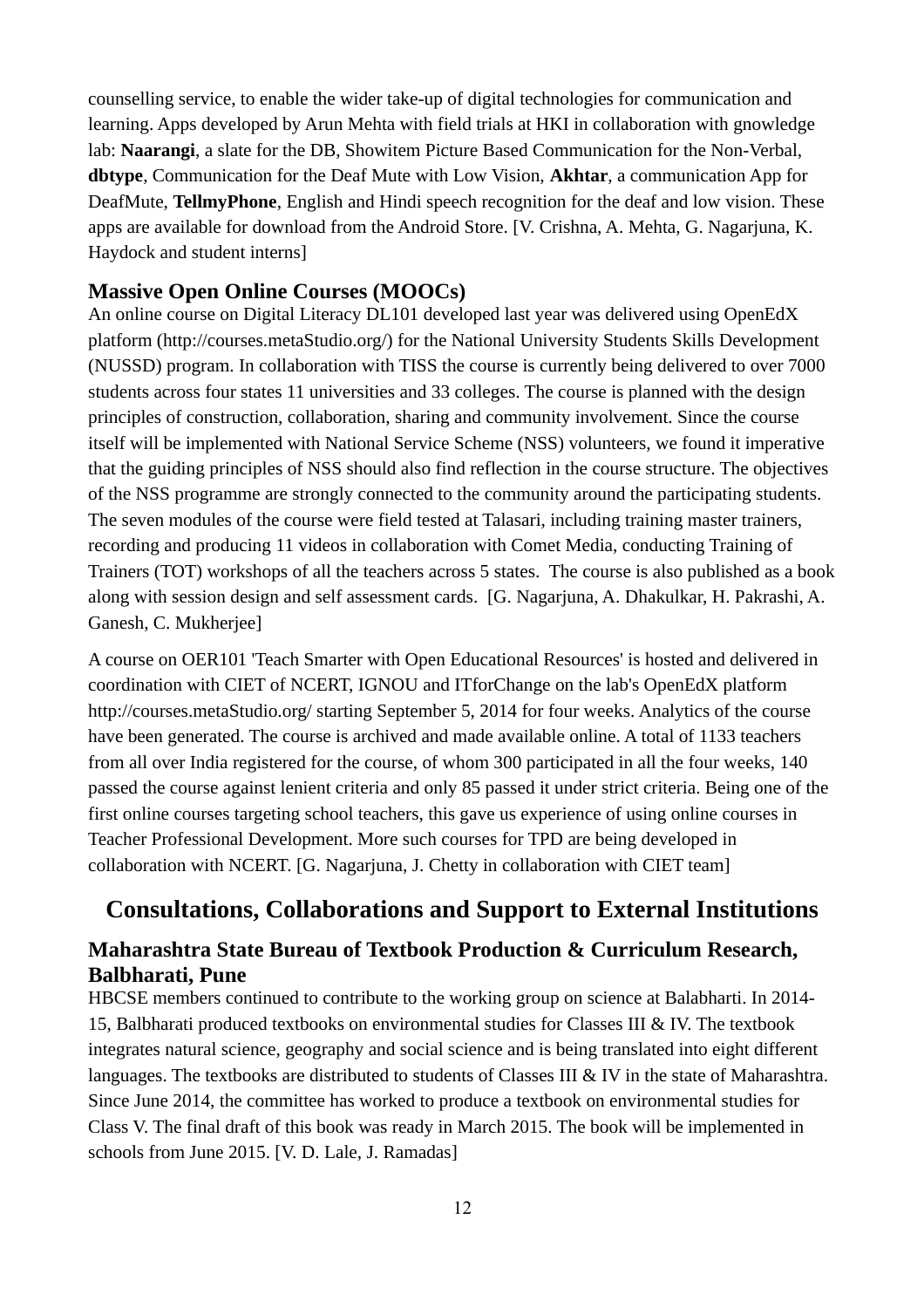## **Nashik Education Society**

The Nashik Education Society has motivated their teachers to conduct action research projects in the schools for which two HBCSE members are consultants. About 75 teachers were selected to conduct action research in different subjects, of whom 45 presented their work in a one day seminar at Nashik. A second set of proposals were screened in June 2014 and the teachers were mentored through their projects. [V. D. Lale, N. D. Deshmukh]

### **Maharashtra Knowledge Corporation Ltd., Pune**

HBCSE members are members of the content committee for '*Shikshan Pandhari*' project in Pandharpur, District Solapur. The project is sponsored by the Rajiv Gandhi Science and Technology Commission (RGSTC), Mumbai and Maharashtra Knowledge Corporation Limited (MKCL), Pune. This project is aimed at developing open educational content in science and mathematics in Marathi for students at the secondary school level. [H. C. Pradhan, V. D. Lale]

### **YCMOU Post Graduate Research Programme**

HBCSE is the study centre for Yashwantrao Chavan Maharashtra Open University (YCMOU), Nashik, Post Graduation Research Programme (PGRP) in Mumbai. The YCMOU offers post graduation courses in Subject Communication and Education Communication in a distance mode. This year, the M.A., M.Sc. and M.Com. courses on Subject Communication and Education Communication have been converted to two year courses as compared to the earlier one year programme. There are 73 students enrolled this year and 7 interactive workshops have been conducted for these students. Besides organizing these workshops and counseling the students on various subjects, HBCSE is involved in assessing student assignments and providing help to students in formulating their research problems and in developing their research projects. Admission forms for 2nd year PG courses were distributed in January 2015. [S. Chunawala-Coordinator, N.D. Deshmukh, D. Prabhu, P. Sharma, D. Gupta]

### **Teacher Education Institutions**

A HBCSE member was a member of the National Council for Teacher Education (NCTE), the apex regulatory authority for teacher education, and contributed to the formulation of revised national norms and standards for teacher education. Through participation in its sub-committees, contributions were made to developing national level guidelines for the Teacher Eligibility Test (TET) and model curricula for the newly introduced 2 year B.Ed. programme. Members also participated in the development of the curriculum for the new integrated B.A.-B.Ed. programme at TISS, and the revised B.Ed. curriculum of SCERT, Chhattisgarh. Members also taught courses in the M.A. Education programme of TISS at the Mumbai and Hyderabad campuses. [K. Subramaniam, A. Bose, S. Takker, S. Naik]

### **AEES-HBCSE Junior Mathematics and Science Olympiad – 2014**

The Atomic Energy Educational Society (AEES) and HBCSE continue to collaborate in several areas. The Fifteenth Junior Mathematics and Science Olympiads was conducted at HBCSE and AECS school 1 between 6-15 May, 2014, which is the first stepping stone for the National Olympiads. These draw high performing students of the Atomic Energy Schools from all over the country. HBCSE was involved in conducting several curricular (enrichment and laboratory) and co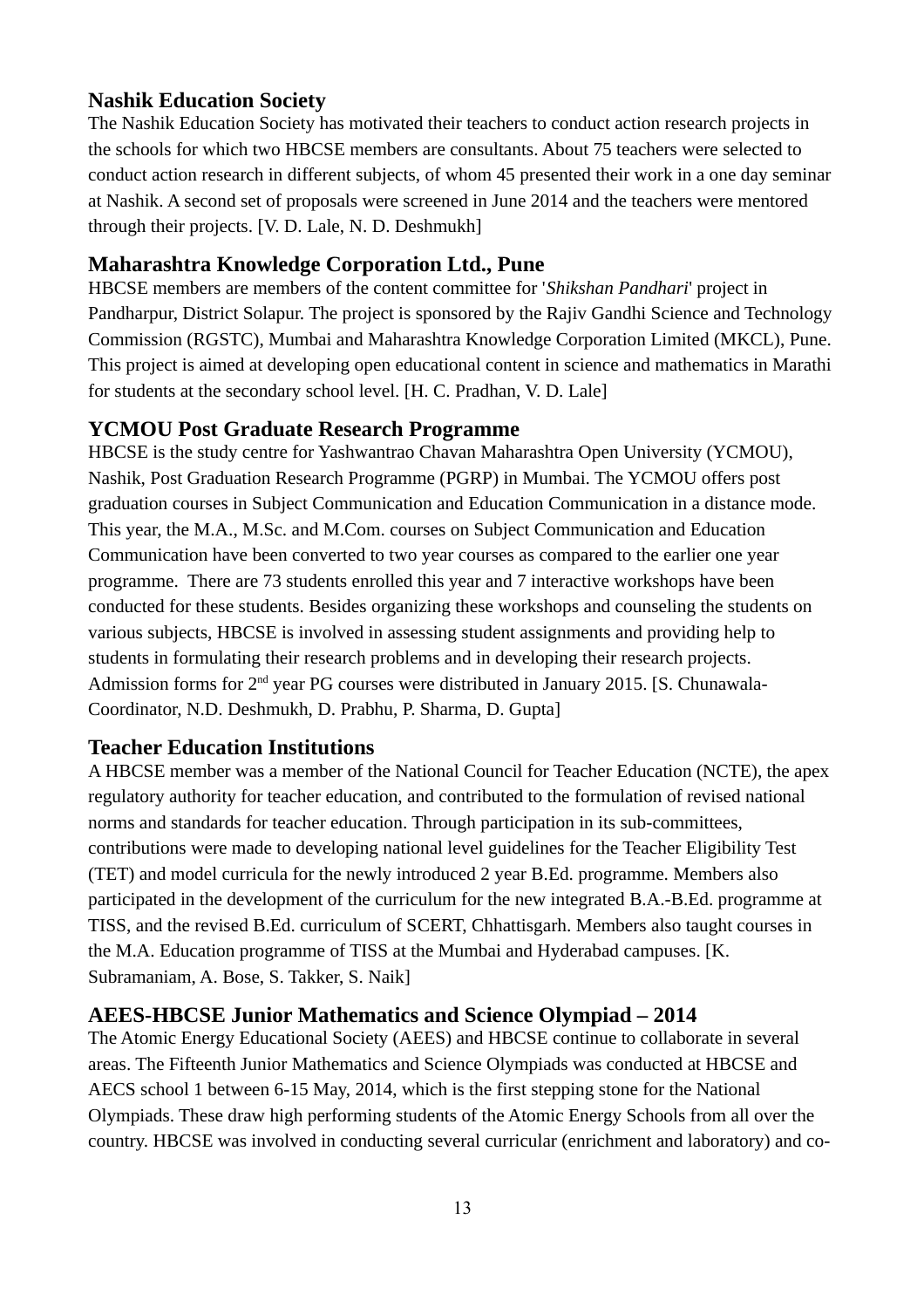curricular sessions. [C. Natarajan, R. Vartak, A. Ronad, S. Pathare, P. Pathak, V. Ghanekar, S. Narvekar, I. Das (Sen), V. C. Sonawane, S. Dutta, A. Jamkhandi, D. Prabhu, P. Sharma, D. Mhatre, V. Yogaraj, S*.* Rajshekhar, T. Khan, H. Mishra, J. Rahaman and the academic unit of AEES]

# **Kishore Vaigyanik Protsahan Yojana**

KVPY is a prestigious scholarship scheme for meritorious students at the Higher Secondary School and College level instituted by the Govt. of India. The Centre oversaw the conduct of the Aptitude Test and HBCSE cell members participated in the development of assessment resources, and as members of the interview committee. [V. Singh (Convenor, Physics), P. Pathak, A. Mazumdar, R. Vartak]

### **Nationwide Education and Scholarship Test (NEST)**

HBCSE faculty has participated in NEST giving it structure and shape since its inception. Like the previous years, they were part of the academic committee [A. Sule, P. De, V. Singh]

### **Special session on education at the Indian Science Congress**

A special session was organized on "Challenges for Education in Modern India" during the 102nd Indian Science Congress, on January 6, 2015, University of Mumbai [A. Sule (Coordinator)]

# **Olympiads And Related Activities**

Out of the 30 student team members who represented India in the International Olympiads in Astronomy, Biology, Chemistry, Junior Science, Physics and Mathematics, 28 bagged medals and these included 9 coveted gold medals. Like the sports Olympics, nations are not officially ranked in the Olympiads. However, based on aggregate scores, India is generally among the top ten nations in the Physics, Chemistry, Biology, Astronomy and Junior Science Olympiads. Over 200 of the best students from across the nation were given experimental and theoretical training.

By designing conceptual and challenging problems, developing novel experiments, actively participating in book writing for Olympiads, national and state bodies, participating in assessment committees [KVPY (DST), NEST (DAE), NTSE (NCERT), etc.] among others, the cell members of the Olympiad programme have provided a benchmark for quality education at the Higher Secondary and Undergraduate level in the country. They have contributed research articles in peer reviewed technical journals. More than three hundred teachers attended resource generation and exposure camps, some from Bangladesh, Sri Lanka, and Nepal. Thus, by organizing teacher and scientist Resource Generation and Exposure Camps and further by providing meaningful support to voluntary Teacher Associations: the programme has disseminated the quality material developed as well as striven to evolve a positive atmosphere for excellence in science.

The Olympiad selection procedure at HBCSE in all the six subjects (Mathematics, Astronomy, Biology, Chemistry, Junior Science and Physics) has now been standardized. Briefly, for science and astronomy Olympiads, it consists of: two theory tests conducted all over the country with the assistance of the Indian Association of Physics Teacher (IAPT), Association of Chemistry Teachers (ACT) and Association of Teachers in Biological Sciences (ATBS). This year, the National Standard *Examinations* (NSEs) were conducted in 1383 centres all over the country – an increase of nearly 500 centres (about 55%) since last few years.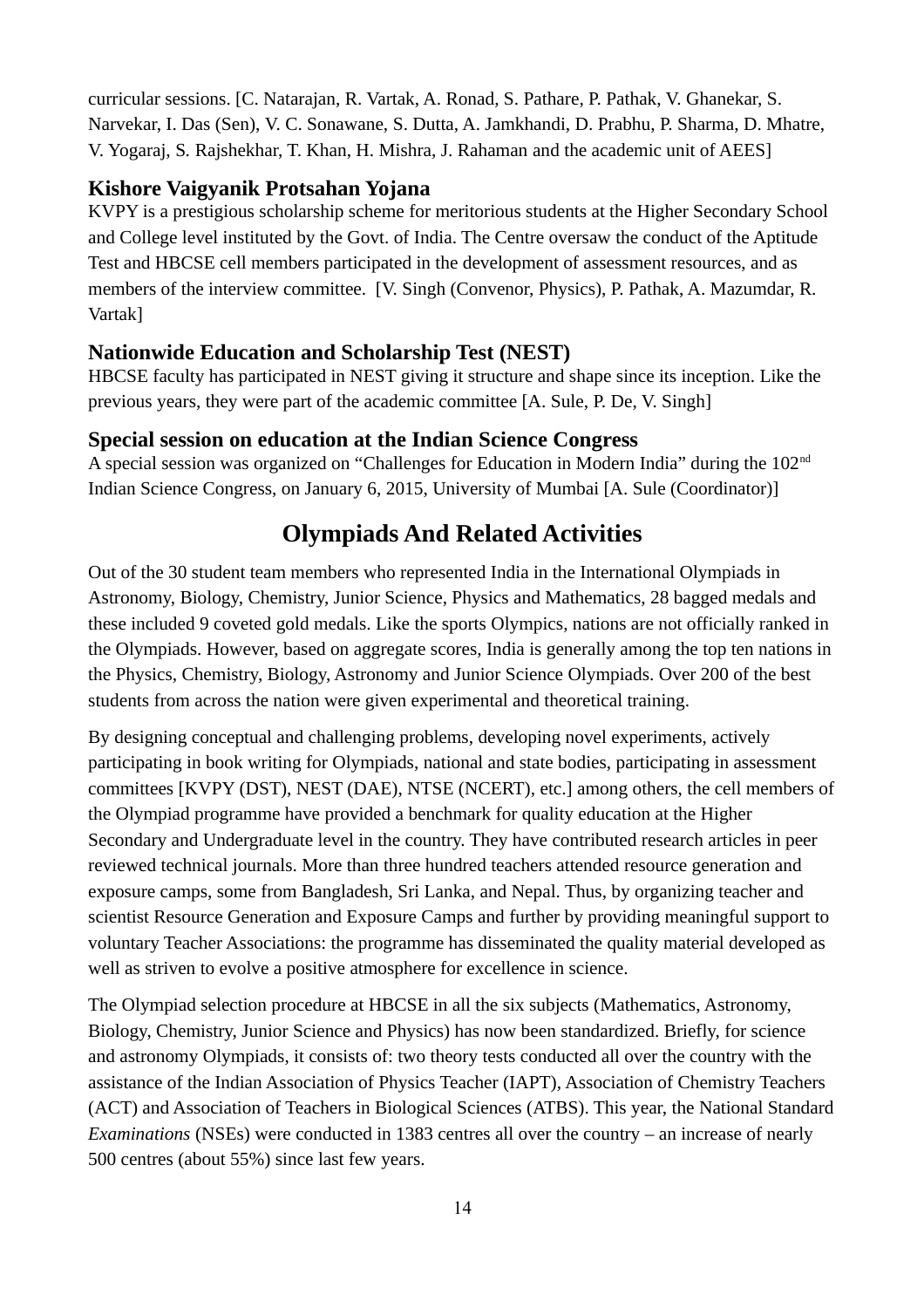The NSEs had mainly objective type questions; the second test conducted at 16 centres and by HBCSE, has subjective problems, and is of high difficulty level comparable to the international Olympiads. This constitutes the Indian National (Astronomy/ Biology / Chemistry/ Junior Science/ Physics) Olympiad Examinations (INAO, INBO, INChO, INJSO and INPhO respectively).While the participation in the first test runs into tens of thousands (the enrollment in the year 2014-15, was about 11500 in Astronomy, 15000 in Biology, 34000 in Chemistry, 47000 in Junior Science, and 38000 in Physics), the second test sees the participation of the top 300 students in each subject except Mathematics which has 850 students. We also note that in Mathematics the first stage is organized regionally and the second stage is organized by HBCSE and both stages have subjective questions. In the next phase of selection, about forty students in each subject are selected from the Indian National Olympiad examinations and are invited for orientation-cum-selection camps held at HBCSE. Students appear for several theoretical and experimental tests, leading to the selection of Indian Teams for the final international Olympiads. The selected teams for International Olympiads again go through two weeks of pre-departure training at HBCSE.

[V. Singh, National Coordinator- Science Olympiads: Biology, Chemistry, Junior Science and Physics (till July 31, 2014), A. Mazumdar, National Coordinator- Science Olympiads: Biology, Chemistry, Junior Science and Physics (from August 1, 2014 till date), M. N. Vahia (TIFR), National Coordinator, Astronomy Olympiad; R. Vartak, A. Ronad, V. Ghanekar (Biology); S. Ladage, S. Narvekar, I. Das (Sen) (Chemistry); P. K. Joshi, P. Nawale (Junior Science); V. Singh (upto January 2015), A. Mazumdar, S. Pathare, P. Pathak (Physics); A. Sule, A. Mazumdar, A. Ghaisas, P. Ranadive (Astronomy and Astrophysics); B. J. Venkatachala, P. De (Mathematics)]

A large number of teachers and scientists from across the nation were involved in this effort. A proactive attempt was made to invite faculty from Jammu & Kashmir, Uttarakhand and Northeastern states. A number of faculty members from other countries such as Nepal, Bangladesh and Sri Lanka participated in the Astronomy and Astrophysics as well as the Physics Olympiad Exposure camps.

# **Orientation – Cum – Selection Camps (OCSC) and International Olympiads**

### **Astronomy**

The Astronomy Olympiad Cell conducted Orientation Camp during May  $1 - 6$ , 2014 and Selection Camp during May 27 – June 7, 2014 and pre-departure Training for the Indian team in July 2014. A total of 24 students attended OCSC. Astronomy OCSC programme covers a wide range of topics in Astrophysics from positional astronomy, stellar and solar physics to large scale structure of the universe and cosmology. The students were evaluated on basis of 3 theoretical, 2 practical and 2 observation tests conducted during the camp and top 5 students were selected for merit awards. The five member team was selected at the end of the camp to represent India at the International Astronomy and Astrophysics Olympiad held at Suceava, Romania in August 2014.

The five member team at the  $8<sup>th</sup>$  International Astronomy and Astrophysics Olympiad held at Suceava, Romania in August, 2014 won four silver and one gold medal. [A. Sule (HBCSE) and A.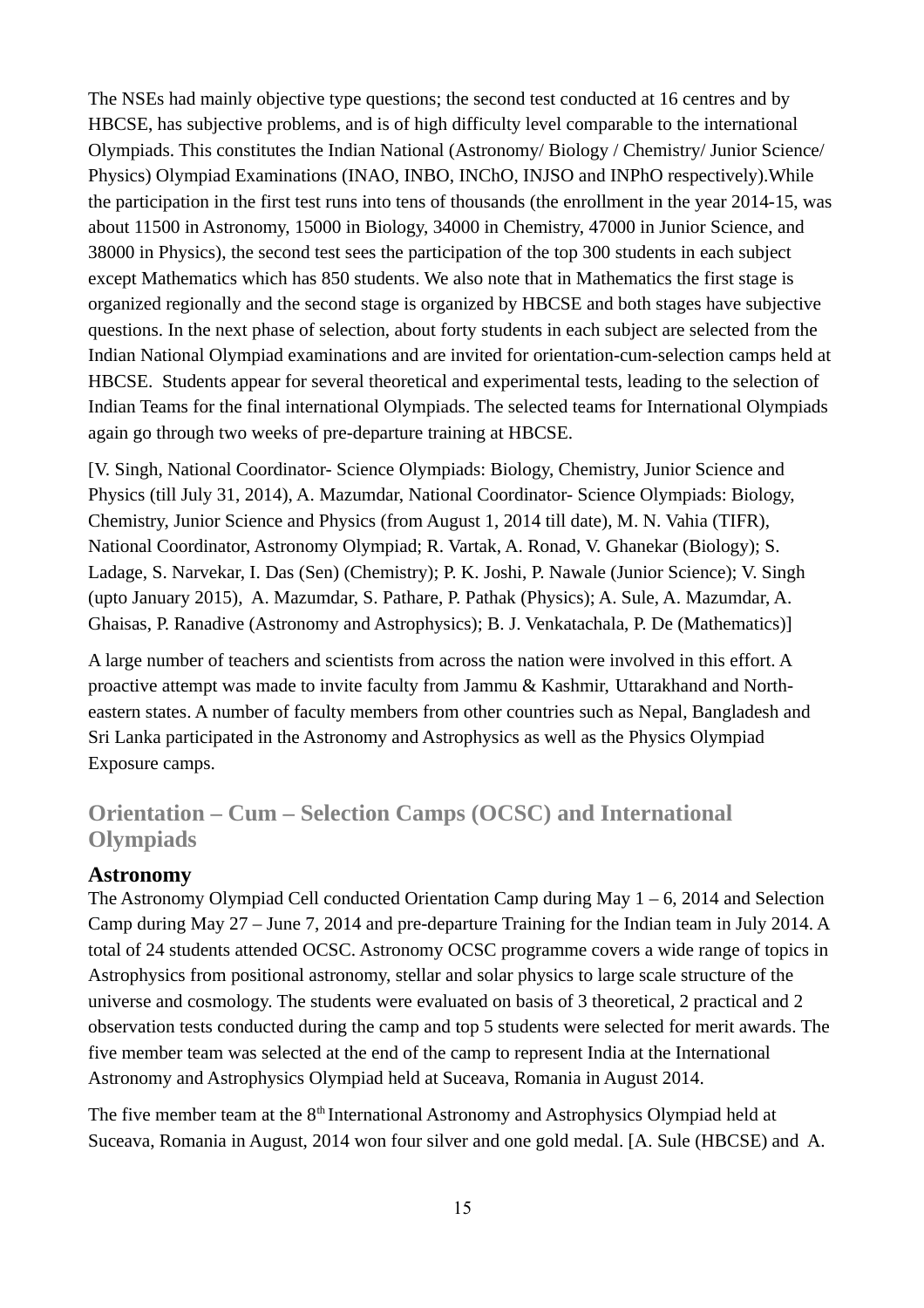N. Ramprakash (IUCAA, Pune) were the team leaders and Harvinder Kaur Jassal was the Scientific Observer and V. P. Raul (HBCSE) was the Observer]

# **Biology**

The Biology Olympiad Cell conducted OCSC during June 4 – 12, 2014 and the pre-departure Training for the Indian Team in June-July 2014. 32 students attended the OCSC. Problem solving sessions in Cell Biology, Plant Sciences, Animal Sciences, Genetics & Evolution, Ecology and Ethology were conducted. The students were given two theoretical tests and four experimental tests during the camp. Lab orientations and tests in the four lab areas namely Plant Anatomy & Physiology, Animal Physiology & Systematics, Cell Biology & Molecular Biology and Ecology & Ethology were conducted during this camp. The following experiments were standardized and given as tasks in the various lab selection tests and during the lab orientation sessions:

- Study of plant tissues by staining with different stains, Study of brown leaf pigments, Physiology of *Setcreasea pallida* leaf, Comparative study of plant tissues, Analysis of leaf pigments.
- Transport of biomolecules across a dialysis membrane, Classification using a dichotomous key, Study of glucose transport across mammalian membrane, Characterization and study of animals.
- Nucleic acid extraction from plant material, Preparation of blood smear and identification of various cells, Nucleic acid extraction and visualization from animal tissue, Observation of tissue by smear method and analysis of some clinical conditions.
- Pond ecology which involved the study of water samples from two sources, the estimation of phosphate content in both samples and interpretation of the findings, Study of the behavior of *Chironomus* larvae, Study of mate choice behavior in guppies.

On the basis of camp performance, a team of 4 students was selected. The team underwent predeparture training camp at HBCSE in July 2014. The 4 member Indian Biology team at the  $25<sup>th</sup>$ International Biology Olympiad held at Bali, Indonesia, from 5-13 July 2014. The team won four silver medals. [R. Vartak (HBCSE) and P. G. Kale (R. Jhunjhunwala College, Mumbai) were the team Leaders and Dharmendra Shah (Maharaja Sayajirao University of Baroda) and Anindya Sinha (NIAS, IISc. Campus, Bangalore) were the Scientific Observers]

# **Chemistry**

The Chemistry Olympiad cell conducted OCSC during May 27 – June 12, 2014 and the PDT for the Indian Team in July 2014. 31 students attended the OCSC. The theoretical sessions at OCSC 2014 were related to chemical thermodynamics, heterocylic chemistry, chemical kinetics, spectroscopy, ionic and solubility equilibrium. The theoretical examinations at the camp were related to various carbon containing fuels and thermodynamics, age of an ancient civilization by 14C dating, functional group transformations and natural products, aromaticity and properties of aromatic compounds, Nitrogen hetero cycle, dynamics of chemical reactions, solubility equilibrium of magnesium compounds, particle in a box and chemistry of fluorine. The experiments that were developed and standardized for experimental examinations at OCSC 2014 covered the following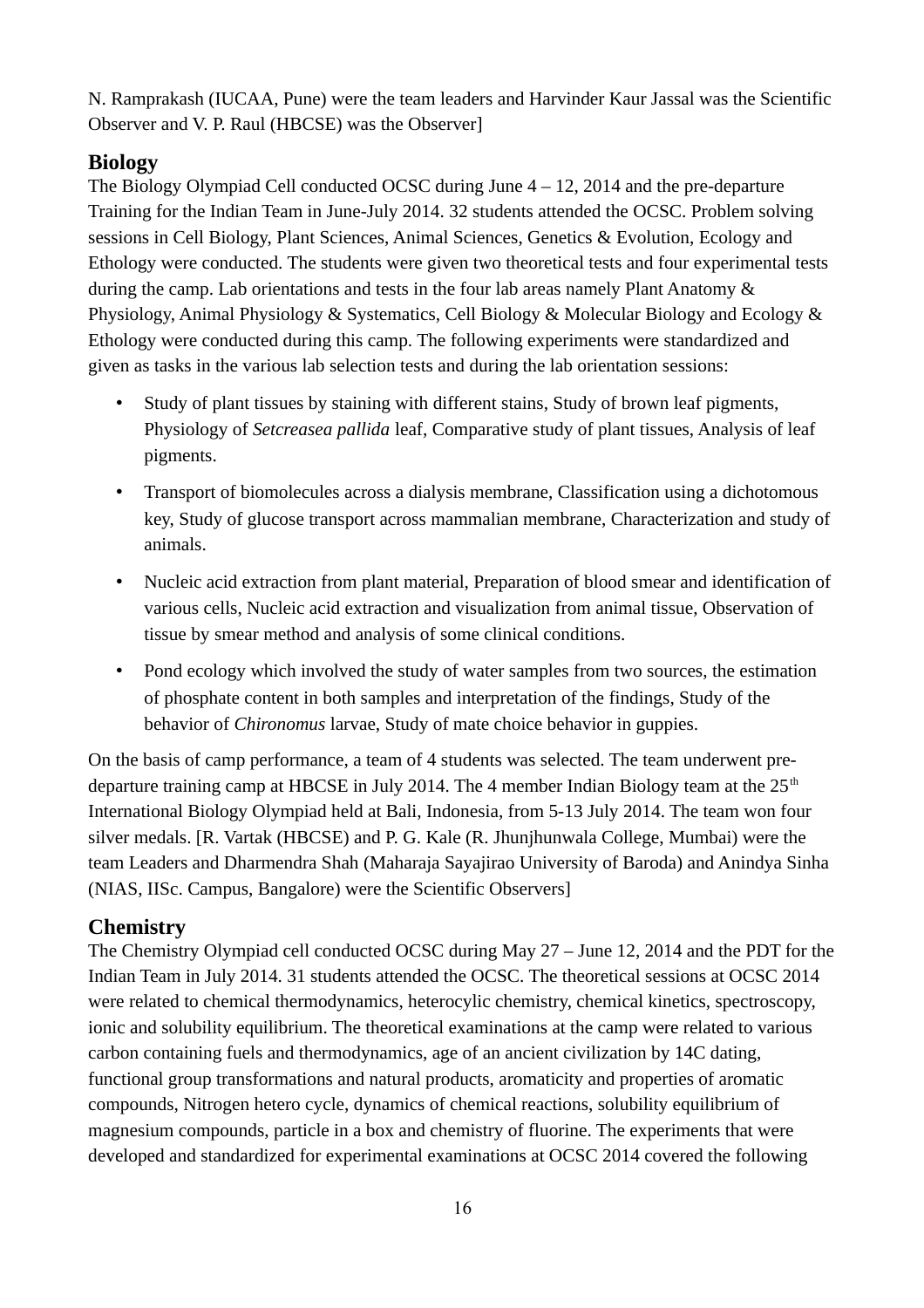areas:

- Analysis of carbonate and phosphate content of a given sample,
- Synthesis of copper glycinate and estimation of its copper content,
- Synthesis of an imine and its reduction using sodium borohydride, and
- synthesis of a chalcone
- Identification of unknown metal by estimation of its oxide by complexometric titration and
- Estimation of Fe (II) and Fe(III) ions in the given mixture by redox and complex metric titrations.

On the basis of camp performance, a team of 4 students was selected. The team underwent predeparture training camp at HBCSE in July 2014. The 4 member Indian Chemistry team at the  $46<sup>th</sup>$ International Chemistry Olympiad held at Hanoi, Vietnam in July 2014 won two silver medals and two Bronze medals. [P. A. Sathe (Ramnarain Ruia College, Mumbai) and Prodeep Phukan (Gauhati University, Guwahati) were the team Leaders and M. Swaminathan (Annamalai University, Tamilnadu) and I. Das (Sen) (HBCSE) were the Scientific Observers]

### **Junior Science**

The Junior Science cell conducted OCSC during May 7 – 26, 2014 and the PDT for the Indian Team was held from November 20 – November 30, 2014. 34 students attended the OCSC. The camp consisted of around 30 lectures and 22 experimental sessions. It also included 4 theory exams. Lectures were taken on advanced topics in Biology, Chemistry and Physics at the Class X level. Problems of high standards where set for theoretical and practical exams.

On the basis of camp performance, a team of 6 students was selected. The team underwent predeparture training camp at HBCSE in December 2014. The 6 member Indian Junior Science team at the 11<sup>th</sup> International Junior Science Olympiad held at Mendoza, Argentina in December 2014 won six golds. Jogeswar S Purohit (Smt. C. H. M. College, Ulhasnagar), Prodeep Dasgupta, Sujata Haralkar (Siddharth College, Mumbai) were the team leaders and P. K. Joshi (HBCSE) was Scientific Observer]

### **Physics**

The Physics Olympiad cell conducted OCSC during April 10 - 21, 2014 and the pre-departure Training for the Indian Team in July 2014. 28 students attended the OCSC. Lectures were taken on advanced topics such as Special Relativity and Quantum Physics. Theoretical problems in the test were of high standard and included topics such as the Central force, Landau theory of phase transition, Bohr model and Weizsaker's optical fiber. A theoretical problem related to the semi empirical mass formula was set. This problem was selected for the Indian Physics Association award for theory. A set of four experiments were designed and developed. These experiments were:

• Mechanical Black Box: A closed rectangular box of square cross section with two co-axial cylindrical cavities was provided. With the data provided, using non-destructive procedure the students were supposed to find the dimensions of the cavities.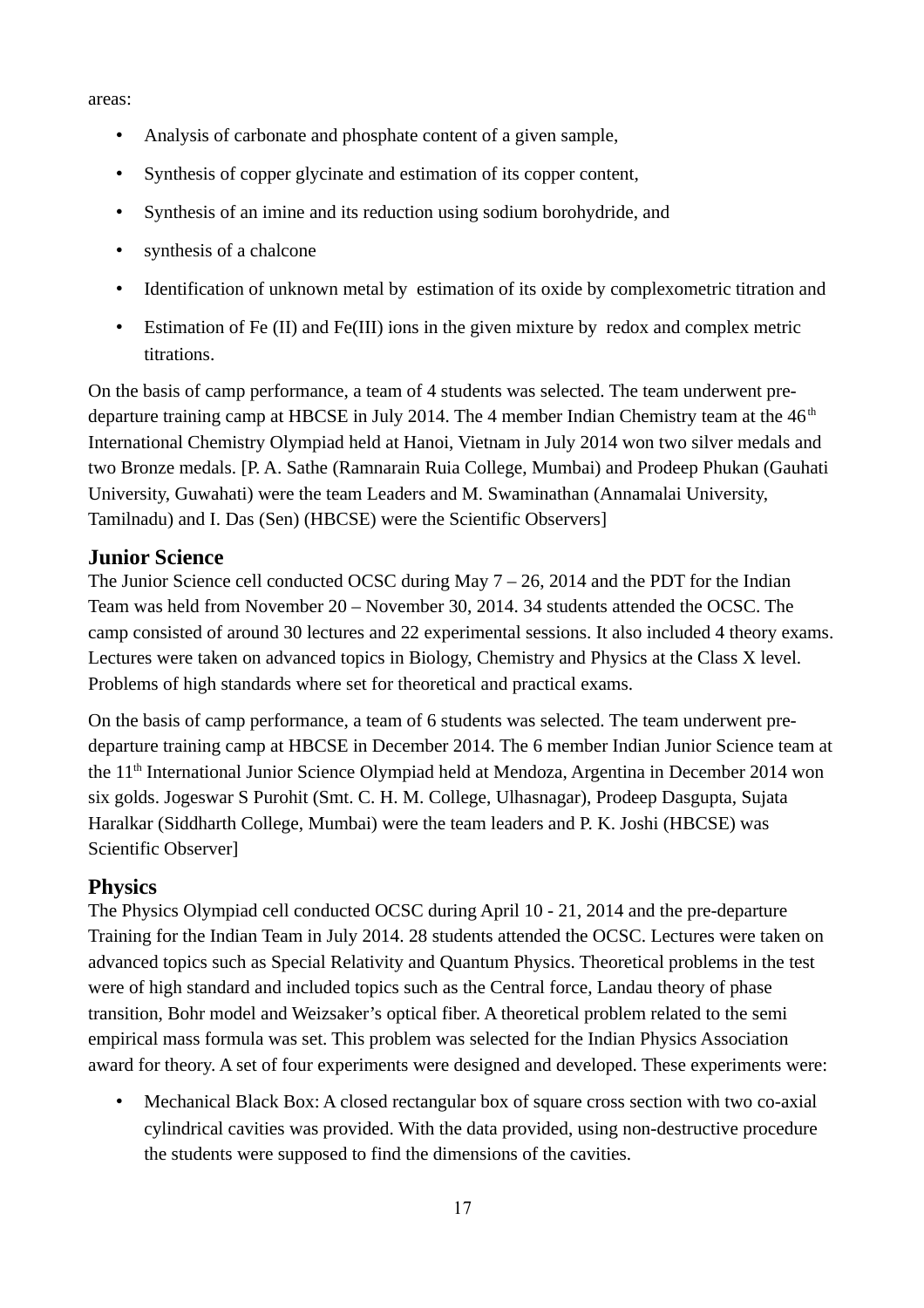- Refractive Index of two prisms of different material using a laser pointer.
- Inductance of a coil with ferromagnetic core: The students were given two coils and studied the dependence of inductance of the coil with ferrite core for alternating current and the mutual inductance between the two coils for different values of DC current.
- Liquid drops formed under horizontal surfaces: In this experiment students were given rods of same material but different diameters. Each rod was wetted with given liquid falling from the burette and drops were formed at its base. The students had to study the relation between the diameters of the drops and the different parameters responsible for the drop formation.

On the basis of camp performance, a team of 5 students was selected. The team underwent predeparture training camp at HBCSE in July 2014. The 5 member Indian Physics team at the  $45<sup>th</sup>$ International Physics Olympiad held at Astana, Kazakhstan in July 2014 won two gold and three silver medals. [P. Pathak (HBCSE) and C. K. Desai (Pune), were the team Leaders and V. Singh, A. Mazumdar and R. Khaparde (all from HBCSE), were the Scientific Observers]

# **Forty sixth International Physics Olympiad (IPhO) 2015 in India**

India will host the 46<sup>th</sup> International Physics Olympiad (IPhO) in Mumbai from July 5-12, 2015. HBCSE is the organizer of this event which will involve about 400 high school student contestants and 300 teacher mentors from 86 countries from around the globe. Preparations for IPhO on both academic and organizational aspects began in early 2014.

Nearly 100 teachers and researchers from all over India participated in several preparatory workshops at HBCSE during March 4-5, 13-15 and April 4-6, 23-25, 2014. Smaller meetings were held in Chennai, Bengaluru and Delhi. A 15-member Academic Committee worked round the year on selecting and developing theoretical and experimental tasks for the competition. Four fullfledged meetings and multiple smaller meetings of the committee members and other faculty from across the country have been held in Mumbai and elsewhere.

Design and development of the experimental component was carried out in HBCSE laboratories. Several different proposals of the experimental task were shortlisted and exhaustive design and development of prototypes were undertaken. Based on this exercise, the experimental component was finalized by the Academic Committee. More than 400 copies of the apparatus for the selected experimental problem are being assembled, checked and calibrated at HBCSE with the help of nearly 50 teachers and researchers from across the country.

A large number of theoretical problems were developed based on the ideas proposed in the resource generation camps. Subsequently a selection of the tasks of the theoretical component was made and several short workshops involving the academic committee and about 15 resource persons were held to finalize the problems.

On the organizational front, HBCSE staff have carried on an intensive effort to prepare for different aspects of IPhO including accommodation, catering and transport arrangements during 9 days of the event, covering academic programme of the competition, as well as excursions and ceremonies.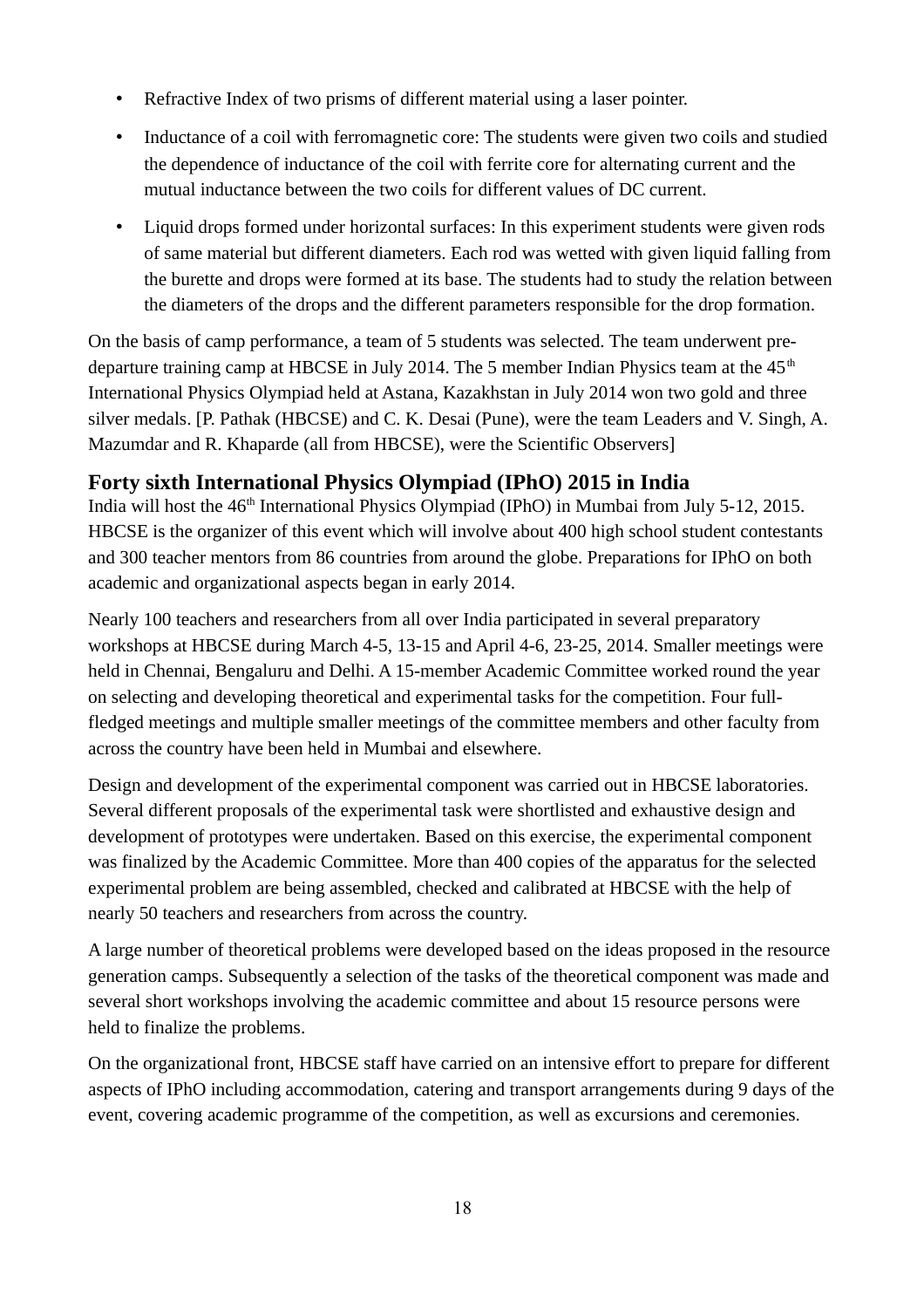[Numerous faculty, scientific and administrative staff are contributing to the academic and organizational aspects of the event.]

# **Mathematics**

The Mathematics Cell conducted IMOTC during April 21 to May 19, 2014 and pre-departure Training for the Indian team during June 26 to July 14, 2014. A total of 37 students attended IMOTC. The six member team was selected at the end of the camp to represent India at the International Mathematical Olympiad.

The six member team at the 55<sup>th</sup> International Mathematical Olympiad held at Cape Town, South Africa in July, 2014 won one silver medal and three Bronze medals and two Honourable mentions. [B. J. Venkatachala (HBCSE) and K. Barve (Central Water and Power Research Station) were the leaders. P. De (HBCSE) and. V. M. Sholapurkar (S. P. College, Pune) were the Scientific Observers]

### **Resource Generation Camps (RGC)**

Several Resource Generation Camps in Biology, Chemistry, and Junior Science were held, in which teachers and scientists from across the nation gathered for development of Olympiad resource material, both theoretical and experimental.

There was one Resource Generation Camp for Chemistry during September 24-27, 2014, for 11 participants. For Biology, there were 5 Resource Camps: September 11-12, 2014 for 5 participants on Cell and Molecular Biology; September 17, 2014 for 5 participants on Plant Sciences; October 16-17, 2014 for 4 participants on Genetics & Evolution; November 13-14, 2014 for 5 participants on Animal Sciences; and November 27-28, 2014 for 5 participants on Ecology and Ethology. There were six Resource Generation Camps for Junior Science: on April 26, 2014 for 13 participants; on August 24, 2014 for 19 participants; between September 27-28, 2014 for 33 participants; on November 16, 2014 for 36 participants; between March 7-8, 2014 for 34 participants and between March 14-15, 2014 for 39 participants.

# **Olympiad Exposure Camps**

Several shorter 3-4 day exposure camps were held where a large number of school and college teachers were invited. Olympiad problems and experiments were discussed in these camps. Towards the end of the camp the teachers were invited to suggest challenging tasks for the students and critique existing textbooks. The Astronomy exposure camp was held between November 10-13, 2014 for 83 participants. The Biology exposure camp was held between October 14-16, 2014 for 37 participants. The Chemistry exposure camp was held between November 13-15, 2014 for 33 participants. Lastly, the Physics exposure camp was held between November 26-28, 2014 for 35 participants.

# **Other Workshops**

Apart from the above mentioned camps, there were several other workshops, camps and sessions that were organized over the last one year, namely, two workshops for Master Trainers in Chemistry were organized by Royal Society of Chemistry (RSC-HBCSE) from September 29 to October 3, 2014 and from November 23 to 29, 2014; nurture camp organized for NTS Awardees, in November, 2014. About 60 students from all over Maharashtra attended the program consisting of motivational lectures and laboratory sessions. The programs were funded by NCERT.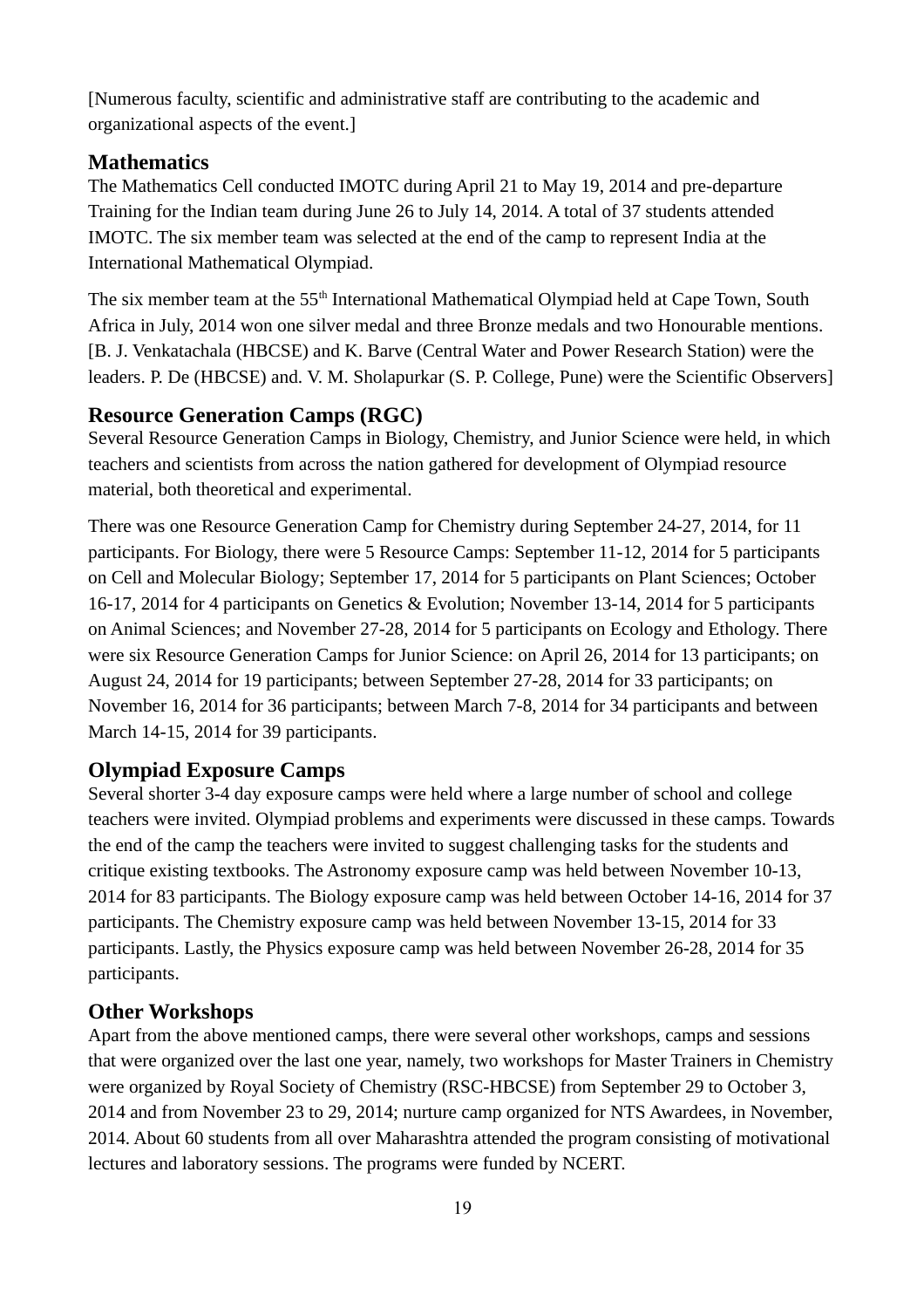Further, nurture camp was organized for Homi Bhabha Young Scientist Awardees on April 16-17, 2014 for class VI students and April 22-23, 2014 for class IX students. The program included lectures by members of HBCSE and experimental sessions which included demonstrations and hands-on experiments. Teacher training program for Mumbai Science Teachers Association was held on 12-13 June, 2014 at HBCSE. Three other teacher training programs were held at New Delhi on 29 October-1 November, 2014, December 23- 24 2014 at HBCSE for the Atomic Energy school teachers, and from January 12-16, 2015 at Goa Science Centre for the teachers of Goa.

The Olympiad effort was also supported by the Department of Science and Technology, the Ministry of Human Resource Development and the Department of Space.

# **National Initiative on Undergraduate Science (NIUS)**

The National Initiative on Undergraduate Science programme (NIUS) of HBCSE (initiated in 2004) primarily aims at promoting undergraduate research and has been contributing towards R&D in laboratory training and training of students and teachers in experimental science, development of theoretical and laboratory courses and preparation of pedagogical material. Till date, about 1140 undergraduate students have been exposed to the NIUS programme (under the aegis of exposurecum-enrichment camps). The administrative responsibilities of the programme involve coordination with scientists and students, organization of nurture camps, purchase of instruments/equipments, etc. Supporting college teachers to set up modest research programs at their own institutions is yet another important facet of the NIUS programme which further helps in mentoring undergraduate students at local levels.

This year about 210 undergraduate students were invited to attend the NIUS exposure-cumenrichment camps. A fair fraction of the students were from non-metropolitan colleges. In these camps, leading scientists and researchers interacted with students and delivered lectures on diverse interdisciplinary topics. Some of the project work carried out by NIUS students were of high standards and were published in international journals.

# **Physics**

The NIUS camp for physics (XI.1) was conducted at HBCSE from June 10-20, 2014 and had participation of 77 first year undergraduate students. These students were from three streams i) regular B.Sc.; ii) integrated M.Sc. and iii) B.Tech./B. E. The areas covered at the camp were solitons and waves, introduction to quantum mechanics, relativity, stellar structure, evolution and stellar oscillations, interferometry and solar radio astronomy, overview of particle physics, introduction to experimental physics, introduction to nanostructures, polarization of light, cosmology, neutron stars, quantum foundation and quantum information.

The speakers for the camp were A. Kumar (IIT, Delhi), A. Mody (Nashik), D. Oberoi (NCRA, Pune), K. Srinivasan (S.N. Bose Centre, Kolkata), N. Kanekar (NCRA, Pune), P. K. Panigrahi (IISER, Kolkata), S. Konar (NCRA, Pune), S. Raychoudhuri (TIFR, Mumbai) and T. Roy Choudhury (NCRA, Pune). After the project discussions and evaluation sessions at the camp, 31 students were selected for projects to be carried out at different institutions. In addition, 21 students from X.1 batch continued their projects at HBCSE in June and December. [HBCSE resource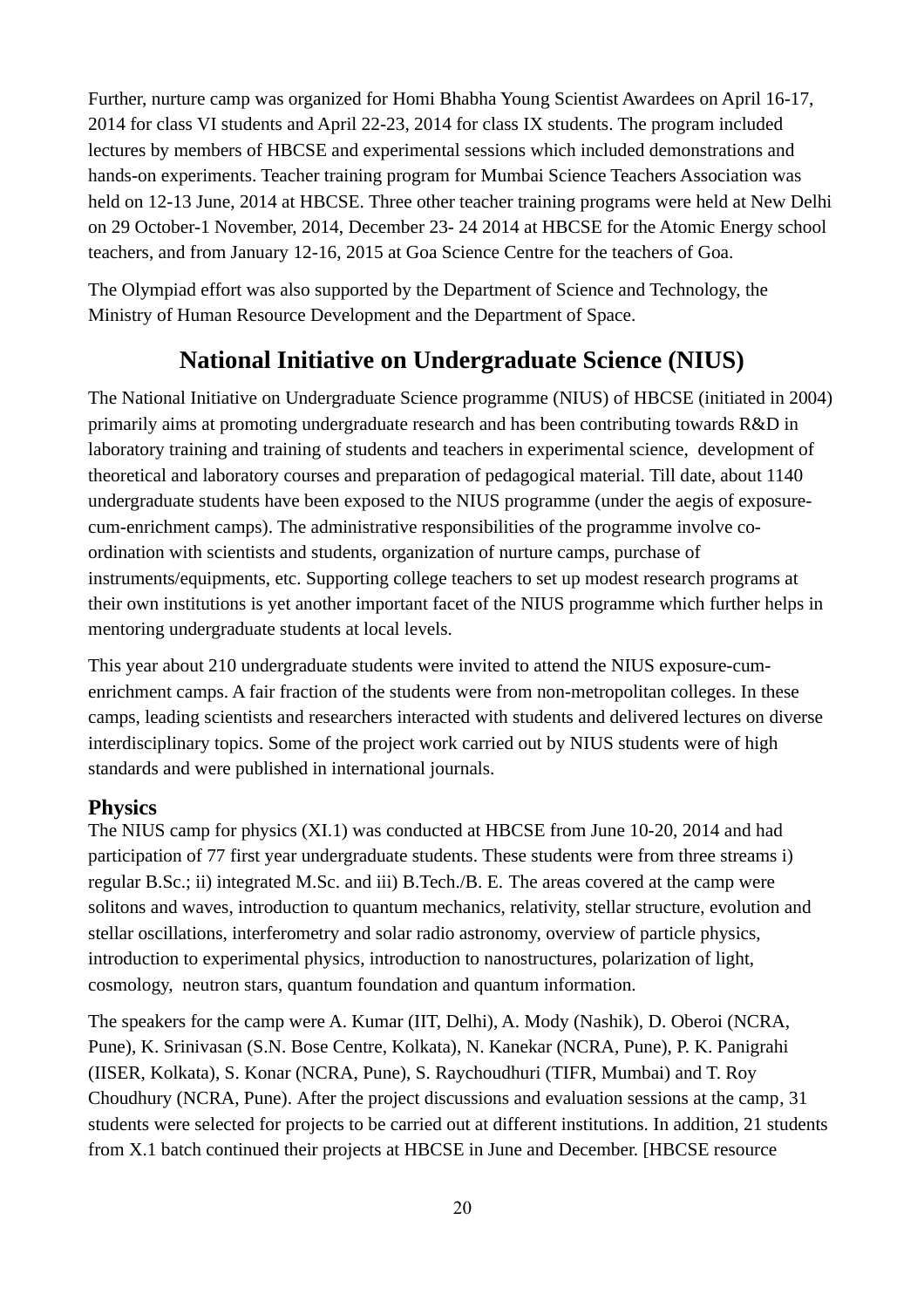persons included A. Mazumdar, A. Kumar, D. P. Roy, P. Pathak, R. B. Khaparde, S. M. Roy, V. Singh]

With the organizational responsibilities of the forthcoming Forty sixth International Physics Olympiad to be held in Mumbai in July 2015, the first camp for batch XII of NIUS (Physics) was advanced by six months. Thus, the camp (XII.1) was held at HBCSE from December 16 - 24, 2014 and 46 first year undergraduate students participated in the camp.

The speakers for this camp were B. Nath (RRI, Bengaluru), B. Paul (RRI, Bengaluru), D. Banerjee (IIA, Bengaluru), P. Panigrahi (IISER, Kolkata) and S. Jain (BARC, Mumbai). [HBCSE resource persons included A. Mazumdar, A. Kumar, D. P. Roy, P. Pathak, S. M. Roy, V. Singh]

The short courses at the camp were related to astrophysics, cosmology, nanophysics, particle physics and quantum computing. Towards the end of the camp, 20 students were selected and allocated projects with mentors in different research institutes.

This year, under the project entitled as *Development of Instruments and Experimental setups for the Undergraduate Physics Teaching Laboratories*, complete experimental setups and laboratory instruments related to polarization of light, Maxwell's wheel, rolling motion, velocity measurement (system using laser photogates), regulated DC power supply for laser modules with USB power output, etc. were designed and developed at HBCSE. User manuals related to these experimental setups have also been completed. Soon this material will be uploaded on the HBCSE website for wider dissemination to teachers and students. Several NIUS students have been involved with this project and have contributed significantly towards the developmental work. [R. Khaparde]

# **Chemistry**

The NIUS camp for chemistry (X1.1) was held at HBCSE from December 23-31, 2014 and 54 students from regular B.Sc./BS or integrated M.Sc. courses participated in the camp. The theoretical sessions at the camp were related to quantum chemistry, organic synthesis and mechanisms of organic reactions, catalysis, overview of surfactant science, solid state chemistry, overview of research areas in inorganic chemistry, bio-inorganic chemistry and computational chemistry, chemical thermodynamics and spectroscopic techniques for structural elucidation. The camp also conducted workshops related to a) use of Process oriented Guided Inquiry Learning (POGIL) instructional material to understand concepts related to redox reactions, chemical equilibrium and kinetics, Lewis structure, formal charges, resonance and carbocation stability b) reading of scientific papers and c) introduction to experimental project areas at HBCSE chemistry laboratory.

The laboratory sessions at the camp were related to synthesis of azo dye and synthesis and analysis of coordination complex. A pair of students were given unique task-sheet related to one parameter that is significant for the experiments mentioned above. After the laboratory activity, different pairs of students came together and discussed their work. The discussion helped students to identify various parameters and their role in the given experimental task.

During the computational chemistry laboratory sessions, students performed short computational calculations related to different conformations of molecules such as hydrogen molecule, water, ammonia, ammonium ion, formamide, ferric chloride and copper chloride and were expected to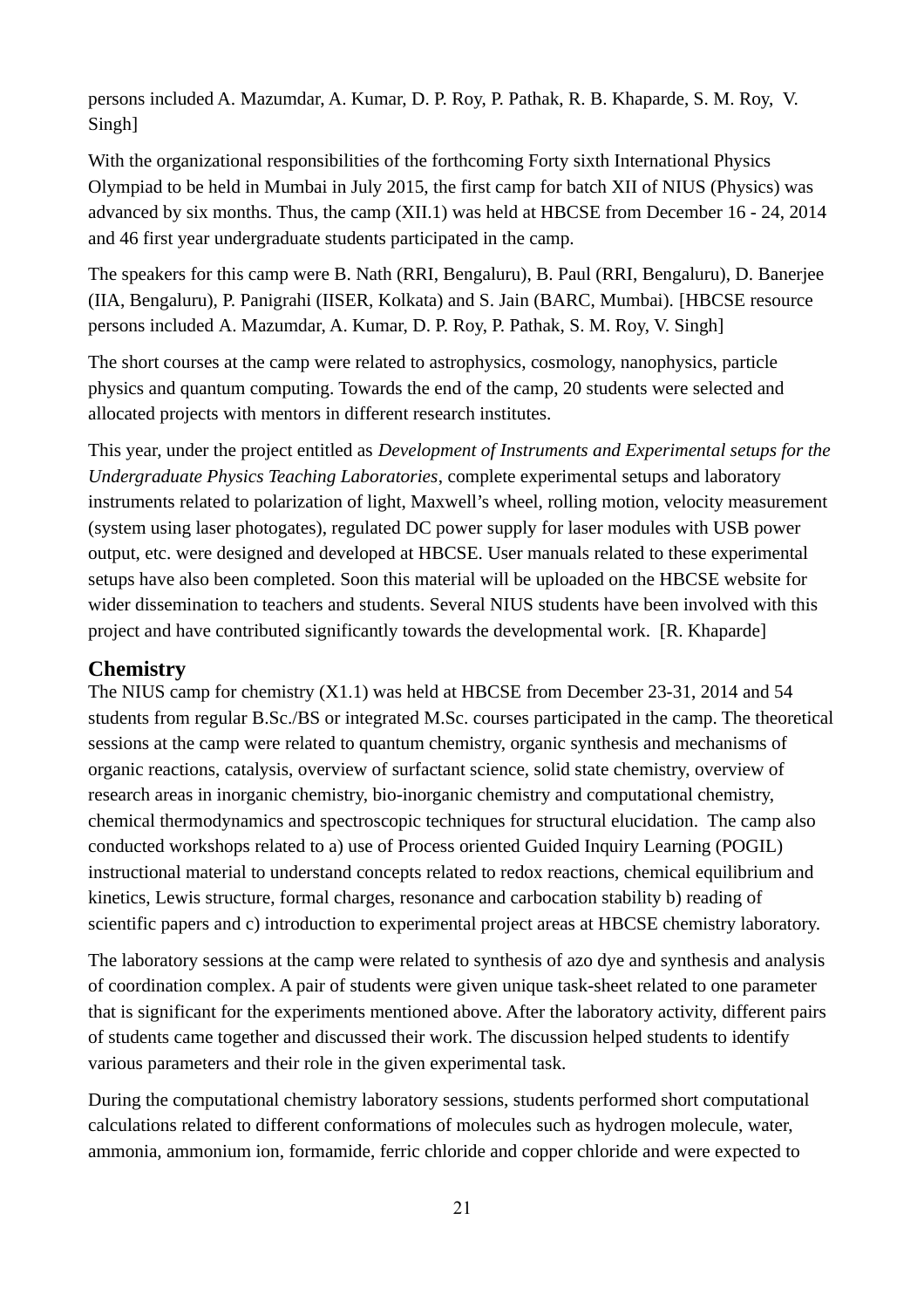determine the energies of their stable structures. The students were also asked to note down the IR frequencies obtained for certain molecules. The aim of computational laboratory, which involves the use of GAUSSIAN-09 and Guassview, is to introduce students to computational package and calculations.

Towards the end of this camp, 29 students were selected for the project work and currently these students are in the process of completing assignments related to their prospective projects. In addition, 16 students from earlier batches of NIUS Chemistry visited HBCSE to complete their projects and prepare their project reports.

The speakers for the camp were A. Kumbhar (University of Pune), D. Jain (BARC, Mumbai), G. Carneiro (Sophia College, Mumbai), M. Sundararajan (BARC, Mumbai), P. A. Sathe (Ruia College, Mumbai), R. Jayaram (ICT, Mumbai), S. D. Samant (ICT, Mumbai), T. Ghanty (BARC, Mumbai), T. Parulekar (SIWS College, Mumbai) and G. Shridhar (V. K. Menon College, Mumbai). [HBCSE resource persons included A. Kumar, S. Ladage, I. Das (Sen), S. Narvekar]

### **Biology**

The NIUS camp for Biology (X1.1) was conducted at HBCSE from October 27- 31, 2014 and 26 students from regular B.Sc. or integrated M.Sc. courses attended the camp.

The theoretical sessions at the camp were related to basic concepts of biology, holistic approach to studies on traditional medicine, molecular studies on *Chlamydomonas,* and planning for research projects. The laboratory sessions covered experiments related to biochemistry, molecular biology, genetics and ethology.

From this batch, 5 students have been selected to pursue NIUS projects. In addition, 12 students from earlier batches of NIUS Biology also visited HBCSE to complete their projects and prepare manuscripts for publications and conferences. The resource persons for the camp were B. B. Nath (Pune University), J. D'souza (Centre for Excellence in Basic Sciences, Mumbai), P. G. Kale (Jhunjhunwala College, Mumbai), S. Menon (Therapeutic Drug Monitoring Lab, Mumbai). [HBCSE resource persons included R. Vartak, A. Ronad, V. Ghanekar]

# **NIUS Workshop on Designing Undergraduate Physics Curriculum**

HBCSE in collaboration with the University of Mumbai conducted a one day workshop on April 28, 2014 for 38 physics teachers from various colleges affiliated to the University of Mumbai. The workshop covered sessions related to analysis of current structure of the UG syllabus of University of Mumbai and some other Indian universities, contents of various physics courses, problems faced by teachers during the teaching and assessment etc. The task of redesigning the first year B.Sc. was initiated in small groups of teachers during the workshop. [R. Khaparde]

# **Study Circle in chemistry**

A weekly study circle for senior college/university level students was initiated in May 2014 and conducted till March 2015 at HBCSE. It is aimed at promoting understanding of key concepts/topics in Physical Chemistry. The sessions were conducted by Prof. Arvind Kumar and covered quantum chemistry and chemical thermodynamics. Undergraduate students from colleges of Mumbai and Pune participated in the study circle.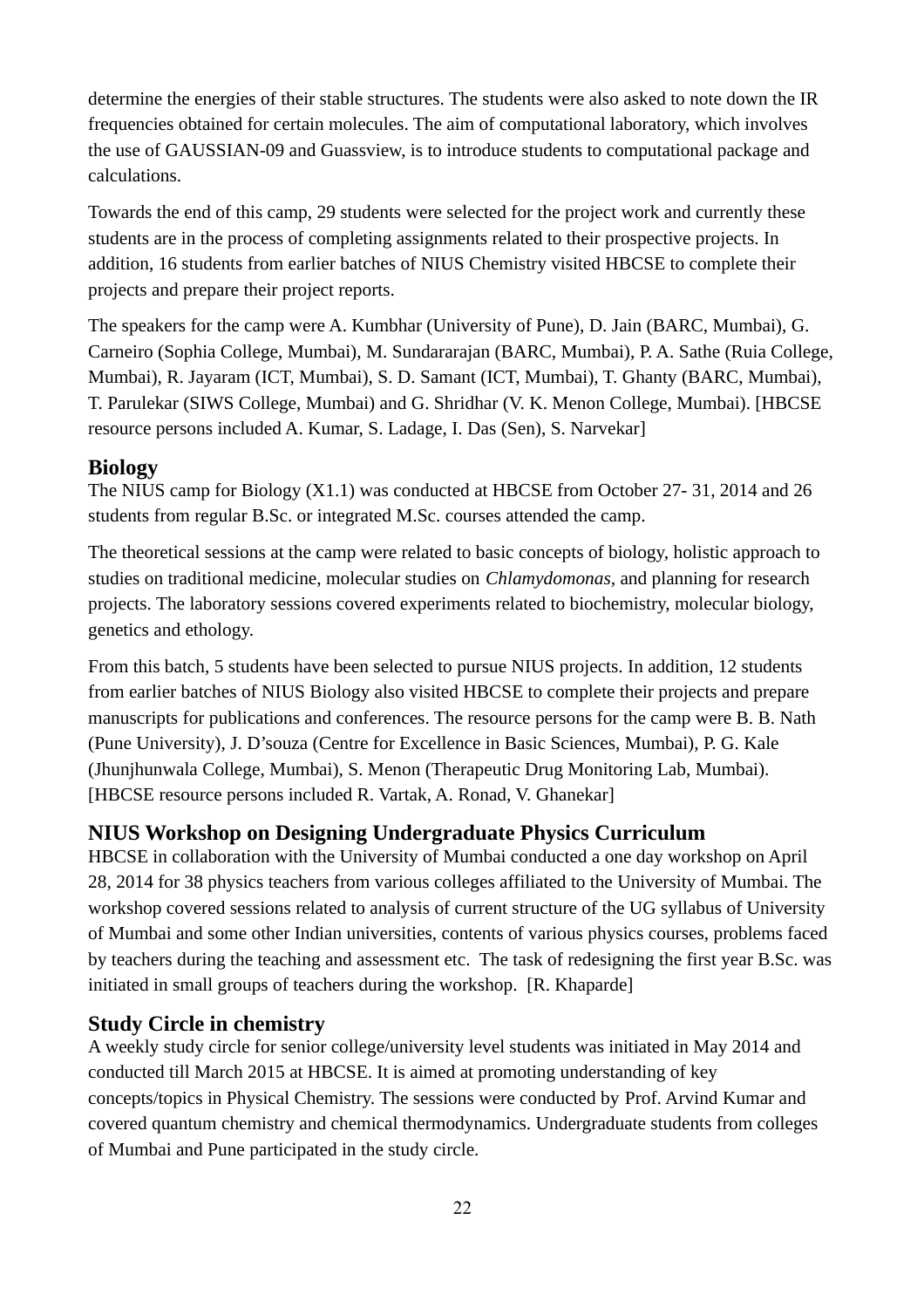## **Workshop on Chemistry Education Research**

A two day workshop about Chemistry Education Research (CER) was organized by HBCSE for Executive council members of Association of Chemistry Teachers (ACT) on April 5-6, 2014. This was a curtain raiser event for the forthcoming the 2<sup>nd</sup> International Conference on Education in Chemistry (ICEC 2014) to be held in December 2014 at HBCSE. The sessions at the workshop were conducted mainly by resource persons from HBCSE. The talks at the workshop were related to trends in chemical education, research based practice of science education, students' misconceptions in chemical thermodynamics, understanding students' alternative conceptions in elementary thermodynamics through laboratory activities and designing meaningful multiple choice questions for assessment. [A. Kumar, C. Natarajan, S. Ladage, S. Pathare]

### **2 nd International Conference on Education in Chemistry (ICEC-2014)**

The 2nd ICEC was jointly organized by HBCSE and Association of Chemistry Teachers (ACT) at HBCSE from December 12-14, 2014. The academic programme of ICEC was with chemistry cell of HBCSE. The conference had invited talks, oral and poster presentations, workshops and exhibition related to chemistry books, handy analytical instruments and glassware. Conference participants visited various laboratories at HBCSE and were exposed to different domains related to science, mathematics and technology education. The conference had 4 invited speakers from USA and UK, 3 speakers from India and 4 speakers from HBCSE. Some of the areas covered at the conference were i) research based teaching methodologies like Process oriented Guided Inquiry Learning (POGIL) Peer-Led Team Learning (PLTL), ii) role of massive open online courses in higher education, iii) use of technology for constructive teaching and learning of chemistry, iy) assessment in chemistry teaching and learning v) integrating research and chemistry education, vi) designing undergraduate organic chemistry curricula in India, vii) history of science and science education, viii) designing teaching learning resources in Indian context, ix) learning from Chemistry Olympiad laboratory, x) NIUS chemistry programme and xi) overview of research and development activities in chemistry education at HBCSE. 95 teachers teaching chemistry at undergraduate/postgraduate level participated in these events. [S. Ladage, I. Das (Sen), S. Narvekar]

Pre and post conference workshops (each with participation of 25-30) were also organized as satellite events to the ICEC-2014. These were hosted at Institute of Chemical Technology (ICT, Mumbai) and Indian Institute of Science Education and research (IISER, Pune) respectively. External members involved were S. Lancaster (University of East Anglia, UK), R. Moog (Franklin & Marshall College, USA), N. Pienta, (University of Georgia, USA), P. Varma-Nelson (Center for Teaching and Learning, Indiana University-Purdue University Indianapolis, USA).

# **Teacher Professional Development & Teacher Orientation**

HBCSE has been conducting workshops in teacher education as and when there have been requests from schools and organizations. Some of these workshops have been for the schools run by *Brihanmumbai Municipal Corporation* (*BMC*), Tribal Welfare Department, Rayat Education Society (Satara), Shri Shivaji Education Society (Amravati), Maharashtra Prathamik Shikshan Parishad (MPSP), *Sarva Shiksha Abhiyan* (SSA), *Rashtriya Madhyamik Shiksha Abhiyan* (*RMSA*), Bharatiya Vidya Bhavan Society, Atomic Energy Education Society (AEES), Kendriya Vidyalaya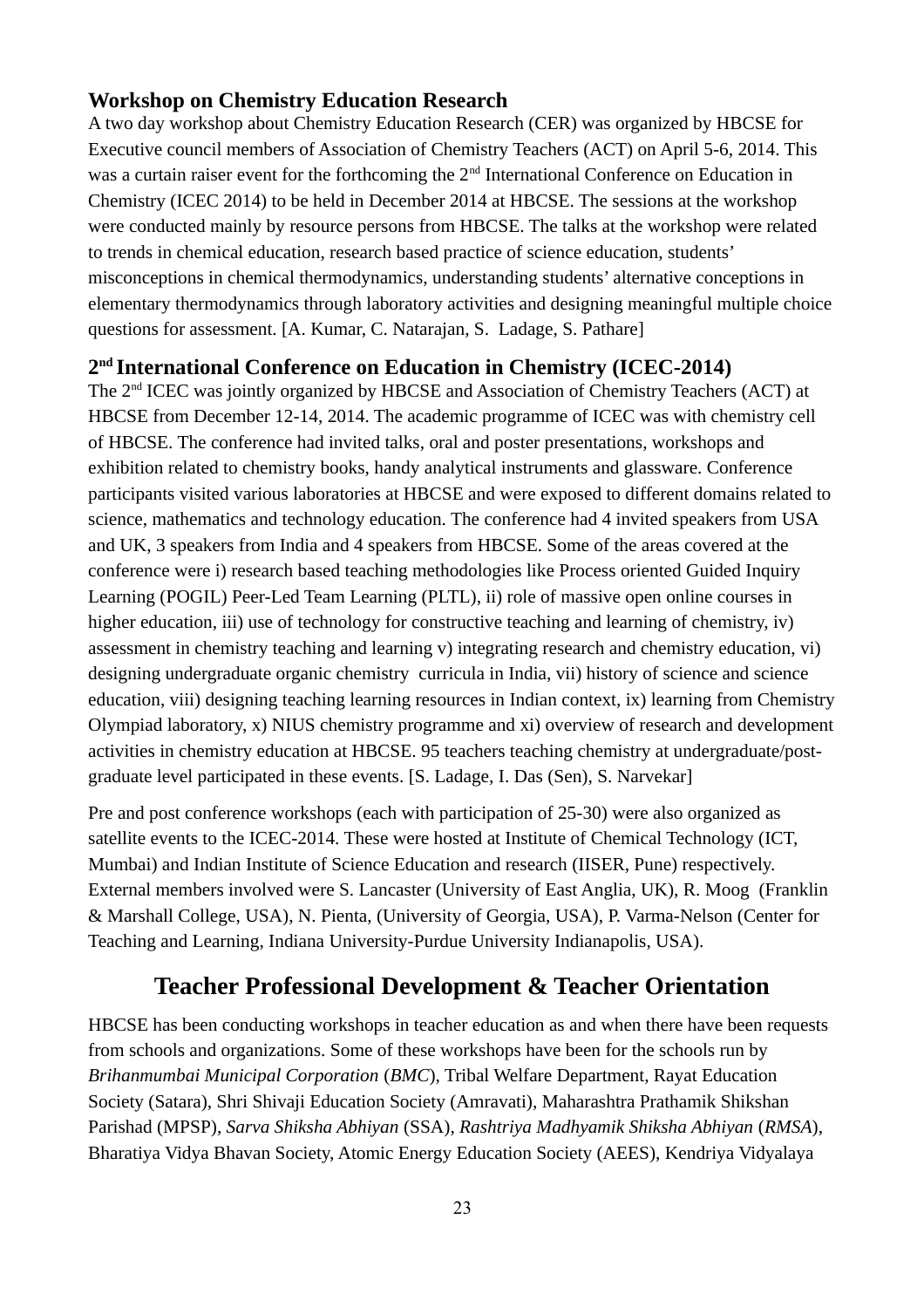(KV). Apart from these, there have been workshops for District Institute Of Education and Training (DIET) faculty from various regions and states (Bihar, West Bengal, Gujarat, Uttarakhand) as well as for varied individual schools/teacher education colleges of Mumbai and Maharashtra.

However, currently HBCSE has proposed to have regular workshops for teacher professional development (TPD), capacity building of school teachers/student teachers and/or teacher educators. These workshops would cater to the in-service or pre-service teacher training. The yearly calendar for TPD is available at HBCSE's teacher education website [\(http://teacher](http://teacher-ed.hbcse.tifr.res.in/project/tpd-program)[ed.hbcse.tifr.res.in/project/tpd-program\)](http://teacher-ed.hbcse.tifr.res.in/project/tpd-program).

In the academic year 2014-15, HBCSE members actively participated by organizing or conducting sessions in following workshops- (i) Shri Shivaji Shikshan Sanstha, Amravati & HBCSE jointly organized the 2nd Shivaji Vidnyan Parishad on 'Let us understand Inquiry Based Learning and Constructivism' from December 20-22, 2014 at Shri Shivaji College of Arts, Commerce and Science, Akola. Around 70 science teachers participated in this workshop. (ii) Ambuja Cement Foundation Programmes and HBCSE had organized a science teachers workshop (*Shikshan Mitra*), on September 25-26, 2014, for more than 50 Zilla Parishad school teachers of 5 talukas of Chandrapur District. (iii) Shri Babubhai Chavan High School & Jr College Chandrapur organized a science teachers workshop on September 22-23, 2014. (iv) Shri Vithal Education & Research Institute (SVERI) and HBCSE organized a workshop for science teachers of Lotus English Medium School, Pandharpur at HBCSE from July 7-12, 2014. (v) A science teacher's workshop was organized by Tata Capital at Vikramgad School from July 25-26, 2014, in which around 40 science teachers participated. (vi) Kotak Education Foundation sponsored and organized a science teacher's workshop at HBCSE, between July 2-9, 2014 (vii) The Akola District Science Teachers Association had organized a one day workshop for teachers at New English School, Akola, on September 27, 2014. More than 100 science teachers from the district participated in the workshop. vii) The Mahad Taluka Science Teachers Association had organized a workshop for science teachers on preparing exhibits for science exhibitions on November 29, 2014 at Mahad High School. [N. D. Deshmukh, V. C. Sonawane, K. T. Hambir, S. Ayare, R. Shaikh]

Apart from the above mentioned workshops, HBCSE members have contributed to the Nashik Education Society (NES) & Hemendra Kothari Foundation (HKF) activities. They are involved in HKF teacher fellowship schemes. In this regard, a workshop was held on August 25-26, 2014, to select good action research proposals from among 456 proposals received. Another workshop was held on September 13, 2014, on research methodology and a third workshop was conducted on January 2-3, 2015, to review the action research projects. The Wildlife Conservation Trust of HKF and Eklavya, Bhopal, organized an Annual Peer Learning Meet-3, at Panchmarhi, Hoshangabad, Madhya Pradesh, from March 13-15, 2015, where HBCSE members conducted sessions for teacher educators [V. D. Lale, N. D. Deshmukh, S. Chunawala]

The Chembur Education Society's Chembur *Sarvankash Shikshanshastra Mahavidyalaya* organized a two days state level workshop on 'Blended Learning- Pathways to Success'. This workshop was organized jointly with HBCSE, the Department of Educational Technology, SNDT Women's University, Mumbai & Baha'i Academy, Panchgani from March 17-18, 2015 at HBCSE. More than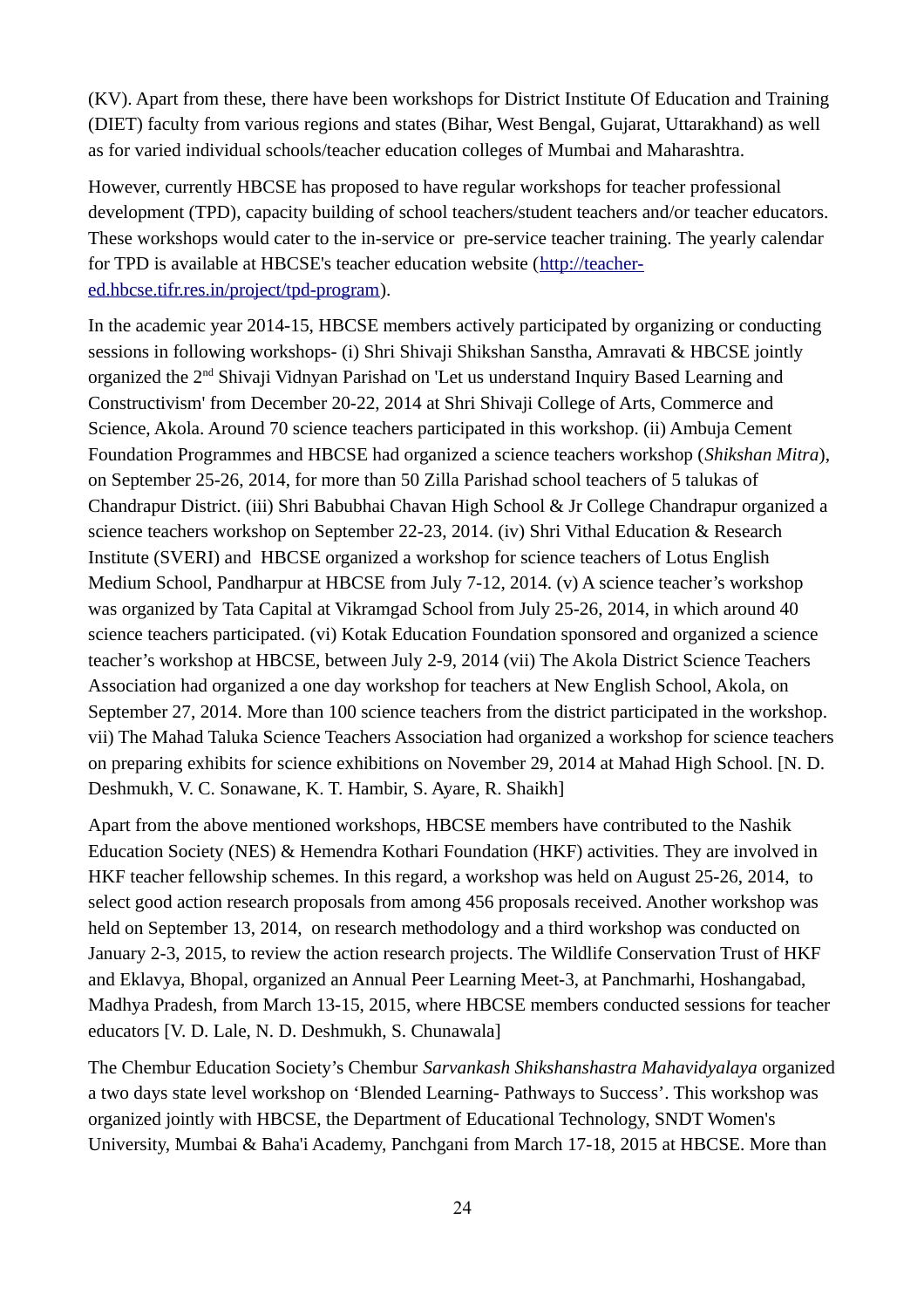86 teacher educators & student-teachers participated in this workshop [N. D. Deshmukh, G. Nagarjuna, S. Chunawala, J. Ramadas]

A Kendriya Vidyalaya in-service teacher training programme was organized in June 2014, by the KV Mumbai Regional Office at Panvel, in which HBCSE collaborated by conducting few sessions. Additionally, Kendriya Vidyalaya Sanghatan's Zonal Institute of Educational Training (KV-ZIET) organized a teacher professional development workshop for their principals and teachers (25 teachers) from March 2-4, 2015. The theme of the workshop was "Innovations in Education". HBCSE prepared a concept note with the details of the objectives, framework for the module, tentative schedule, which is available on the teacher education website. Sessions on nature of science, assessment, inquiry based science teaching and learning were held. The focus of the workshop was developing worksheets and modules on teaching and learning science through investigation at the middle school level. The details of the KV-DIET workshop are available on <http://teacher-ed.hbcse.tifr.res.in/news/workshop-on-module-development-for-kv-ziet-mumbai>[J. Ramadas, C. Natarajan, S. Chunawala, K. Haydock, M. Kharatmal, N. D. Deshmukh, V. C. Sonawane, R. Shaikh, S. Bhide, K. T. Hambir, S. Aayre]

HBCSE had organized an in-house workshop to provide academic feedback on a course on Science Education on the units on Nature of Science, Food and Matter. The course is part of the 2 year D.Ed. syllabus, developed by Rashtreeya Vidyalaya Educational Consortium (RVEC), Bangalore, SCERT Karnataka. The workshop was held at HBCSE between 12-14 August 2014. The course review report is available on the teacher education website- [http://teacher](http://teacher-ed.hbcse.tifr.res.in/documents/rvec-report)[ed.hbcse.tifr.res.in/documents/rvec-report](http://teacher-ed.hbcse.tifr.res.in/documents/rvec-report) [C. Natarajan, S. Chunawala, M. Kharatmal, N. D. Deshmukh]

Teachers workshops on Small Science Curriculum teaching and its implementation were conducted in Chennai schools; at Al Qamar Academy, on March 27 and at Vedavalli Vidyalaya on March 28. [J. Ramadas, M. Kharatmal]

In the context of mathematics teacher education, a workshop was designed with teachers focusing on the doing of mathematics in May 2014. Teachers solved problems, discussed and analyzed their own and their peers' solutions, as well as solutions given by experienced mathematicians. The aim of the workshop was to identify and describe processes that went into doing mathematics. In another workshop organized in November, 2014, for B.Ed. students, the emphasis was on observation of and reflection on the live teaching of middle school students by an experienced researcher/teacher. [S. Naik]

HBCSE members also contributed as resource persons in workshops for teachers and teacher educators organized by reputed institutions like Eklavya, in Hoshangabad, July, 2014, by conducting investigatory projects and providing inputs on the nature of science, teaching and learning of algebra and decimals. [H. Srivastava, S. Takker]

As a part of the Royal Society of Chemistry - Yusuf Hamied Inspirational Chemistry Programme, the Royal Society of Chemistry (UK) conducted two 5-day workshops for teacher developers at HBCSE. These workshops were organized in collaboration with HBCSE and the master trainers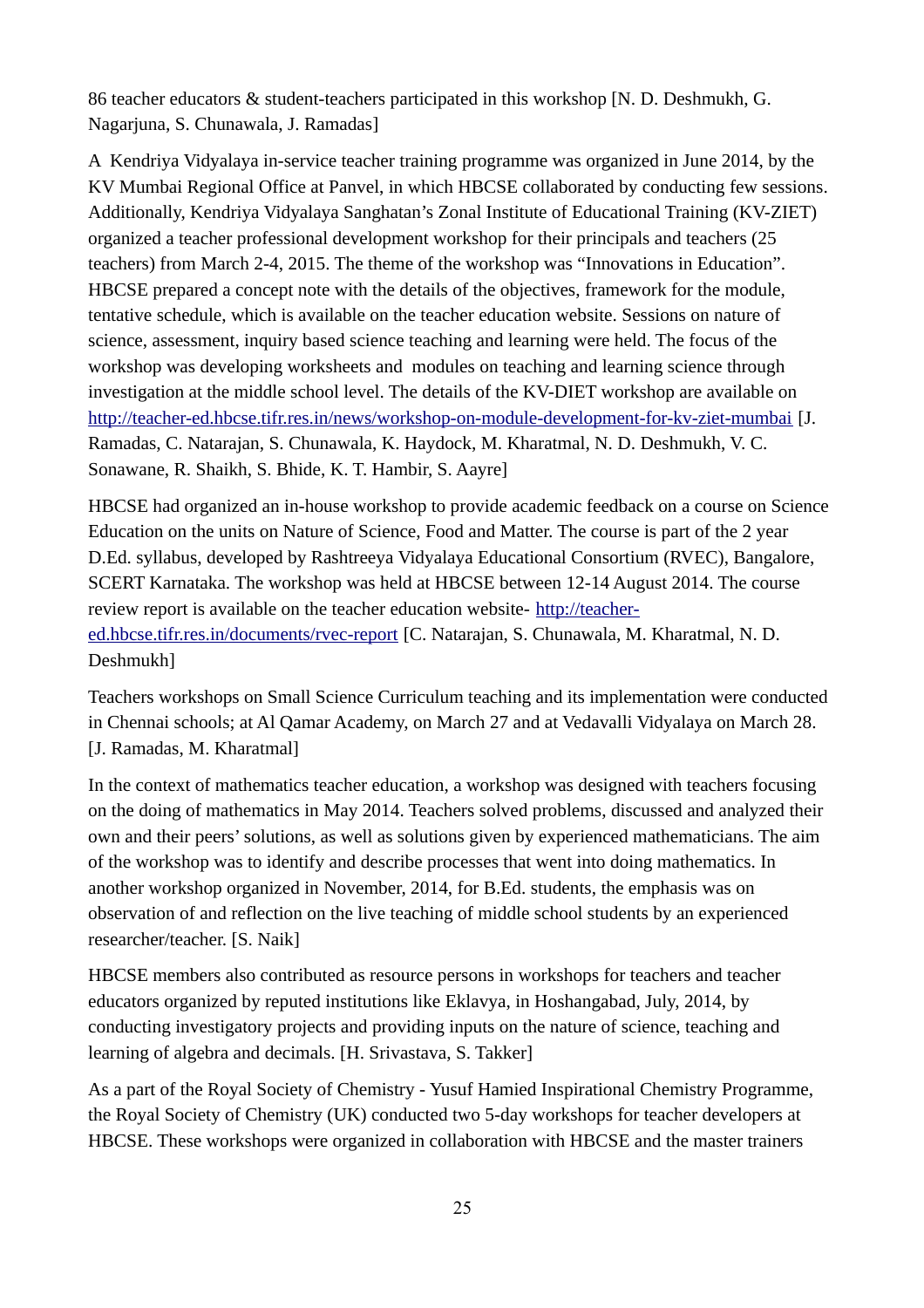were from both RSC-UK and HBCSE. Around 40 teacher developers from different parts of country participated in these workshops, which were conducted between September 29-October 3, 2014 and November 24-28, 2014. The workshops exposed the teacher developers to various ways that can be adapted to introduce constructivist learning in regular school chemistry classrooms. Laboratory sessions demonstrating laboratory activities feasible in schools were also conducted as a part of these workshops. The second workshop was focused on discussion of the practical difficulties faced by the teacher developers when they conducted the pilot workshops for teachers at the zonal level. [S. Ladage, V. D. Lale, S. Narvekar, I. Das (Sen) and project staff of Chemistry group]

A four day Astronomy Olympiad Exposure Camp was organized from November 10-13, 2014 at HBCSE for 83 teachers selected from all over India. [A. Sule, A. Mazumdar, A. D. Ghaisas, S. Chopde, G. Narvankar]

HBCSE members have also conducted sessions at the High School Teachers' Orientation Programme, held at the new Indian Institute of Science (IISc) campus at Challakere, for teachers of Chitradurga district, which are jointly organized by DSERT, Karnataka Government, and IISc, Bangalore. There were such programmes in June, August, September, October, November, December, 2014 and January, February, 2015. [B. J. Venkatachala]

Workshops and camps for school and college teachers were also conducted as part of the Olympiad and NIUS programmes. These are described in the respective sections.

# **Science Popularization**

Over the years, HBCSE has developed a variety of materials aimed at disseminating science among the public, some of which have been listed under curricular and material development section. Last year, HBCSE members have contributed over 70 articles, talks, radio and TV programmes as part of their science popularization and outreach efforts. Articles on science and education have featured in the columns of leading popular magazines, regional newspapers and newsletters.

Science popularization and outreach activities also took the form of exhibitions, workshops and enrichment camps for students that were conducted at several educational institutions. These include (i) 2 day camp at Chinmaya School Tarapur (ii) 3 day science exhibition at Guru Nanak College Sion-Koliwada (iii) one day workshop on Hands on Biological Experiments at Nehru Planetarium, Mumbai. (iv) 2 day workshop at J N Paliwal Science College, Pali, Raigad organized by Sahyadri Adivashi Thakur Samaj (v) 3 day Jidnyasa Science Fair, Thane and (vi) Science Utsav 2015 organized at Gujarat Samaj Bhavan, Vashi, Navi Mumbai. Staff members also participated in the 102nd Indian Science Congress held at University of Mumbai and set up hands-on experiments for visitors. [N. D. Deshmukh, V. C. Sonawane, K. T. Hambir, S. Ayare, T. Khan, S. Naik, H. Mishra, R. Shaikh, V. Pawar, M. Kharatmal, Design and Technology Cell, Chemistry Olympiad Cell]

# **MSTA-HBCSE Dr. Homi Bhabha Young Scientist Camp**

HBCSE and Mumbai Science Teachers Association (MSTA) organized two day nurture camp on April 16-17, 2014 for class VI students and April 22-23, 2014 for class IX students, who were Dr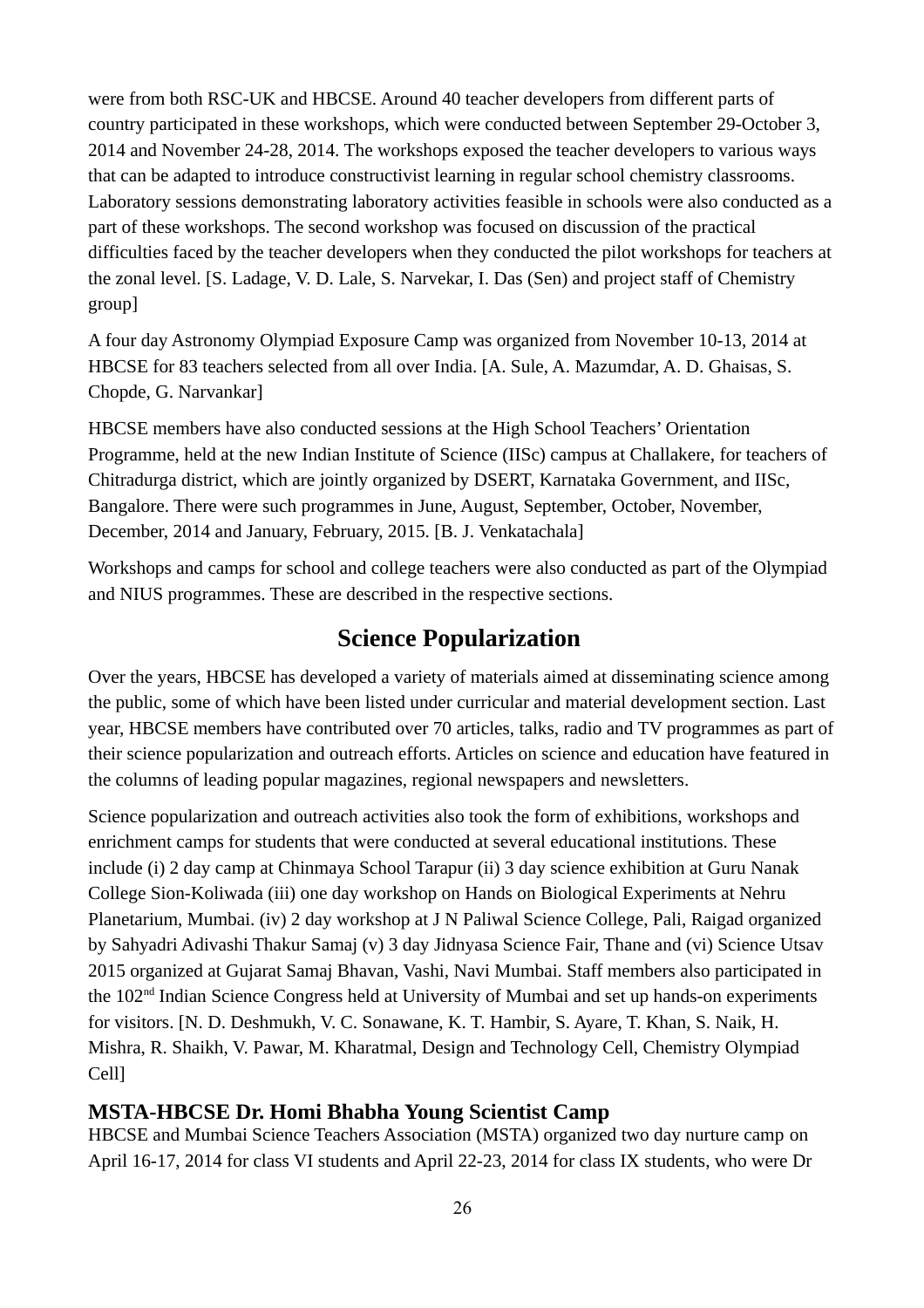Homi Bhabha Young Scientist Awardees. The program included lectures by members of HBCSE and experimental sessions which included demonstrations and hands-on experiments. [N. D. Deshmukh-Coordinator, P. K. Navale, V. D. Lale, V. C. Sonawane, P. K. Joshi, A. Sule, A. D. Ghaisas, K. T. Hambir, S. Ayare, V. Bansode, R. Diwakar, P. Gedam, T. Khan]

## **Visits to HBCSE**

Each year, numerous students, pre-service and in-service teachers from many schools and colleges visit HBCSE. Lectures, demonstrations, hands-on experiments in science were organized for them. Apart from NSD visitors, HBCSE had about 300 student visitors during the last academic year [Integrated Laboratory members]

### **National Science Day 2015**

As every year, the National Science Day (NSD) was celebrated at the centre by having an "open house" that witnessed over 1600 visitors that included students, teachers, teacher educators and parents. Rocket science demonstration, making your mathematics game, botanical walk, creativity corner at Design and Technology Laboratory, were some of the main attractions of the day. The Centre also organized a contest on innovative ideas in teaching-learning of science & mathematics for B.Ed/D.Ed. students. HBCSE publications, books, toys and resources on science and maths were displayed as well as kept for sale on NSD. [V. C. Sonawane (Coordinator), and all HBCSE staff members]

STEAM Lab conducted several activities for students and teachers on National Science Day at HBCSE. These include (i) Answer some questions on how watermelon is grown and sold; (ii) Compare a similar lesson on musical instruments and sound in the Small Science Class IV textbook and the NCERT Class IV textbook; (iii) Observe, compare, classify, and identify some seeds of common monocots and dicots; (iv) Design a science or maths teaching activity using given materials, and (v) Draw a cauliflower plant before and while observing it. [G. Singh, K. Sangala, A. Sawant, K. Haydock]

The Design & Technology Lab also took active part in NSD 2015 and in a science exhibition organized at the Guru Nanak Khalsa College, Mumbai, from 9-11 September 2014, where they set up some design related activities and demonstrations which included do-it-yourself activities, puzzles, illusions, and robotics etc. [S. Chunawala, B. Abbas, D. Prabhu, S. Bhide, A. Muralidhar, P. Sharma, D. Gupta, S. Sawant]

# **TIFR Founder's Day**

More than 20 HBCSE members took active part in the Science Festival Programme at TIFR campus on occasion of its Founder's Day on November 2, 2015. Members from the Integrated Laboratory, Mathematics group, Cognitive Lab, Design and Technology Laboratory and Chemistry Cell set up stalls which comprised of demonstrations, hands-on experiments and creative activities. The HBCSE Publication Cell also set up a stall to display and sell publications and resources developed by HBCSE [T. S. Shirodkar (Coordinator) and HBCSE members]

# **Activities of the Hindi Cell and Rajbhasha Samiti**

The Hindi Cell was involved in promoting the use of Hindi language in general at the Centre and in particular in the area of development of educational and popular science materials. An exhibition on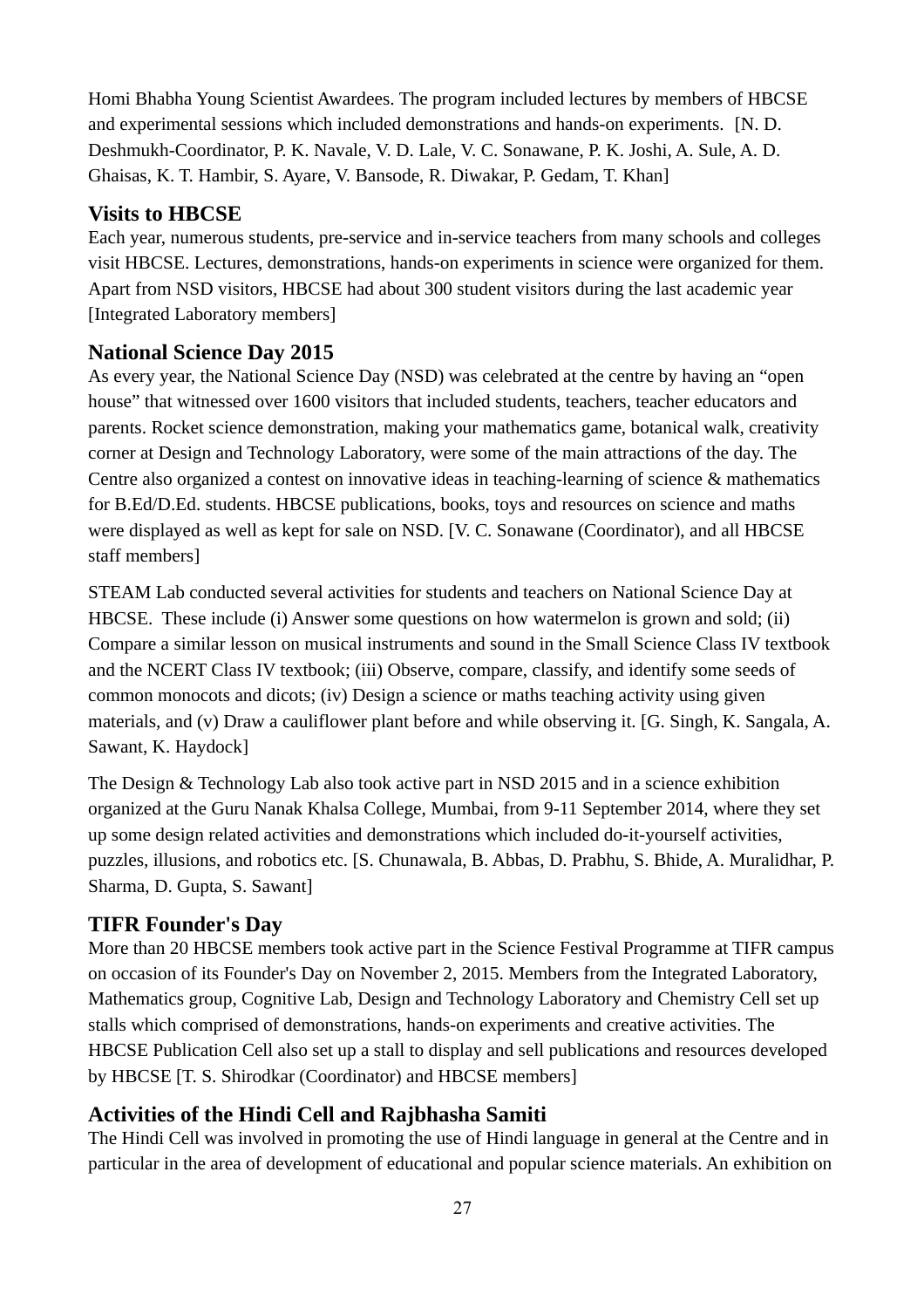educational posters was prepared for visiting students and teachers. In '*Aaj ka Shabd*' interesting and educational poems, cartoons and other information were displayed throughout the year. [K. K. Mishra, S. Chandrakar, K. Sinha, S. Deoram]

HBCSE members have been making weekly visits to a nearby school for visually impaired children. Without using textbooks, they tried teaching maths and science (size, weight, mass, density, sound, vibration, length, area, measurement, force) to about 20 children of varying ages and degrees of impairment. This exercise threw light on challenges faced by tutors in teaching school science and maths to visually challenged students as it requires a lot of visual processing by students. [G. Singh, R. D'Souza, J. Rahaman, S. Takker]

# **Other information**

# **Computer facility of HBCSE**

The computer facility of HBCSE has worked towards providing users with faster and uninterrupted access to Internet by rewiring of whole computer network at HBCSE, adding new LAN points and installing new WiFi routers across the centre. Several servers have been reconfigured and installed. In the new computational facility lab of the NIUS programme, Gaussian 9.0 has been installed on 29 machines. A dedicated website for the International Physics Olympiad (IPhO 2015) was designed and developed to handle the complex logistics where an estimated 500 student participants are expected to participate. [R. Nichat, A. Sankhwar, N. Kothekar, M. Nair, A. Das, P. Sawant]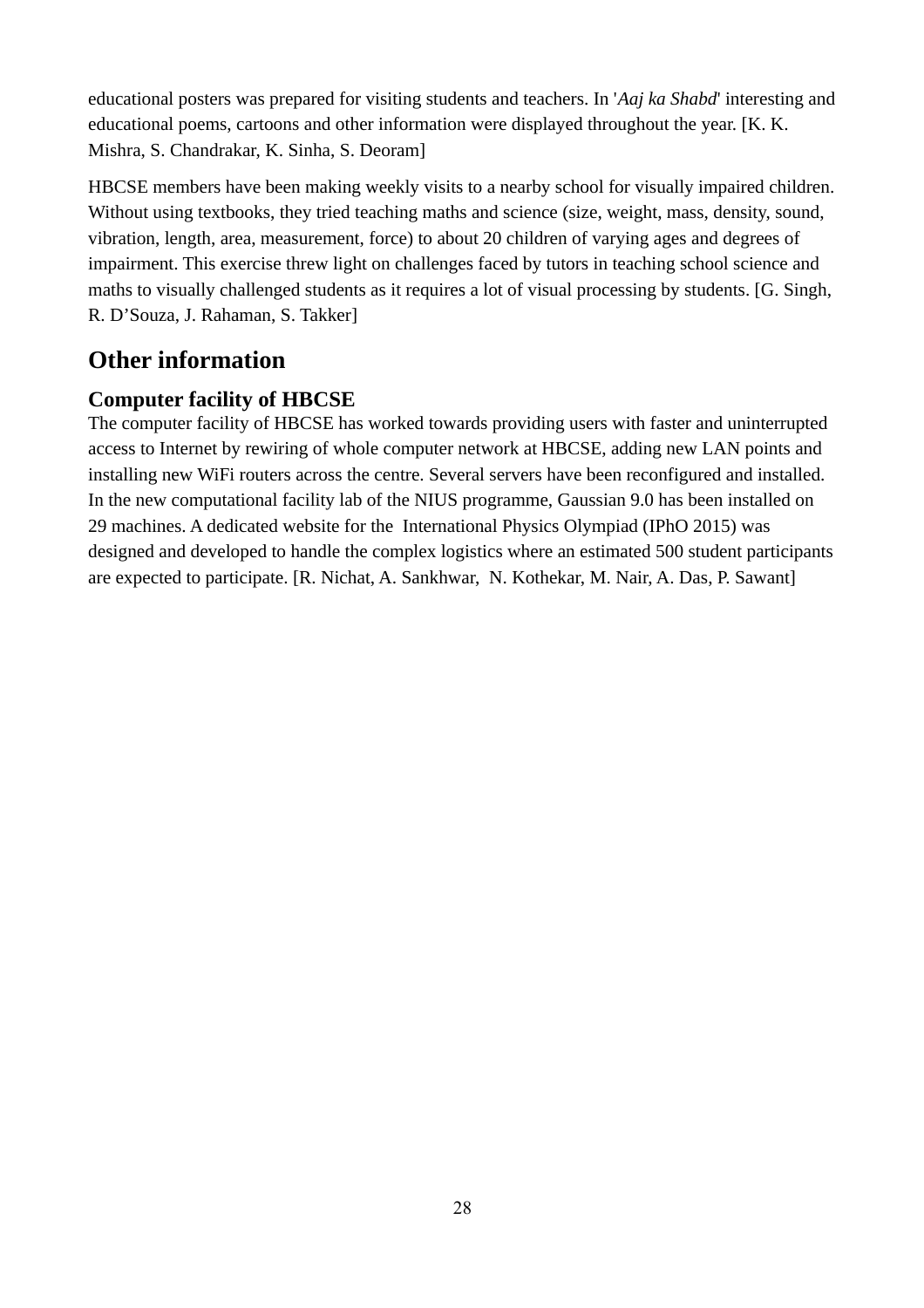# **4. PHOTOS (\*\*High res versions separately sent\*\*)**



NIUS Chemistry Camp



Students at the Design and Technology Education Lab on National Science Day 2015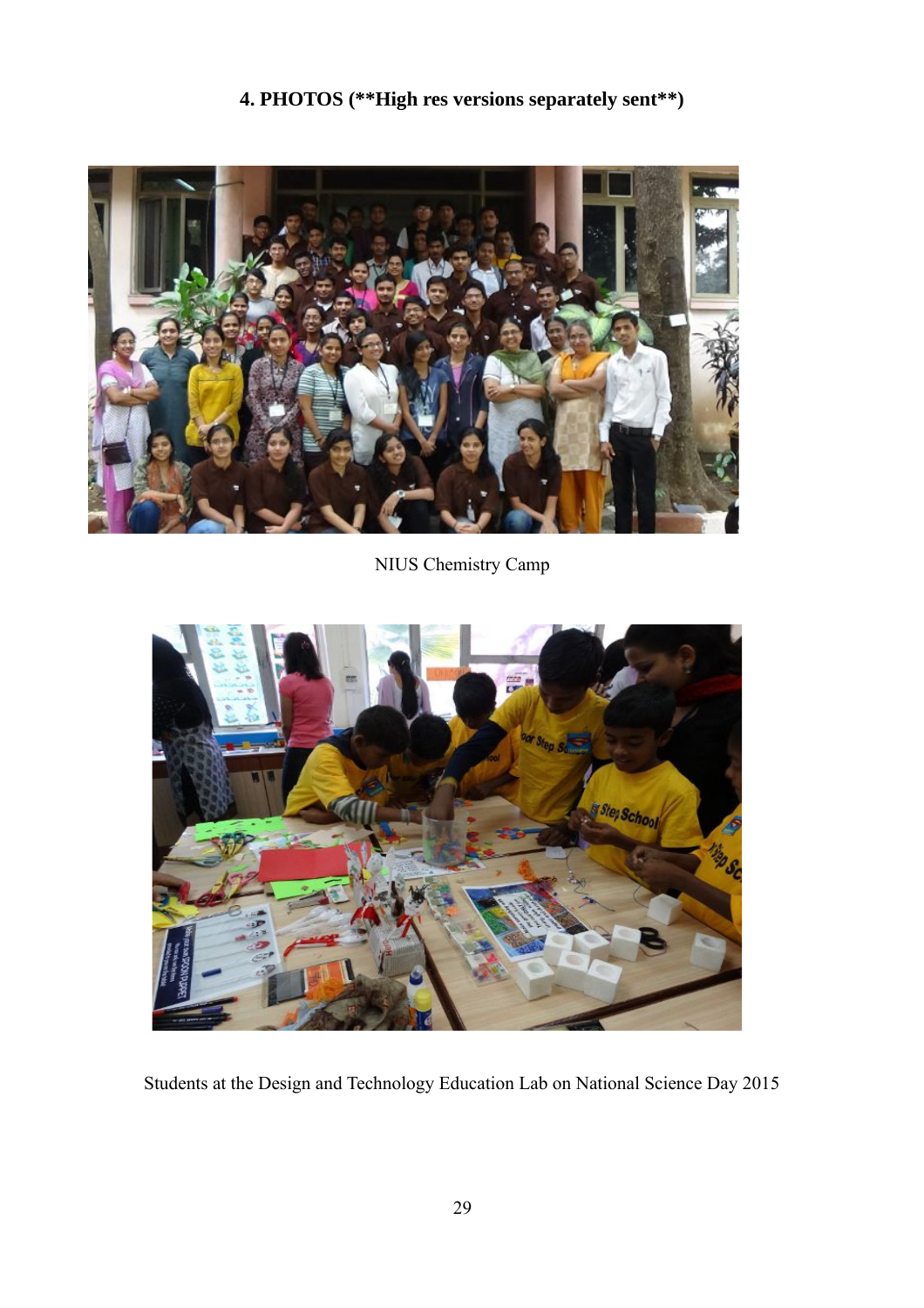

NIUS Physics Camp



Students at the Design and Technology Education Lab on National Science Day 2015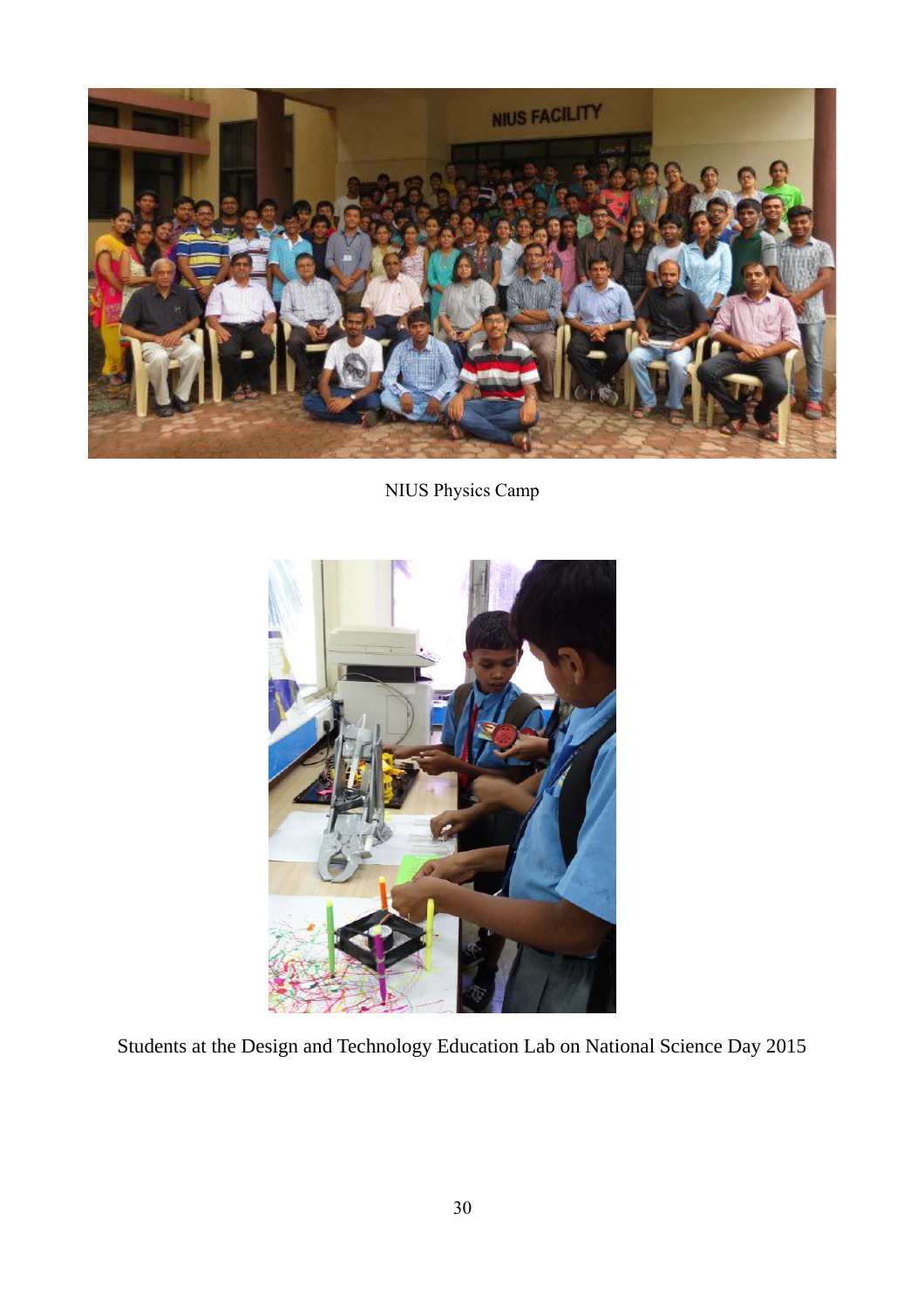#### **5. STAFF LIST**

*Members*

J. Ramadas (Centre Director), C. Natarajan (Dean, HBCSE Faculty) (upto 09/03/2015), K. Subramaniam, V. Singh (upto 31/01/2015), B. J. Venkatchala, S. I. Chunawala, S. A. Ladage, R. R. Vartak, A. Mazumdar, G. Nagarjuna, K. K. Mishra, J. Vijapurkar, R. B. Khaparde, A. P. Sule, P. K. Joshi, P. De, K. Haydock, S. Chandrasekharan

N. D. Deshmukh, V. D. Lale, V. C. Sonawane, S. R. Pathare, A. Das, A. D. Ghaisas, S. M. Narvekar, A. Ronad, R. P. Nichat, M. B. Kharatmal, D. D. Pednekar, T. S. Rajashekar, P. K. Nawale, Manoj K. R., S. S. Naik, P. P. Pathak, A. Muralidhar, I. Das (Sen), A. Sankhwar, V. S. Ghanekar, P. Ranadive, A. T. Mavalankar (upto 17/04/2014)

#### *Visiting Fellows*

A. Jamakhandi (upto 13/02/2015) P. Birwatkar (upto 30/04/2014), S. Dutta (30/06/2014), S. Bhide, R. Thengodkar, S. Krishnan

#### *Research Scholars*

A. Bose (upto 31/07/2014), Mashood K. K. (upto 31/07/2014), S. Shome (31/07/2014), B. J. Ramrao (upto 31/08/2014), A. Srivastava, S. Ghumre, S. Takker, J. Rahaman, R. Shaikh, P. Pande, R. Varkey, G. Singh, R. D'Souza, H. Srivastava, G. Date, S. Kabir, K. Mishra, D. Karnam, D. Dutta

*PhD students (external)* A. Raveendran, A. Sharma, A. Dhakulkar, R. Kumar, S. Shome, A. Kawalkar

*Raja Ramanna Fellow* H. C. Pradhan

*INSA Senior Scientists* S. M. Roy, D. P. Roy

#### *Administration*

M. D. Gaitonde (Sr. A. O.), V. P. Raul, M. M. Mastakar, S. V. Amin, S. N. Burli, M. B. Bamne, M. P. Akhade, M. S. Thakur, S. L. Rasam, R. A. Shrotri, D. R. Mhapsekar, S. K. Desai, M. G. Shinde, G. A. Tawate, H. M. Mandlik, T. S. Shirodkar, S. Sawant (upto 08/09/2014), R. N. Sawant

*Technical*

N. Y. Tribhuwan, S. D. Pardeshi, V. C. Jacob, H. H. Rane, V. P. Ahire, K. T. Hambir, S. S. Chavan

*Auxiliary*

J. B. Waghmare, U. V. Shenoy, R. G. More, N. K. Kadam, B. L. Valvi, N. S. Thigale, G. V. Mestry, J. J. Tambe, B. S. Bhagit

*Consultants* P. K. Balakrishnan, M. C. Arunan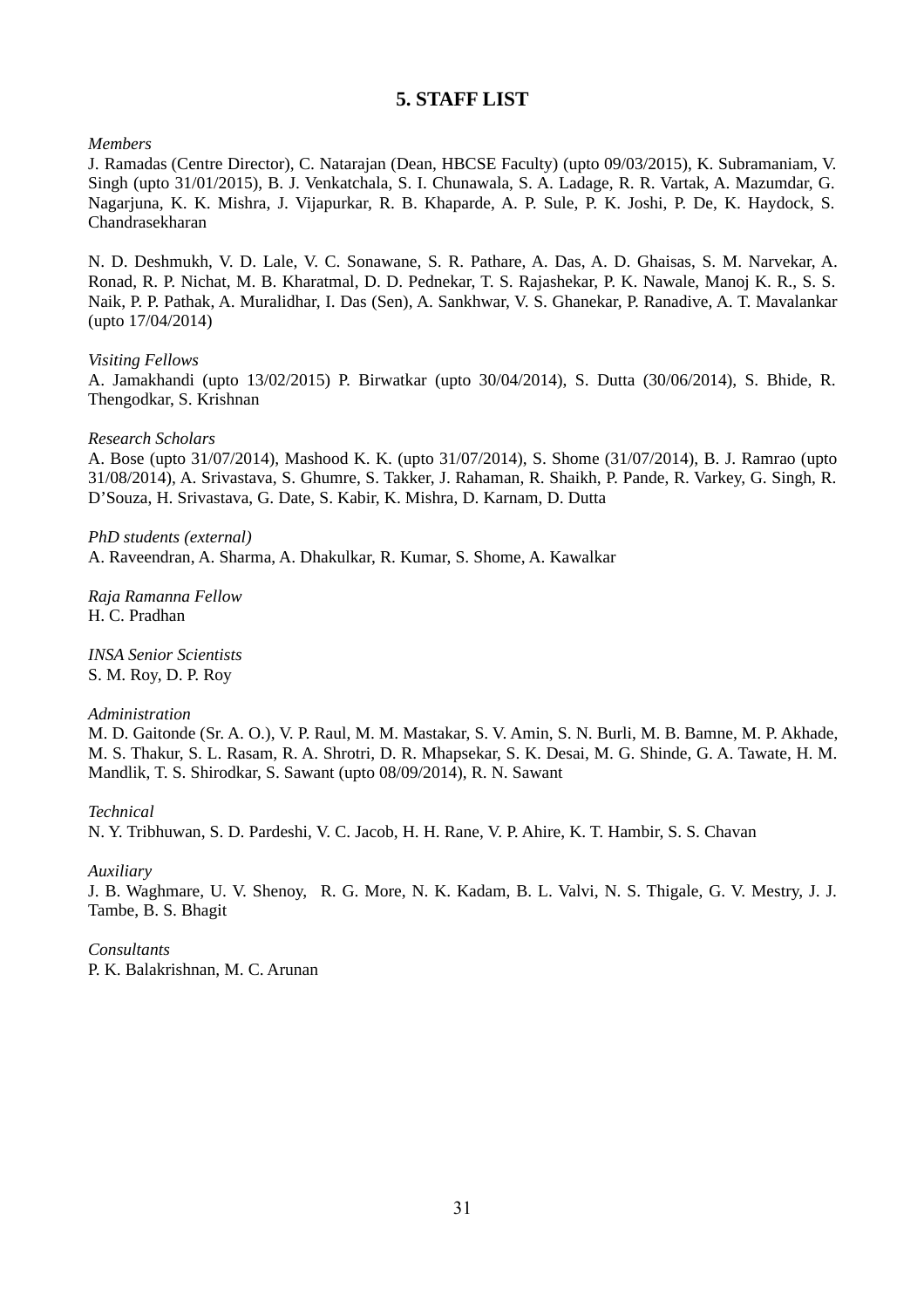### **6. NATIONAL AND INTERNATIONAL INVOLVMENT (PROFESSIONAL AND ACADEMIC), MEMBERSHIPS OF EDITORIAL, ACADEMIC AND NATIONAL COMMITTEES, OFFICE BEARERSHIP OF PROFESSIONAL SOCIETIES**

**S. Chunawala** was 1) reviewer for Indian Educational Review, NCERT; 2) Executive Council Member of the Peoples Council of Education for the year 2012-2015; 3) Member, Departmental Advisory Board (DAB), Department of Gender Studies, NCERT; 4) Reviewer for the Focus Group Paper on Gender Issues in Education, Department of Gender Studies, NCERT; 5) Member of the Sub Committee constituted to draft regulations and norms and standards for Open and Distance Learning (ODL) Teacher Education programmes i.e D.El.Ed., B.Ed., M.Ed. courses in ODL mode, NCTE; 6) Reviewer for papers, *ICSSR Sponsored Two Day National Seminar on Innovations in 21st Century Education*; 7) Member, Board of University Teaching and Research, YCMOU; 8) Member, Revision of Syllabus for B.Ed. course on Gender, School & Society, University of Mumbai; 9) Member, Board of Studies, SNDT University, Marine Lines, Mumbai.

**S. Chandrasekharan** was Member, Conference Program Committee for the following: 1) Annual Meeting of the Cognitive Science Society, 2015, Pasadena, USA; 2) Model-Based Reasoning conference, Sestri Levante, Italy, 2015; 3) The 15th IEEE International Conference on Advanced Learning Technologies, 2015, Hualien, Taiwan; 4) The 23rd International Conference on Computers in Education, Hangzhou, China; 5) Technology for Learning of Thinking Skills, The 22rd International Conference on Computers in Education, 2014, Nara, Japan; 6) Technology for Education (IEEE), 2014, Kollam, India; 7) is Co-Convener, EpiSTEME 6.

**N. D. Deshmukh** was 1) Executive Committee Member of Asian Association of Biology Education (AABE) and Convener for 26th AABE 2016; 2) Editorial Board Member of *Asian Journal of Biology Education*  (AJBE); 3) Corporate Social Responsibility (CSR) Committee Member (educational expert member), Government of Maharashtra; 4) School Council Member for YCMOU Nashik B.Sc. course; 5) Advisory Member, *Shikshan Sankramann Journal.*

**K. Haydock** was 1) Independent Reviewer for the course package for 'Teaching Science: the Upper Primary Years' to develop course materials for teacher education, The Rishi Valley Education Centre, in collaboration with Azim Premji University, 2013-2015.

**P. K. Joshi** was 1) the Vice-President (Asia) of the Junior Science Olympiad.

**R. B. Khaparde** was 1) Member of Board of Studies in Physics, University of Mumbai, Mumbai; 2) An Associate Editor of the *Physics Education*, a journal published by University of Pune in association with IAPT; 3) Member of the Advisory Committee for the Jawaharlal Nehru National Science, Mathematics and Environment Exhibition (JNNSMEE), NCERT, New Delhi; 4) Member of the Academic Advisory Committee for 'The Story of Light' Science festival, January 14-18, 2015, Goa, India.

**S. Ladage** was 1) Co-opted Member, Executive Council of Association of Chemistry Teachers (ACT).

**A. Mazumdar** was National Coordinator, Science Olympiads (Biology, Chemistry, Junior Science and Physics (from August 1, 2014).

**K. K. Mishra** was 1) Member, Executive Council, Lok Vigyan Parishad, Delhi; 2) Joint Secretary, Peoples Council of Education, Allahabad; 3) Member, Vigyan Parishad Prayag, Allahabad; 4) Member, Advisory Board, Vigyan-Ganga, Banaras Hindu University, Varanasi; 5) Member, Editorial Board, *Vigyan Prakash, World Hindi Foundation*, Oswego, New York, USA.

**G. Nagarjuna** was 1) Member, Institutional Advisory Board, Central Institute of Educational Technology, NCERT, New Delhi; 2) Associate Editor, *International Journal of Conceptual Structures and Smart Applications* (IJCSSA), an Official Publication of the Information Resources Management Association; 3) Reviewer, *Science & Education*, Springer; 4) Chairperson, Free Software Foundation of India; 5) Member,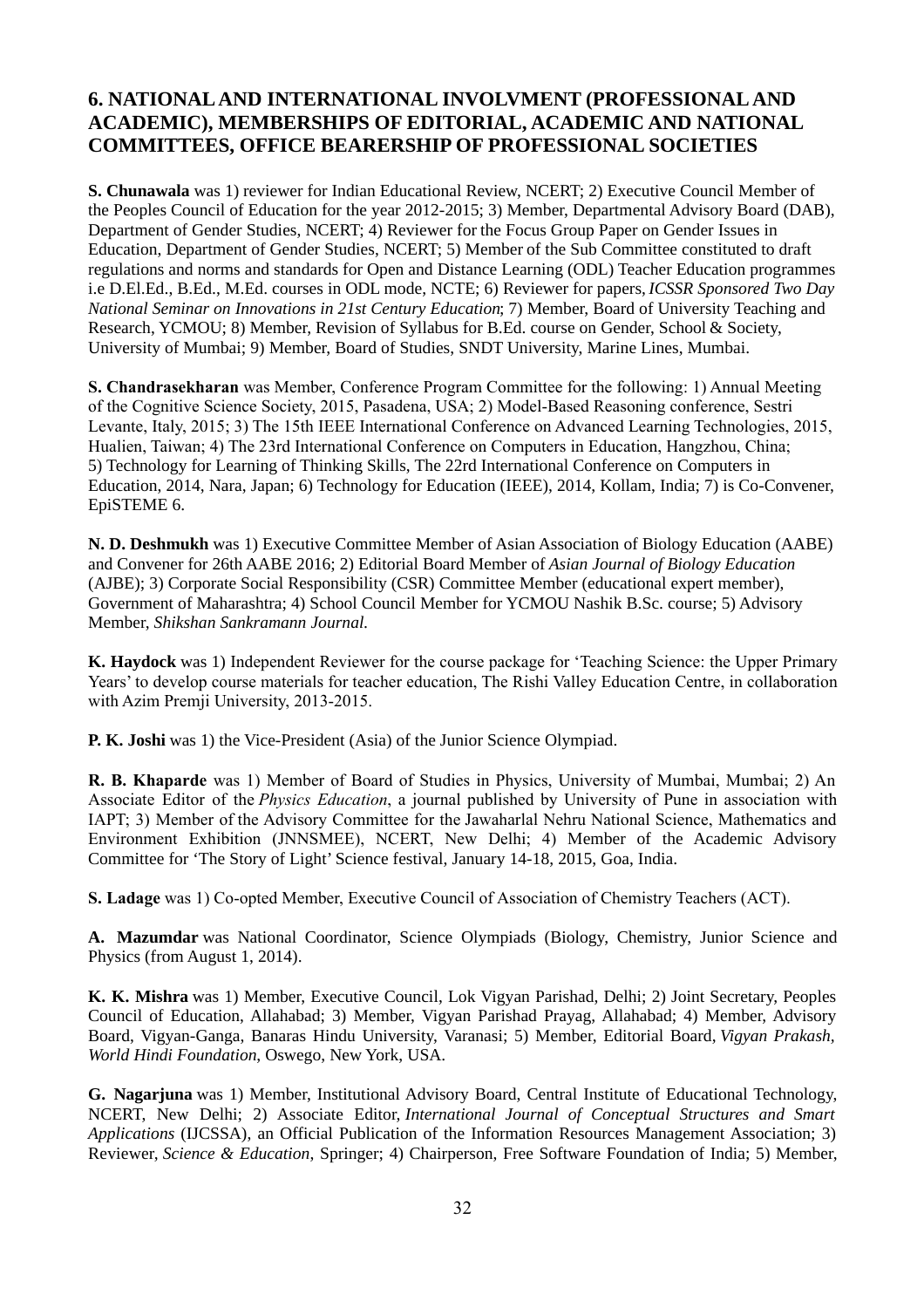Board of Software Freedom Law Centre of India, New Delhi; 6) Member, Advisory Board, K.J. Somaiya College of Engineering, Mumbai; 7) Member, Web Server Commitee, National Board of Higher **Mathematics** 

**S. Narvekar** was 1) Secretary (West Zone), Association of Chemistry Teachers (ACT).

**C. Natarajan** was 1) Member, Editorial Board of *International Journal of Technology and Design Education*, Springer, Netherlands; 2) Editorial Board, *Design and Technology Education: An International Journal*, Trentham Books Ltd., UK; 3) Member of Executive Council of the Indian Physics Association; and 4) Member, Academic Advisory Committee of Kendriya Vidyalaya Sangathan

**P. Pathak** was 1) Member, International Advisory Committee of International Physics Olympiad.

**J. Ramadas** was 1) Member, IUPAP International Commission on Physics Education (ICPE) for the period 2014-16; 2) Member, Governing Council of the Atomic Energy Education Society (AEES).

**A. Ronad** was 1) Member, Executive Committee, Association of Teachers in Biological Sciences (ATBS)

**V. Singh** was National Coordinator, Science Olympiads (Biology, Chemistry, Junior Science and Physics (till July 31, 2014).

**K. Subramaniam** was 1) Member, National Council for Teacher Education (NCTE); 2) Member, NCTE sub-committee on developing guidelines for *Teacher Eligibility Test*; 3) Member, NCTE sub-committee on teacher education through ODL mode; 4) Member, NCTE sub-committee on developing norms for faculty for B.El.Ed. Programme; 5) Member, Academic Committee, NCERT, New Delhi; 6) Country representative for India, International Commission for Mathematics Instruction; 7) Member, Journal Editorial board, *Contemporary Education Dialogue*; 8) Member, Journal Editorial board, *At Right Angles*; 9) Member, Advisory board, Information Age Publishing: International Sourcebooks in Mathematics and Science Education.

**A. Sule** was 1) Regional Coordinator (Asia-Pacific) for the International Olympiad in Astronomy and Astrophysics (IOAA) from 1-1-2012 to 31-12-2016; 2) Member of Coordination Committee for National Entrance Screening Test 2014.

**R. Vartak** was 1) Member, Interview Board of Kishore Vaigyanik Protsahan Yojana 2) Member, Executive Committee, Association of Teachers in Biological Sciences (ATBS)

### **7. VISITS**

**A. Bose** visited 1) UNISA, South Africa, August 12-23, 2014 2) School of Liberal Studies and School of Educational Studies, Ambedkar University, Delhi, March 9-12, 2015

**A. Mazumdar** visited Max Planck Institute for Solar System Research in Gottingen, Germany from 5th May to 25th May, 2014

### **8. AWARDS AND DISTINCTIONS**

#### **F. Ara**

TAA - B. M. Udgaonkar Best Thesis Award in Science Education

#### **A. Ghaisas**

Prof. M. V. Chiplonkar Memorial Award 2014, Indian Physics Association, Pune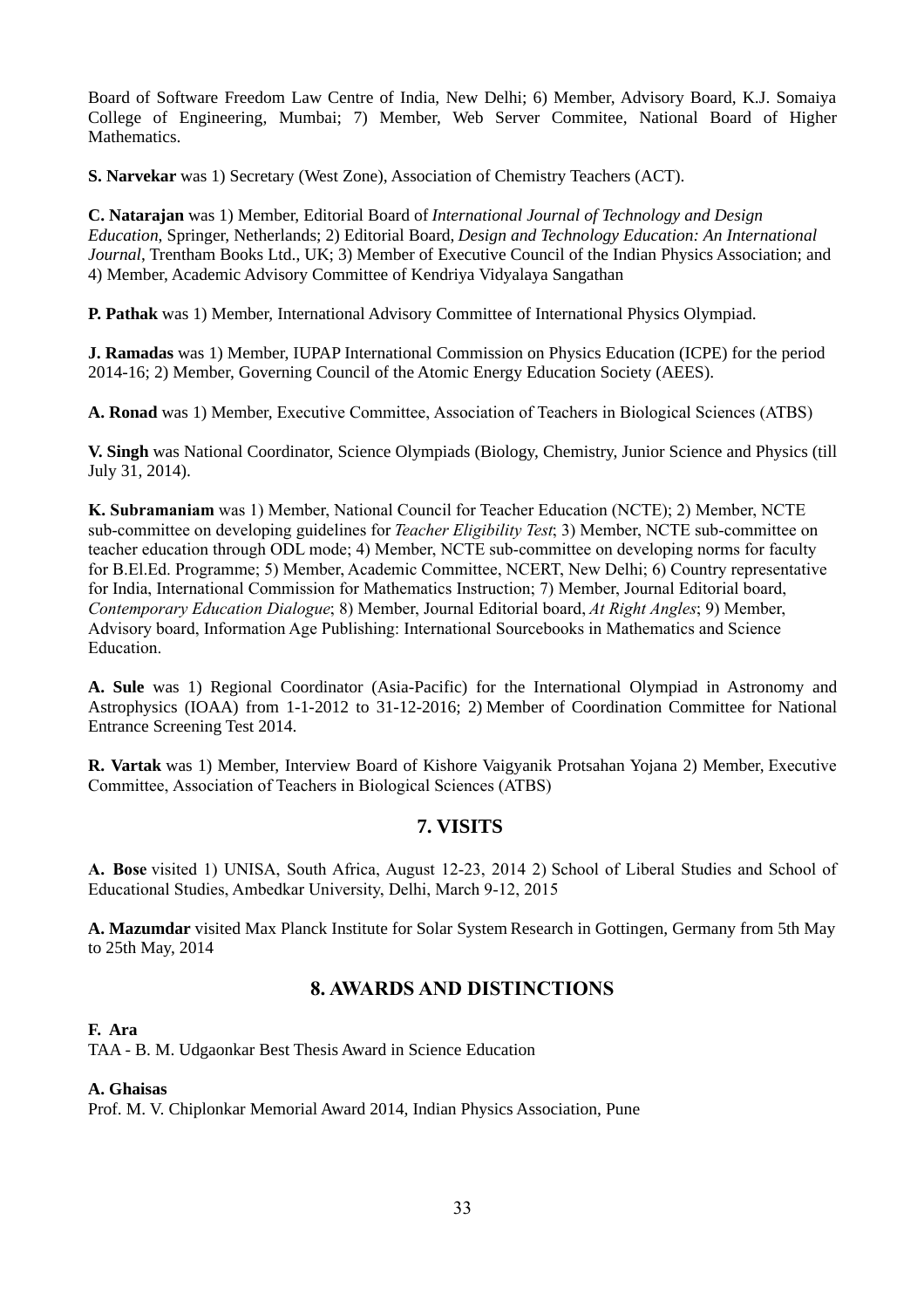#### **S. Padalkar**

TAA - B. M. Udgaonkar Best Thesis Award in Science Education

#### **A. Sharma and S. Chunawala**

Late Prof. S. R. Rohidekar Award for 'Best Research Paper', Council for Teacher Education (CTE), Karnataka

### **9. INVITED TALKS**

#### *A. Bose*

Mathematics outside classrooms (Plenary Session), *One-day seminar-cum-workshop on Innovative Practices to Enliven Mathematics Classrooms,* Department of Education (C.I.E), University of Delhi, March 9, 2015

#### *S. Chandrasekharan*

Cognition, education, technology: A learning sciences perspective, *Sixth IEEE International Conference on Technology for Education*, Kollam, Kerala, December 19, 2014

#### *S. Chunawala*

- 1. Quality in higher education (Keynote address), UGC sponsored *National Conference on Quality, Equality and Innovation in Higher Education*, organized by Gokhale Education Society's Shri Bhausaheb Vartak Arts, Commerce and Science College, Mumbai, January 21, 2015
- 2. Collaborative learning (Invited talk), *Teachers' Conference of Science Utsav*, conducted by Navi Mumbai Science Foundation (NMSF), February 21, 2015

#### *I. Das (Sen)*

National Initiative on Undergraduate Studies (NIUS) chemistry: Towards meaningful learning in chemistry, *Second International Conference on Education in Chemistry,* organized by Association of Chemistry Teachers and Homi Bhabha Centre for Science Education, Mumbai, December 2014

#### *R. B. Khaparde*

Can we improve the quality of physics laboratory training in India (Inaugural talk), *National level Laboratory Workshop on Physics for Undergraduate Teachers*, Shri Shivaji Science College, Amravati, Maharashtra, June 27, 2014

#### *S. Ladage*

- 1. Chemistry education research: What is it all about?, *National Convention of Chemistry Teachers*, organized by IIS University, Jaipur, October 2014
- 2. Research and development in chemistry education at HBCSE: An overview, *Second International Conference on Education in Chemistry* (ICEC-2014) organized by Association of Chemistry Teachers and Homi Bhabha Centre for Science Education, Mumbai, December 2014

#### *A. Mazumdar*

Computing stellar models, *Third National Workshop on Computational Physics*, K. J. Somayia College of Science and Commerce, Mumbai, February 11-14, 2015

#### *K. K. Mishra*

- 1. Teaching and learning of science and mathematics in Hindi, *National Hindi Science Conference,* organized by M. P. Council of Science & Technology, Vigyan Bharati, M.P., and Atal Bihari Vajpayee Hindi University, Bhopal, August 1, 2014
- 2. Development of an educational e-learning portal in Hindi: HBCSE's Initiative, *Bhasha Sangoshthi on Rajbhasha Hindi ka Vaishvikaran*, organized by Bharatiya Bhasha Pratishthapan Rashtriya Parishad, Lucknow Chapter, under the auspices of Regional Science Centre, Lucknow, March 22, 2015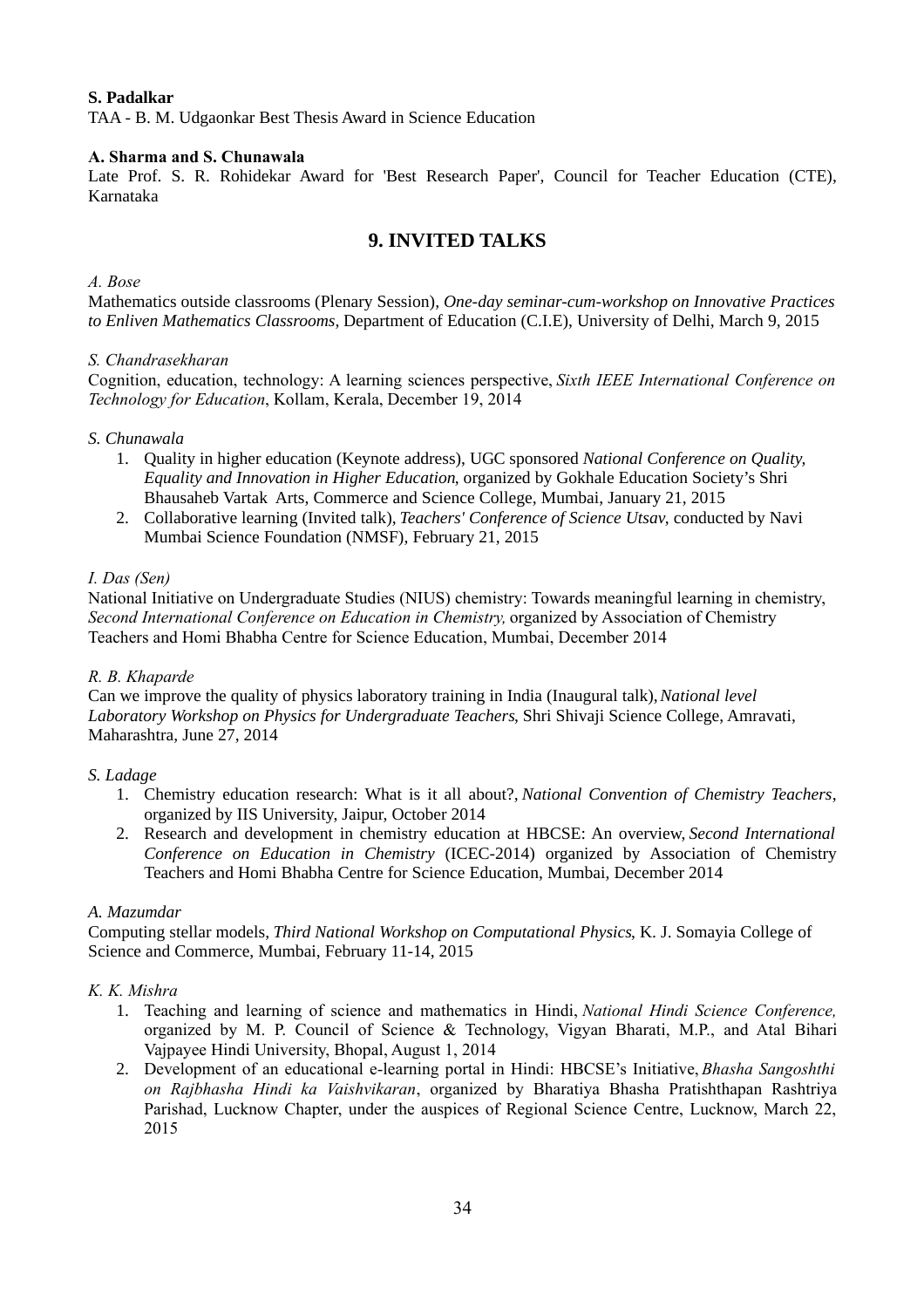#### *S. Narvekar*

Learning from the chemistry olympiad laboratory, *Second International Conference on Education in Chemistry,* organized by Association of Chemistry Teachers and Homi Bhabha Centre for Science Education, Mumbai, December 2014

#### *H. C. Pradhan*

- 1. Scientific temper (Keynote address), *Intercollegiate Seminar on Scientific Temper,* PVDT Polytechnic, Juhu, Mumbai, August 8, 2014
- 2. Redefining quality in the context of higher education in India with focus on teaching and learning (Keynote address), *Seminar on Quality Sustenance: Aspects and Initiatives*, sponsored by National Assessment and Accreditation Council, Ramnarain Ruia College, Mumbai, January 10, 2015
- 3. Students' alternative frameworks Examples from physics (Inaugural Talk), *National Science Day Seminar for Teachers (Western zone)*, Regional Institute of Education, NCERT, Bhopal, February 28, 2015
- *K. Subramaniam*
	- 1. Conceptualizing knowledge-how for education theory and practice, (Invited talk), *Second International Philosophy of Education Semina*r, Azim Premji University, Bangalore, May 2014
	- 2. Resources to build capability of mathematics teachers (Keynote address), *Consultative National Seminar-cum-Workshop on Enhancing Mathematics Potential Through Facilitative Resource Material*, Central Institute of Education, University of Delhi, July 2014
	- 3. The construct of identity: Is it useful in mathematics education (Invited talk),*National Meet on Mathematics Education*, NCERT, Bhopal, December 2014
	- 4. Towards quality in teacher education: Reflections on the Justice Verma Commission (Invited talk), *National Conference on Skill Development in Teacher Education*, Government College of Education, Panvel, January 2015
	- 5. Teacher education: Building a foundation for professionalization (Keynote address), *Seminar on New Perspectives in Teacher Education*, Department of Education, University of Mumbai, March 2015

### **10. CONFERENCES/WORKSHOPS ORGANIZED BY THECENTRE**

### **4 TH NATIONAL WORKSHOP ON DEVELOPMENT OF EDUCATIONAL E-MATERIALS IN HINDI**

#### *Allahabad, November 26-28, 2014*

HBCSE organized the 4<sup>th</sup> National Workshop on 'Development of Educational E-materials in Hindi' from November 26-28, 2014, under the auspices of Vigyan Parishad Prayag. This biennial workshop, launched in 2008, aims at developing educational content in Hindi for students, teachers and teacher educators up to  $+2$  levels in science and mathematics. 55 experts and 27 students participated. For the first time students of science and mathematics were allowed to participate as student participants. The conference had 7 technical sessions for pedagogic presentations, evening lectures by eminent speakers and an open session followed by a feedback. [Coordinator: K. K. Mishra]

# **2 ND INTERNATIONAL CONFERENCE ON EDUCATION IN CHEMISTRY (ICEC-2014) IN COLLABORATION WITH ASSOCIATION OF CHEMISTRY TEACHERS**

*HBCSE, December 12-14, 2014*

### *WORKSHOPS FOR STUDENTS*

**Open-Beginninged Workshop for Grade VIII students (**HBCSE, April 2014); **An experimental workshop with Class VII students from Nutan (**HBCSE, April 30 to May 2, 2014); **Nurture Camp for Grade VI and IX students** (HBCSE, April 22-23, 2014); **CUBE Summer Workshops**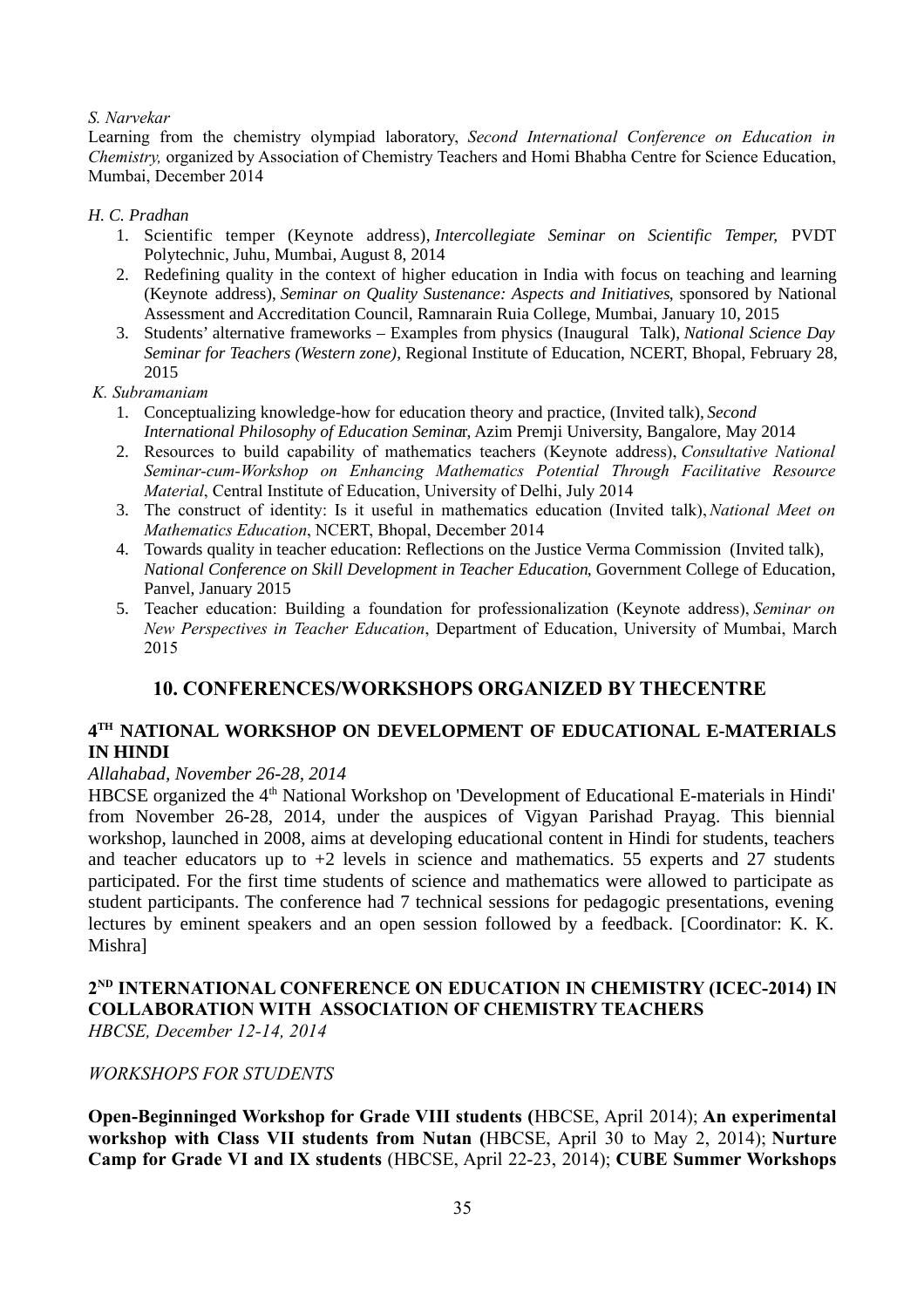(Vivekanand Education Society's College of Arts, Science & Commerce College, Mumbai, June 1- July 6, 2014; Chandibai Himatlal Manshukhani College, Ulhasnagar, April 20- April 21, 2014; Royal College of Science, Arts and Commerce, Mira Bhayandar, June 22- July 6, 2014); **Three-day Workshop on decimal learning and maths lab (with Eklavya)** (Hoshangabad, July 28-31, 2014); **A workshop- 'Decoding DNA: Model building & Model dissection' for biology undergraduate students** (HBCSE, October 5, 2014); **Four-day Workshop for students and teachers on 'Fun with Ratio and Proportion!' and 'Learning to Teach Mathematics'** (St. Xavier's Institute of Education, Mumbai, November 5-8, 2014); **CUBE Workshops** (KBP and VES college, December 27, 2014- January 3, 2015); **Phylogenetic Analysis: A One Day Workshop (faciliated by Prof. R. Geeta, Department of Botany, University of Delhi)** (CUBE Lab, HBCSE, January 5, 2015)

#### *WORKSHOPS FOR AND PRE/ IN-SERVICE TEACHERS*

**NIUS Workshop on Designing Undergraduate Physics Curriculum (with University of Mumbai)** HBCSE, April 28, 2014; **Workshop of Mathematics Problem Solving** (HBCSE, May 29- 31, 2014); **Workshop with Jidnyasa Trust (Ganit Yatra Programme) on making of mathematics laboratory activities** (HBCSE, July 25, 2014; Aurangabad, August 8, 2014; Nashik and Dhule, September 24-25, 2014); **One-day Workshop on 'Learning to Demonstrate Mathematics Laboratory' for in-service teachers** (HBCSE, July 10, 2014); **One-day workshops on 'Learning to Solve Mathematical Problems' for pre-service teachers** (St. Xavier's Institute of Education, Mumbai, July 11; August 20; September 13, 2014); **Workshop for IWSA teachers: 'Becoming a resource person'** (HBCSE, October 11, 2014); **Workshop for teachers on Module Development for KV-ZIET** (KV-ZIET, Mumbai, March 2-4, 2015); **Two Workshops for Science Teachers on Implementing Small Science Curriculum** (Al Qamar Academy & Vedavalli Vidyalaya, Chennai, March 27-28, 2015)

#### *WORKSHOPS FOR RESOURCE PERSONS/ TRAINERS/ TEACHER TRAINERS*

**Workshop on Chemistry Education Research** (HBCSE, April 5-6, 2014); **Workshop for Course Developers NUSSD** (HBCSE, Mumbai, May 17, 2014) ; **A one-day workshop on visuospatial reasoning in astronomy education** (HBCSE, May 23, 2014); **STEAM: Integrated Learning Modules, First meeting and workshop** (HBCSE, May 24-25, 2014); **Digital Literacy Master Trainer's Workshop** (TISS Mumbai, June 2-3, 2014); **Workshop to Review Course on Science Education (for D.Ed. syllabus, developed by RVEC, Bangalore, SCERT Karnataka)** (HBCSE, August 12-14, 2014); **A workshop for Master Trainers in Chemistry (with Royal Society of Chemistry)** (HBCSE, September 30 to October 3, 2014); **Digital Literacy Trainer's Workshops** (Bhilai Institute of Technology, Durg, Chhattisgarh, September 27, 2014; Narayan Guru College, Chembur, Mumbai, October 11, 2014 – October 13, 2014; Kejriwal Institute of Management, Ranchi, Jharkhand, November 9, 2014 – November 11, 2014); **Two 5-day workshops for teacher developers (with Royal Society of Chemistry, RSC-UK)** (Workshop I- September 29-October 3, 2014; Workshop II: November 24-28, 2014); **Special Session on Challenges for Education in Modern India (for 102nd Indian Science Congress** (University of Mumbai, January 6, 2015); **State Level Workshop on Blended Learning & Pathways to Student Success (along with Chembur Sarvankash Shikshanshastra Mahavidyalaya, Chembur)** (HBCSE, March 17-18, 2015); **Workshop on Turtle Blocks (facilitated by Walter Bender, MIT Media Lab)** (CUBE Lab, HBCSE, March 25, 2015)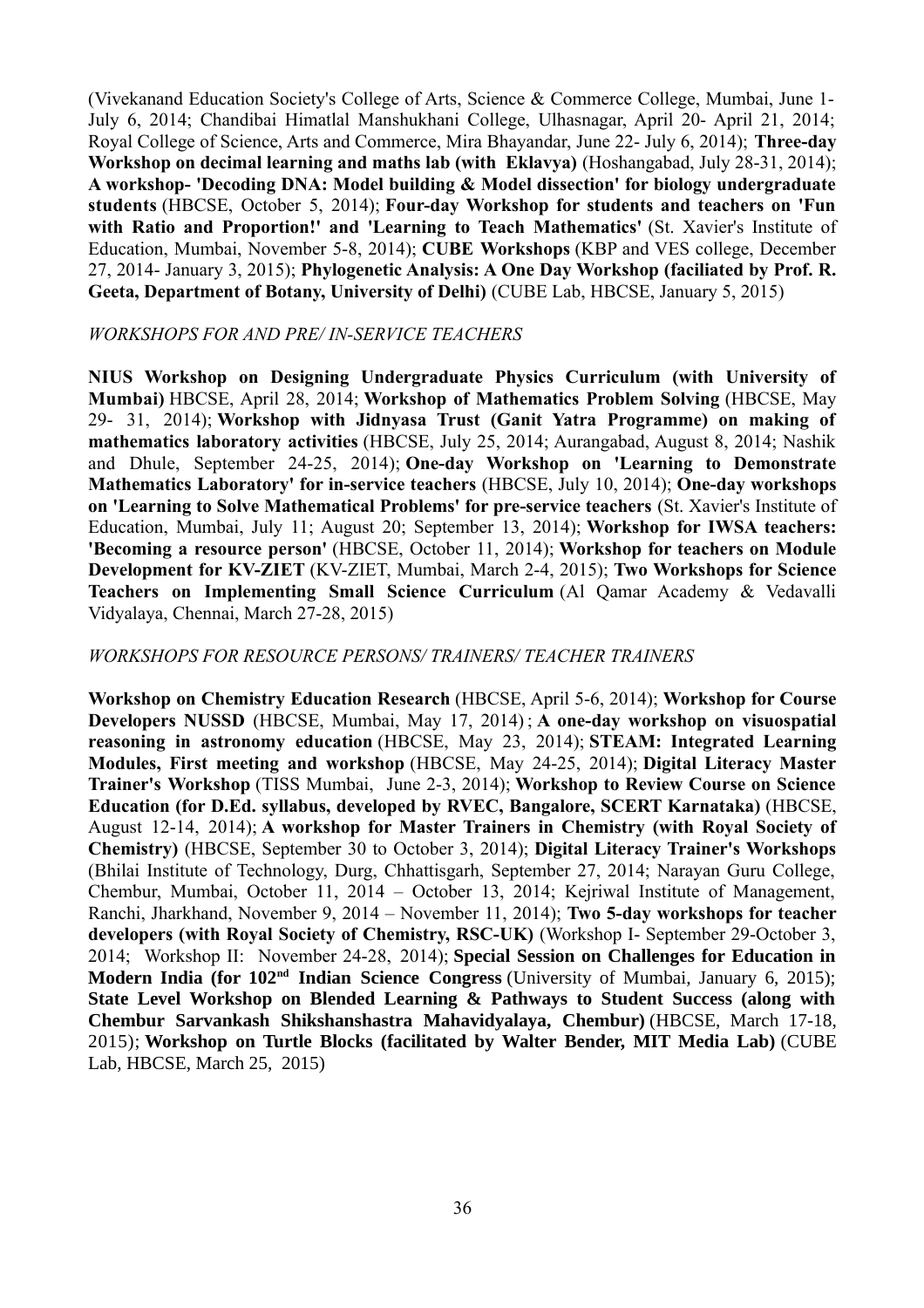### **11. NON-DAE RESEARCH PROJECTS**

#### *S. Chandrasekharan*

The cognitive mechanisms underlying model-based discovery and learning, DST Cognitive Science Research Initiative (Category: Exploring Higher Mental Functions), October 2013 to September 2016

#### *S. Chandrasekharan (in collaboration with Alexandra Mazalek [P.I.], Georgia Institute of Technology, Atlanta, USA)*

Getting a grip on the numerical world: Kinesthetic interaction with simulations to support collaborative discovery in systems biology, National Science Foundation, USA, September 2013 to 2016

*J. Vijapurkar (with A. Msimanga, University of Witwatersrand [P. I.] and other collaborators)* A multi-country collaborative project titled "*A multidisciplinary approach to language issues in science education in multilingual contexts"* aimed at understanding the language issues in science education in multilingual contexts.

# **12. PUBLICATIONS**

### **12 a) IN JOURNALS**

Bose, A., & Kantha, V. K. (2014). Influence of socio-economic background and cultural practices on mathematics education in India: A contemporary overview in historical perspective. *ZDM – The International Journal on Mathematics Education,* **46**(7), 1073-1084.

Bose, S., Sengupta, A., & Ray, A.K. (2014). Nonlinear variations in axissymmetric accretion. *Physical Review D*, **89**(10), 103011.

Dhakulkar, A., Gadiraju, N., & Dhurde, S. (2015). Measuring the mustard seed: An exercise in indirect measurement and mathematical modelling. *School Science Review,* **356,** 63-68.

Joshi, P. K. (2014). Role of IJSO experiments in learning process. *Bulletin of Indian Association of Physics Teachers,* October 2014, 259.

Joshi, P. K., & Nawale, P. (2014). Basic colorimeter. *Bulletin of Indian Association of Physics Teachers,* October 2014, 260.

Metcalfe, T. S. and 41 co-authors, including Mazumdar, A. (2014). Properties of 42 solar-type kepler targets from the asteroseismic modeling portal. *The Astrophysical Journal Supplement Series*, **214**, 27.

Mishra K. K. (2014). Prathamik shiksha- ateet ke aiine mein. *Anaupacharika*, **39**(4), 11-12.

Naik, S., & Ball, D. (2014). Professional development in a laboratory setting: Examining evolution in teachers' questioning and participation. *Journal of Mathematics Education*, **7**(2), 40-54.

Pathare, S., Huli, S., Lahane, R., & Sawant, S. (2014). Low cost timer to measure the terminal velocity of the magnet falling through a conducting pipe. *The Physics Teacher,* **52**(3), 160-163.

Verma, K., Faria, João P., Antia, H. M., Basu, S., Mazumdar, A., Monteiro, M. J. P. F. G., Appourchaux, T., Chaplin, W. J., García, R. A., Metcalfe, T. S. (2014). Asteroseismic estimate of Helium abundance of a solar analog binary system, *The Astrophysical Journal*, **790**(2), 138.

Verma, K., Antia, H. M., Basu, S., & Mazumdar, A. (2014). A theoretical study of acoustic glitches in lowmass main-sequence stars. *The Astrophysical Journal*, **794**, 114.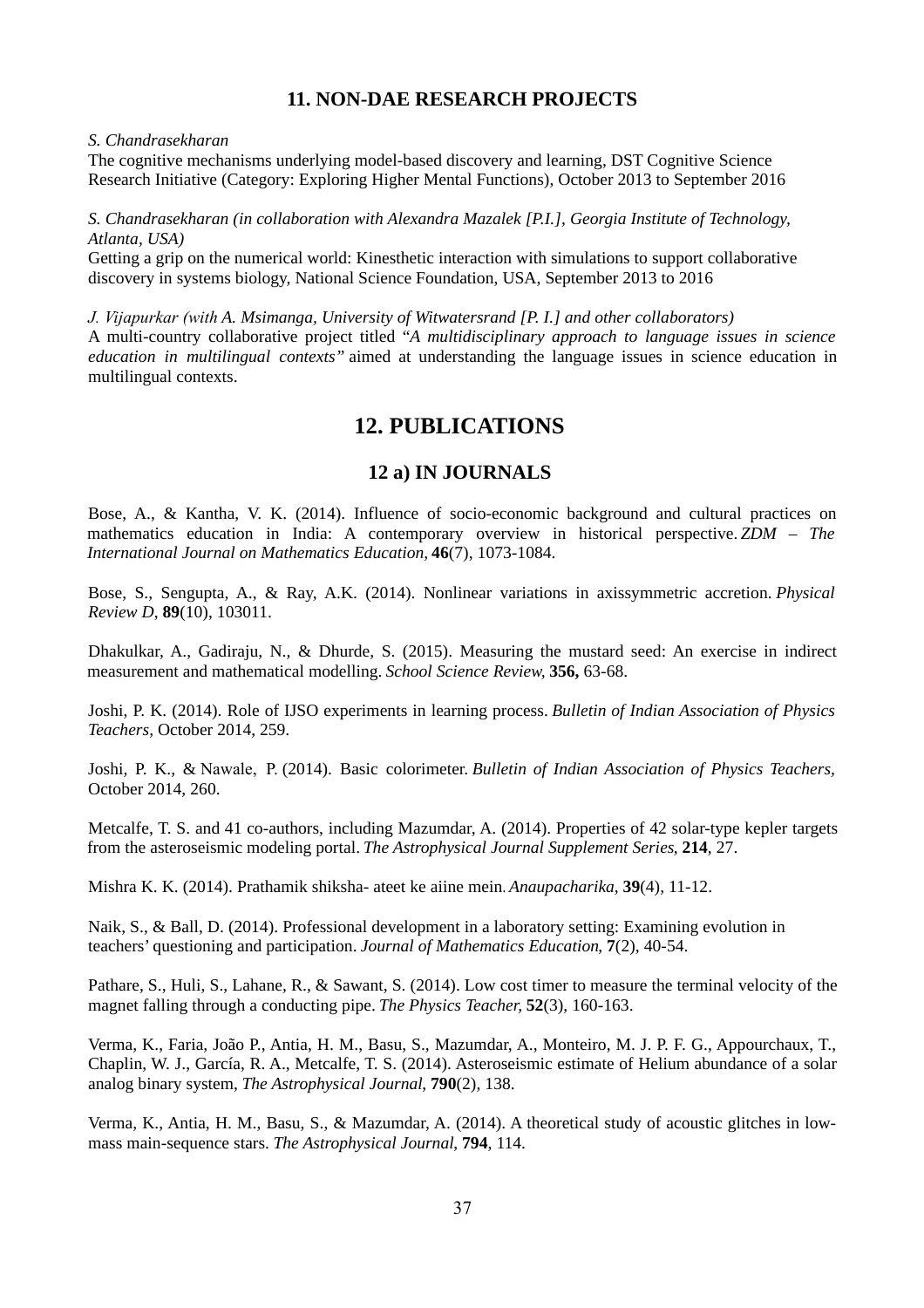Vijapurkar, J., Kawalkar, A., & Nambiar, P. (2014). What do cells really look like? An inquiry into students' difficulties in visualising a 3-D biological cell and lessons for pedagogy. *Research in Science Education,* **44**(2), 307-333.

Vijapurkar, J., & Konde, P. "Omne vivo ex vivum?" (2014). A study of middle school students' explanations of the seemingly sudden appearance of life forms. *Research in Science Education,* **44**(6), 885-902.

Datta, A., Mazumdar, A., Gupta, U., & Hekker, S. (2015). Automated determination of g-mode period spacing of red giant stars. *Monthly Notices of the Royal Astronomical Society*, **447**(2), 1935-1950.

Gupta, R., Ladage, S., & Ravishankar, L. (2015). One-pot synthesis of 1,8-Dioxooctahydroxanthenes catalyzed by Mg-Al Hydrotalcites. *Chemistry Journal*, *Public Science Framework*, **1**(1), 1-4.

Gupta, R., Ladage, S., & Ravishankar, L. (2015). Mg-Al Hydrotralcite catalyzed efficient one-pot synthesis of 4-H-Benzo[b]Pyrans, 2-Aryl Benzimidazole and 2-Aryl-4,5-Dihydro-1H-Imidazole Derivatives. *Chemistry Journal, Public Science Framework*, **1**(1), 5-9.

Pathare, S., Huli, S., Nachane, M., Ladage, S., & Pradhan, H. (2015). Understanding thermal equilibrium through activities. *Physics Education,* **50**(2), 146-158.

### **12 b) IN PROCEEDINGS**

Birwatkar, P., & Chunawala, S. (2014). An innovative strategy for addressing diversity in a science class. In S. Nath (Ed.), *Proceedings of the ICSSR Sponsored Two Day National Seminar on Innovations in 21st Century Education* (pp. 73-86). Mumbai: K. J. Somaiya Comprehensive College of Education, Training and Research, Vidyavihar.

Birwatkar, P., & Natarajan, C. (2014). Using design and technology task to foster learning through the joy of making among students of class VII. In S. Nath (Ed.), *Proceedings of the ICSSR Sponsored Two Day National Seminar on Innovations in 21st Century Education* (pp. 121-133). Mumbai: K. J. Somaiya Comprehensive College of Education, Training and Research, Vidyavihar.

Bose, A. (2014). Revisiting transfer of learning in mathematics: Insights from an urban low-income settlement. In P. Liljedahl, C. Nicol, S. Oesterle & D. Allan (Eds.), *Proceedings of the Joint Meeting of PME 38 and PME-NA 36*, Vol. 2 (pp. 177-184). Vancouver, Canada: PME.

Date, G., & Chandrasekharan, S. (2014). Beyond interfaces: Understanding the process of designing grassroots technologies, to develop sustainability case studies for engineering education. In S. Murthy & Kinshuk (Eds.), *Proceedings of IEEE Sixth International Conference on Technology for Education,*  December 18-21, 2014 (pp. 40-43). Amrita University, Kerala: IEEE Conference Publications/ Conference Publishing Services.

D'Souza , R. (2014). Ableism and disability oppression through schooling. Conference Abstract Booklet of the *Fifth International Conference by Comparative Education Society of India: Education, Politics and Social Change,* November 16-18, 2014 (pp. 365-367). Delhi: CESI.

Goldin, S., O'Neill, M., & Naik, S. (2014). Re-thinking engagement and participation: The development and co-construction of student learning practices. In J. L. Polman et.al (Eds.), *Proceedings of the Eleventh International Conference on Learning Sciences*, June 23-27, 2014, Vol. 3 (pp. 1505-1506). USA: University of Colorado Boulder .

Haydock, K. (2014). Stated and unstated aims of social science education, according to NCERT. Conference Abstract Booklet of the *Fifth International Conference by Comparative Education Society of India: Education, Politics and Social Change,* November 16-18, 2014 (pp. 178-181). Delhi: CESI.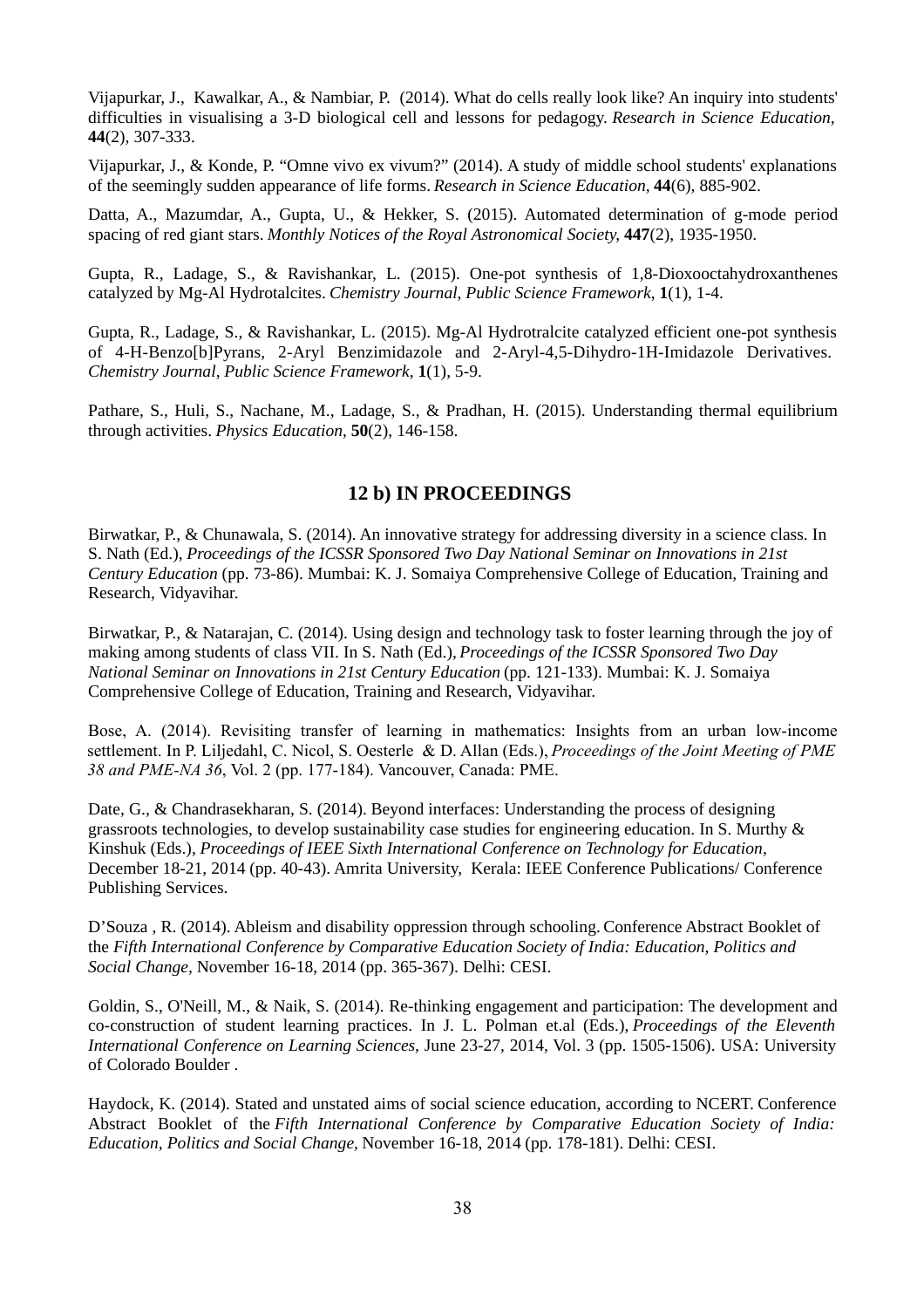Khaparde, R. B. (2014). It is never too late to introduce procedural understanding: A case of Physics laboratory course for undergraduate students. In L. Dvořák & V. Koudelková (Eds.), *Proceedings of ICPE-EPEC 2013: The International Conference on Physics Education* (pp. 736-741). Prague: Matfyzpress.

Kothiyal, A., Majumdar, R., Pande, P., Agarwal, H., Ranka, A., & Chandrasekharan, S. (2014). How does representational competence develop? Explorations using a fully controllable interface and eye-tracking. In Liu, C.-C. et al. (Eds.), *Workshop Proceedings of the 22nd International Conference on Computers in Education*, November 30- December 4, 2014 (pp. 738-743). Nara, Japan: ICCE 2014 organizing committee/Asia-Pacific Society for Computers in Education.

Majumdar, R., Kothiyal, A., Pande, P., Agarwal, H., Ranka, A., Murthy, S., & Chandrasekharan, S. (2014). The enactive equation: Exploring how multiple external representations are integrated, using a fully controllable interface and eye-tracking. In S. Murthy & Kinshuk (Eds.), *Proceedings of the Sixth IEEE International Conference on Technology for Education*, December 18-21, 2014 (pp. 233-240). Amrita University, Kerala: IEEE Conference Publications/ Conference Publishing Services.

Marcone, R. & Bose, A. (2014). Platform 3: Where foreground meets background. In P. Liljedahl, C. Nicol, S. Oesterle & D. Allan (Eds.), *Proceedings of the Joint Meeting of PME 38 and PME-NA 36*, Vol. 6 (p. 165). Vancouver, Canada: PME.

Naik, S., & Khan, T. (2014). Developing mathematical practices: building teachers' capacity to solve mathematics problems. Conference Abstract Booklet of the *Fifth International Conference by Comparative Education Society of India: Education, Politics and Social Change,* November 16-18, 2014 (pp. 432- 435). Delhi: CESI.

Pande, P., & Chandrasekharan, S. (2014). Categorization of multiple external representations by chemistry undergrads: An eye-tracking study. In Y.-J. Lee, N. T-L. Lim, K. S. Tan, H. E. Chu, P. Y. Lim, Y. H. Lim & I. Tan (Eds.), *Proceedings of the International Science Education Conference 2014* (pp. 1393-1415). Singapore: NIE.

Pande, P., & Chandrasekharan, S. (2014). Integration of multiple external representations in chemistry: A requirements-gathering study. In Liu, C.-C. et al. (Eds.), *Workshop Proceedings of the 22nd International Conference on Computers in Educatio*n, November 30- December 4, 2014 (pp. 732-737). Nara, Japan: ICCE 2014 organizing committee/Asia-Pacific Society for Computers in Education.

Pande, P., & Chandrasekharan, S. (2014). Eye-tracking in STEM education research: Limitations, experiences and possible extensions. In S. Murthy & Kinshuk (Eds.), *Proceedings of the Sixth IEEE International Conference on Technology for Education*, December 18-21, 2014 (pp. 116-119). Amrita University, Kerala: IEEE Conference Publications/ Conference Publishing Services.

Pathare, S. R., Huli S., Ladage S., & Pradhan H. C. (2014). Students' understanding of first law of thermodynamics. *Conference booklet of GIREP-MPTL International Conference*, July 7-12, 2014 (pp 330- 331). University of Palermo, Italy.

Raveendran, A., & Chunawala, S. (2014). Reflections on bringing in social justice concerns into science education: A study of higher secondary students negotiating a socioscientific issue.Conference Abstract Booklet of the *Fifth International Conference by Comparative Education Society of India: Education, Politics and Social Change,* November 16-18, 2014 (pp. 58-60). Delhi: CESI.

Srivastava, H., & Haydock, K. (2014). Environment issues in a few secondary science classrooms: Do larger questions of political economy enter? Conference Abstract Booklet of the *Fifth International Conference by Comparative Education Society of India: Education, Politics and Social Change,* November 16-18, 2014 (pp. 148-151). Delhi: CESI.

Takker, S. (2014). Bridging the gap between research & teaching through sensitive research methodology.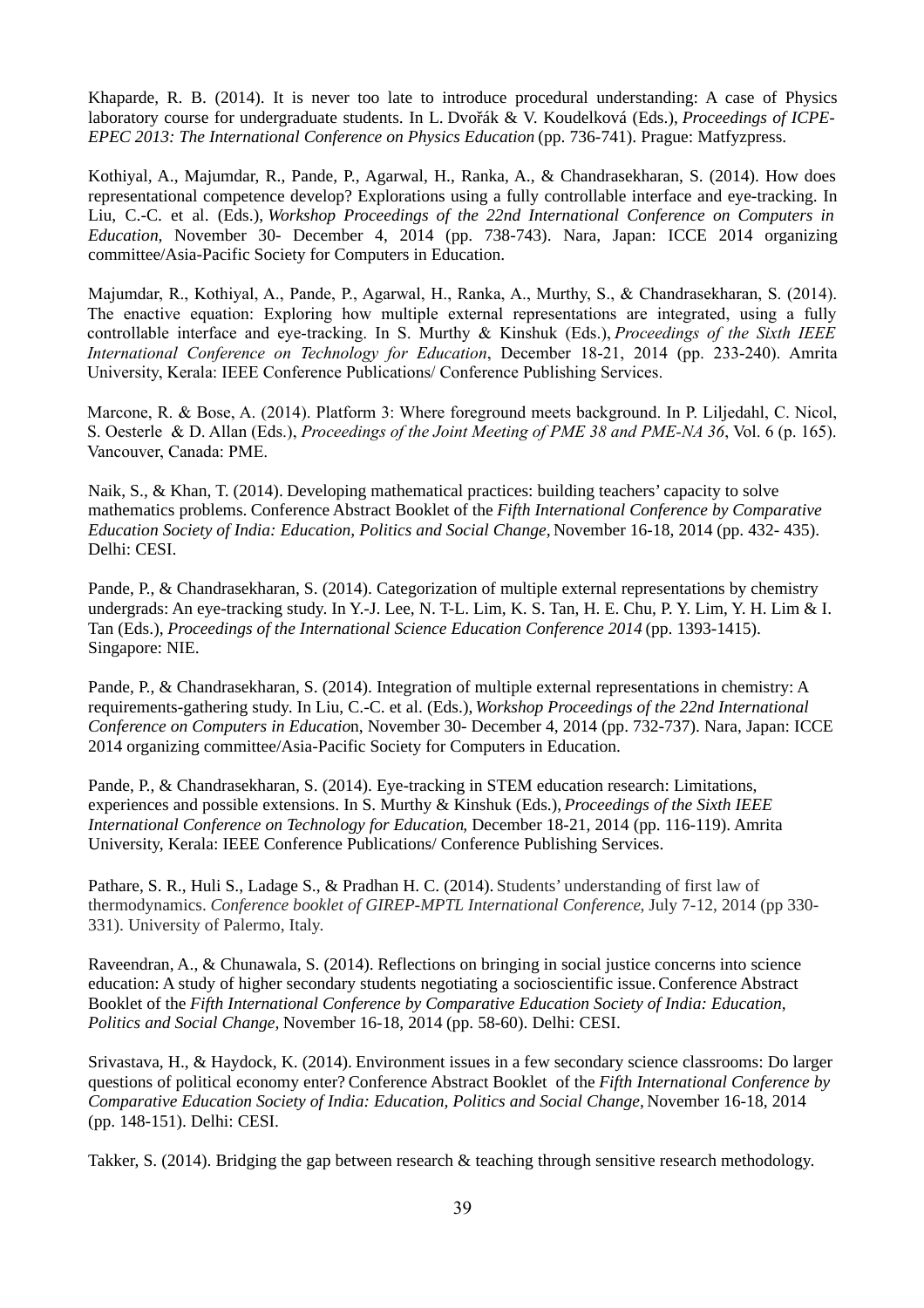Conference Abstract Booklet of the *Fifth International Conference by Comparative Education Society of India: Education, Politics and Social Change,* November 16-18, 2014 (pp. 416- 419). Delhi: CESI.

Date, G., & Chandrasekharan, S. (2015). Characterizing the grassroots innovation process, to develop valuedriven case studies for engineering pedagogy. Conference Abstract Booklet of *Third International Conference on Creativity and Innovations at Grassroots [ICCIG III],* January 19-22, 2015 (pp. 130-131). Ahmadabad: Indian Institute of Management.

### **12 c) WEB PUBLICATIONS**

Kharatmal, M. (August, 2014). Report of a workshop to review a course on science education, SCERT, Karnataka, RVEC, Bangalore.<http://teacher-ed.hbcse.tifr.res.in/documents/rvec-report>

Kharatmal, M. (September, 2014). A proposal to extend concept mapping to concept lattices for representing biology.<http://www.mn-summerschool2014.math.tu-dresden.de/>

Kharatmal, M. (October, 2014). Science through investigation for teacher professional development. [http://teacher-ed.hbcse.tifr.res.in/documents/science-through-investigation-for-teacher-professional](http://teacher-ed.hbcse.tifr.res.in/documents/science-through-investigation-for-teacher-professional-development)[development](http://teacher-ed.hbcse.tifr.res.in/documents/science-through-investigation-for-teacher-professional-development)

Kharatmal, M. (March 2015). Report of a workshop on module development on science through investigation, KV-ZIET, Mumbai. [http://teacher-ed.hbcse.tifr.res.in/documents/hbcse-kvs-ziet-workshop](http://teacher-ed.hbcse.tifr.res.in/documents/hbcse-kvs-ziet-workshop-report)[report](http://teacher-ed.hbcse.tifr.res.in/documents/hbcse-kvs-ziet-workshop-report)

### **12 d) IN BOOKS**

Chandrasekharan, S. (2014). Becoming knowledge: Cognitive and neural mechanisms that support scientific intuition. In L. M. Osbeck & B. S. Held (Eds.), *Rational Intuition: Philosophical Roots, Scientific Investigations* (pp. 307-337). New York: Cambridge University Press

Haydock, K. (2014). Cover illustrations for the book *"Never a dull moment"* by Sushil Joshi. Bhopal: Eklavya

Mishra K. K. (2014). Development of an innovative e-learning portal for science education in Hindi. In S. K. Jindal and P. Kumar (Eds.), *Information and Society* (pp. 25 – 30). New Delhi: Defence Scientific Information and Documentation Centre (DESIDOC), Defence Research and Development Organization (DRDO)

Haydock, K. (2015). Illustrations for the book *"Kandal ka kamal."* by Anu Gupta. Bhopal: Eklavya

### **12 e) BOOKS**

Dhakulkar, A., Mukherjee, C., Gadiraju, N., & Pakrashi, H. (2015). *Information booklet for digital literacy.* Mumbai: Tata Institute of Social Sciences

Dhakulkar, A., Mukherjee, C., Gadiraju, N., & Pakrashi, H. (2015). *Digital literacy course.* Mumbai: Tata Institute of Social Sciences

Mishra K. K. (2014). *Khanpan aur rasayan.* New Delhi, Vigyan Prasar (DST)

Mishra, K. K. (2014). *Gyan-vigyan: Shaikshik nibandh* (Book-3) (ed). Mumbai: HBCSE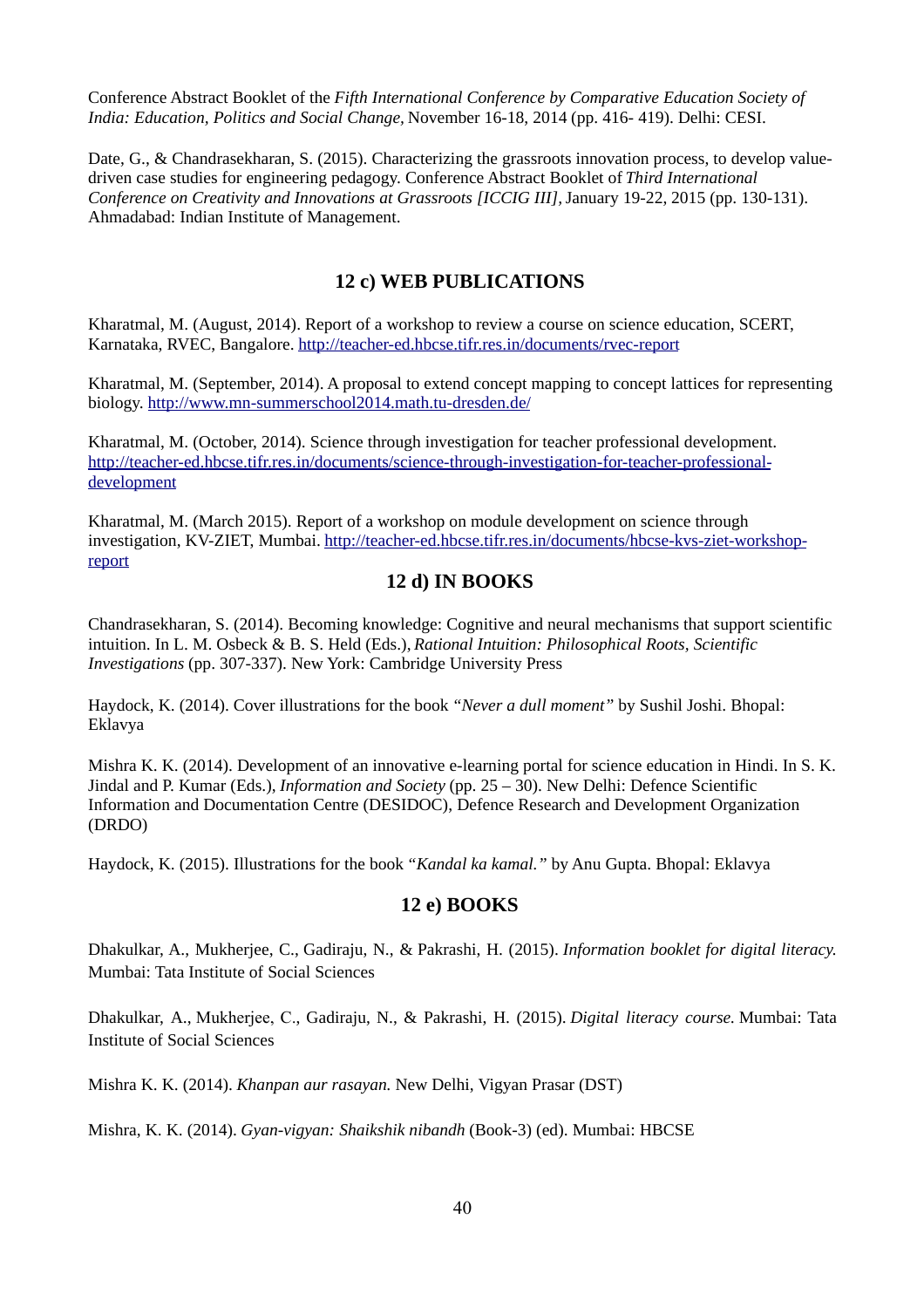Natarajan, C. & Kumar, A. (2014). *Atom and development* (V. D. Lale, Marathi Trans.). Mumbai: HBCSE

Pradhan, H. C., & Lale, V. D. (Coordinating Eds.). (2014). *Kumar vishwakosh – Jeevshastra and paryavaran (Junior encyclopedia – Biology and environment)* (Hard-bound edition)*, Part II.* India: Maharashtra Rajya Vishwakosh Nirmiti Mandal

Singh, V. (Ed.). (2014). *The Olympiads, an invitation (Olympiads, ek aamantran)-* Bilingual Booklet (English – Hindi). Mumbai: HBCSE

Sule, A. (2014). *A problem book in astronomy and astrophysics*. Romania: Cygnus Publishing House

### **BOOK REVIEW**

Mishra, K. K. (2014). Review of *Digital madhyam aur Hindi mein vigyan sanchar* (Editors: Om Vikas, Oum Prakash Sharma, Kinkini Dasgupta Misra, Manish Mohan Gore, published by Vigyan Prasar (DST) New Delhi), *Vigyan Ganga (BHU),* **3**(7), 97

### **12 f) TECHNICAL REPORTS/ INTERNAL REPORTS**

Dutta, S., & Natarajan, C. (2014). *Report on 'fun with boxes' workshop.* Mumbai: HBCSE

Sule, A., & Chopde, S. (2014). *Report of the Indian astronomy olympiad programme.* Mumbai: HBCSE

### **13. LECTURES / LECTURE COURSES GIVEN ELSEWHERE**

#### *M. C. Arunan, S. Ghumre & R. Shaikh*

Revamping undergraduate research and teaching using simple model systems, St. Xavier's College, Mumbai, February 27, 2015

#### *A. Bose*

- 1. Revisiting transfer of learning in mathematics: Insights from an urban low income settlement, University of South Africa (UNISA), Pretoria, August 21, 2014
- 2. Revisiting transfer of learning in mathematics: Insights from an urban low income settlement, Azim Premji University, Bengaluru, February 18, 2015
- 3. Exploring out-of-school measurement knowledge: Implications for school mathematics learning?, School of Liberal Studies, Ambedkar University, Delhi, March 10, 2015
- 4. Can exposure to work-contexts create opportunities for mathematics learning? A case of out-ofschool measurement knowledge, School of Educational Studies, Ambedkar University, Delhi, March 12, 2015

#### *S. Chunawala*

- 1. Research methods, K. J. Somaiya Comprehensive College of Education, Training and Research, Vidyavihar, January 2015
- 2. Nature of science, *Workshop on Module Development on Science through Investigation*, KV-ZIET, Mumbai, March 2, 2015
- 3. Reflections from Diagnostic Learning in Primary Science (DLIPS) project. *Annual Peer Learning Meet-3,* organized by Wildlife Conservation Trust and Eklavya, Bhopal, Panchmarhi, Hoshangabad, MP, March 14, 2015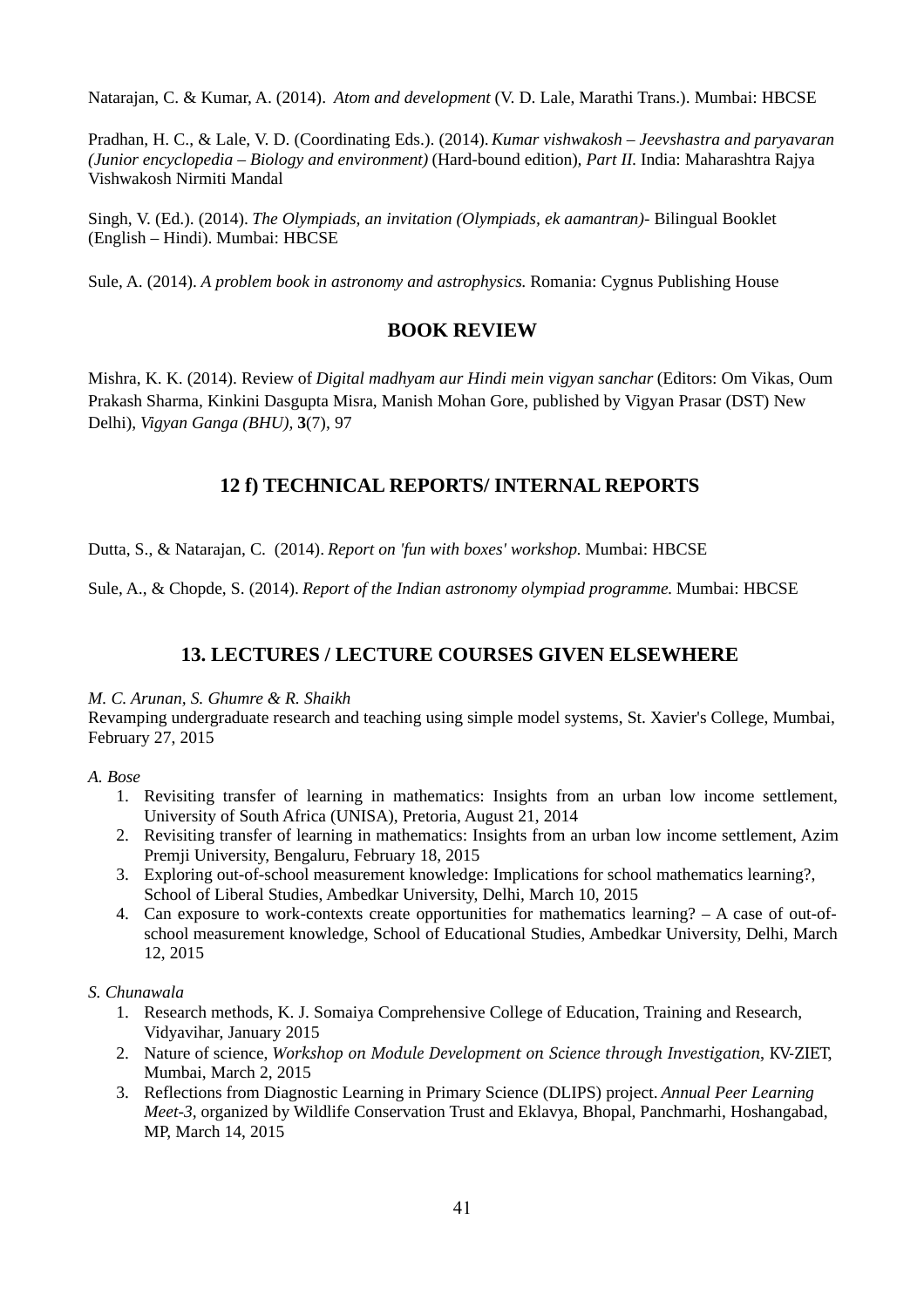### *P. De*

- 1. Mathematics (M101), Lecture Course for First Year students at CEBS, October- November, 2014
- 2. Differential equations and dynamical systems (M604), Lecture Course for Third Year students at CEBS, January-April, 2015
- 3. Graph theory (M1009), Lecture Course for Fifth year students at CEBS, January-April, 2015

### *N. D. Deshmukh*

- 1. Understanding students' conceptions, KV Panvel, June 13, 2014
- 2. Study of students' conceptions & misconceptions, Pushpanjali College of Education, Vasai, August 16, 2014
- 3. Understanding students' conceptions & misconceptions, The Lord Universal College of Education, Malad, August 20, 2014
- 4. Students' conceptions & misconceptions, Gokhale Education College, September 6, 2014
- 5. Use of technology in classroom for implementing remedial module to overcome school students' misconceptions. Paper presented at the *25th Asian Association for Biology Education (AABE) Conference*, University of Malya, Kuala Lumper, Malaysia, October 13-16, 2014
- 6. Why do school students' have misconceptions about life processes? Paper presented at the *25th Asian Association for Biology Education (AABE) Conference,* University of Malya, Kuala Lumper, Malaysia, October 13-16, 2014
- 7. 5E lesson plan approach & constructivism, Govt. B. Ed. College Akola, December 21, 2014
- 8. Constructivist approach in education, K M Azhar Husain B. Ed. college Akola, December 22, 2014
- 9. Constructivism, 5E lesson & students' conceptions, *Workshop organized by Rayat Education Society, Satara,* D. G. College Satara, January 17, 2015
- 10. Constructivism, 5E lesson & students' conceptions, *Workshop organized by Rayat Education Society, Satara,* Shri Shahu Maharaj Kolhapur, January 18, 2015
- 11. Constructivism, 5E lesson & students' conceptions, *Workshop organized by Rayat Education Society, Satara,* Sadhana High School Hadapsar, January 20, 2015
- 12. Dnyanrachanawad ani NCF 2005, *Raigad District Science & Mathematics Teachers Association Workshop,* English High School Jawali, Mangaon, Raigad, January 28, 2015
- 13. Constructivism, 5E lesson & students' conceptions, *Workshop organized by Rayat Education Society, Satara,* New English High School, Kamothe, February 6, 2015
- 14. My Ph.D research experiences, Smt K K College of Education, February 13, 2015
- 15. Constructivism, 5E lesson & students' conceptions, *Workshop organized by Rayat Education Society, Satara,* Rayat's Regional Office, Nagar, February 14, 2015
- 16. Collaborative learning as a teaching-learning method, *Science Utsav 2015,* organized by Vidnyan Parishad, Vashi, Gujarati Samaj Bhavan Vashi on February 21, 2015
- 17. Role of literature review, *Workshop organized by Somaiya College,* Mumbai, March 9, 2015
- 18. Learning & assessment in EVS, *Annual Peer Learning Meet-3,* organized by Wildlife Conservation Trust and Eklavya, Bhopal, Panchmarhi, Hoshangabad, MP, March 14, 2015
- 19. Research methodology, *Workshop organized by Department of Chemistry, Amravati University*, University of Amravati, March 19, 2015

### *R. D'Souza*

Vectors and analytic geometry, organized by Azim Premji Foundation, Dehradun, September 19-21, 2014

### *R. D'Souza, S. Takker and H.Mishra*

Divisibility*,* Vivek Education Foundation, School for Blind Children, February 2014

### *S. Godse & N. D. Deshmukh*

Survey of undergraduate students' misconceptions about molecular biology. Paper presented at the *25th Asian Association for Biology Education (AABE) Conference*, University of Malya, Kuala Lumper, Malaysia, October 13 – 16, 2014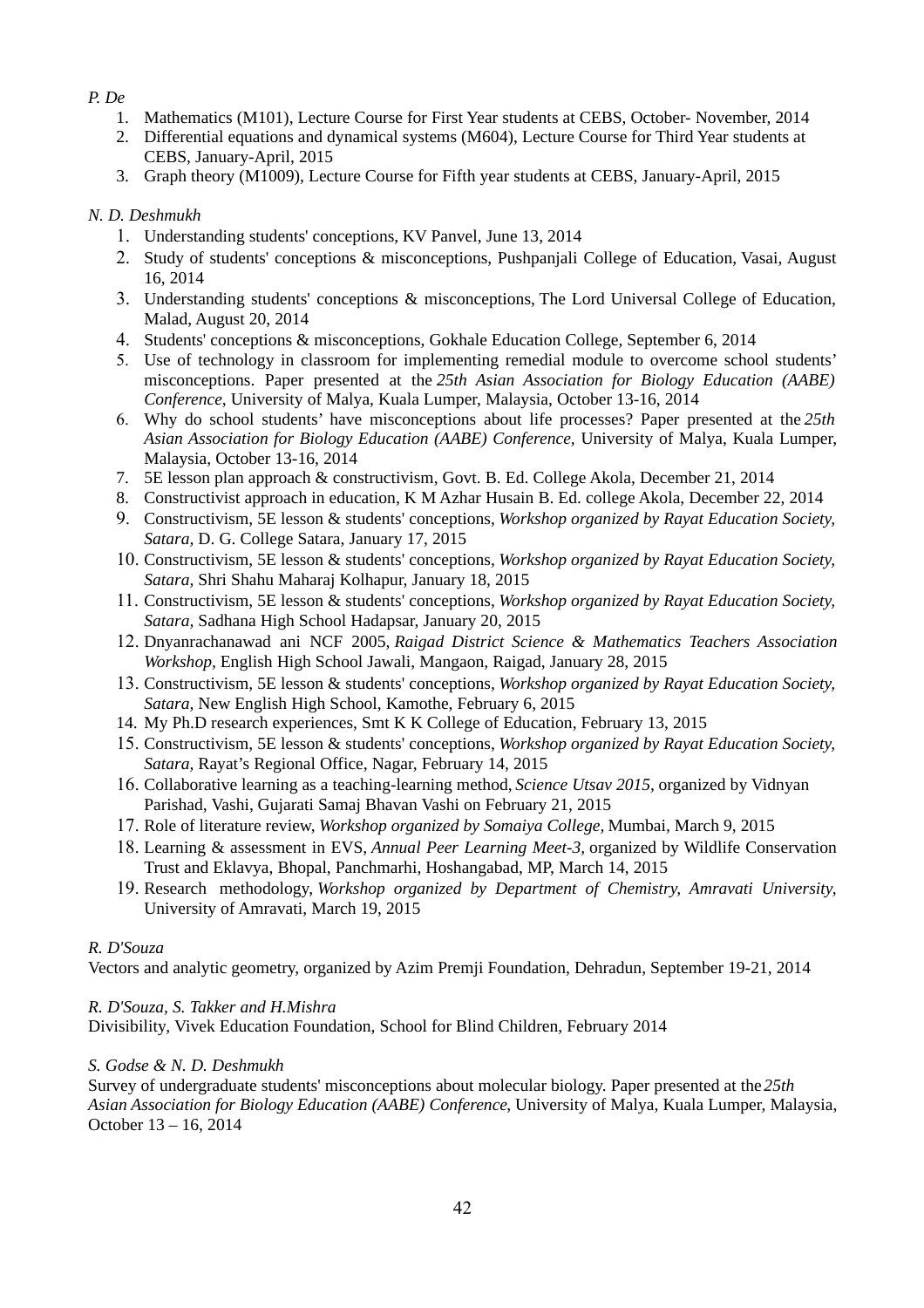#### *K. Haydock*

Constructivism, *Workshop Session for KV Teachers and Principals*, ZIET, Powai, Mumbai, July 16, 2014

#### *K. Haydock, S. Kabir, G. Singh, R. D'Souza*

The either sides of wonderment: Art in science and science in art, St Xavier College, Mumbai, January 16, 2015

#### *P. K. Joshi*

- 1. International Junior Science Olympiad (IJSO), Satara, October 1, 2014
- 2. International Junior Science Olympiad (IJSO), Bhuj, November 14, 2014

#### *R. B. Khaparde*

How to foster experimental abilities and skills in students?, *Science Academies refresher course in foundation of Physics,* organized by Indian Women Scientist's Association, IWSA, Navi Mumbai, December 23, 2014

#### *M. Kharatmal*

- 1. A POE (predict-observe-explain) approach for science activities. *Workshop for In-service Teachers TGT (Science)*, Kendriya Vidyalaya, Panvel, June 12, 2014
- 2. Concept mapping and Vee diagrams, The Lord Universal College of Education, Malad, October 31, 2014
- 3. Science through investigation for teacher professional development. *KV-ZIET* Mumbai, March 2, 2015

#### *S. Ladage*

- 1. Introduction to chemical education research, *Workshop on Chemistry Education Research*, organized by SRM University (Ramapuram campus), Chennai, August 2014
- 2. Introduction to POGIL, *Workshop* organized by Ruia College, Mumbai, February 2015

#### *A. Mazumdar*

- 1. Asteroseismology of red giants, 32<sup>nd</sup> Meeting of the Astronomical Society of India, IISER Mohali, March 20, 2014
- 2. Measurement of helium abundance in 16 Cyg, Max Planck Institute for Solar System Research in Gottingen, Germany, May 16, 2014
- 3. Physics 303: Electricity and Magnetism, course taught at UM-DAE Centre for Excellence in Basic Sciences, Mumbai, August-November 2014

#### *K K Mishra*

- 1. An introduction to HBCSE's e-learning portal in Hindi, *National Workshop on Development of Educational E-materials in Hindi*, organized by HBCSE at Vigyan Parishad Prayag, November 26, 2014
- 2. Atomic structure (special lecture), *National Workshop on Development of Educational E-materials in Hindi*, organized by HBCSE (TIFR) under the auspices of Vigyan Parishad Prayag, November 27, 2014

#### *H. C. Pradhan*

- 1. The history of the concepts of inertia and gravity up to the scientific revolution, C. K. Mazumdar Summer School, jointly organized by Indian Association of Physics Teachers and S.N. Bose Institute of Physics, Kolkata, June 26, 2014
- 2. Axiomatic approach to thermodynamics, C. K. Mazumdar Summer School, jointly organized by Indian Association of Physics Teachers and S.N. Bose Institute of Physics, Kolkata, June 27, 2014
- 3. Relation between mathematics and physics, *Workshop for post-graduate students in Physics,* IAPT Centre for Scientific Culture, Midnapore College, Midnapore, June 28, 2014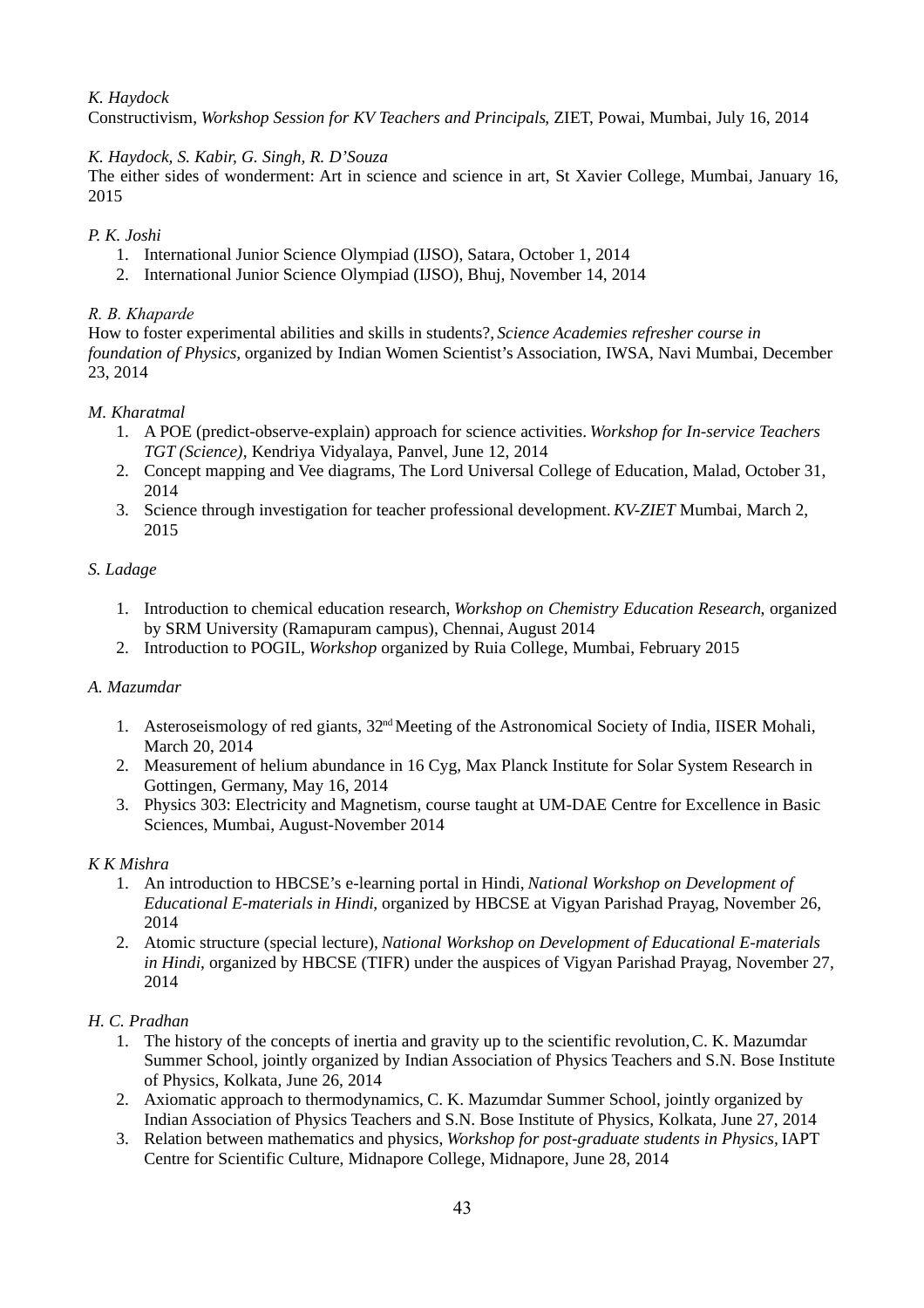- 4. Mechanics of rotational motion, *BASE Workshop for Physics Teachers,* K. J. Somaiya College of Science, Mumbai, July 5, 2014
- 5. Science and mathematics education Perspectives and prospects, Session on Challenges to Education in Modern India, *102nd National Science Congress* (organized by University of Mumbai), Nehru Centre, January 6, 2015
- 6. History of the concept of gravity up to Newton, *Students Seminar*, Regional Institute of Education, NCERT, Bhopal, February 27, 2015

#### *S. Naik*

- 1. Constructivism in teaching middle school mathematics, *Annual Teacher Education Program at Zonal Institute for Education of Teachers* (ZIET), Kendriya Vidyalaya Sanghathan, April 16, 2014.
- 2. Constructivism in practice of teaching mathematics*, Annual Teacher Education Program,* Kendriya Vidyalaya, Uran, June 1, 2014
- 3. Specialized Content Knowledge (SCK) for teaching mathematics, *SSA Training Program for Primary Mathematics Teacher*, Vikramgarh, Thane, July 24, 2014
- 4. Using special cases to solve mathematics problem, *Workshop on Mathematics Problem-solving for Pre-service Teachers,* St. Xavier's Institute of Teacher Education (XITE), Mumbai, August 20, 2014
- 5. Making conjectures and solving mathematics problems, *Workshop on Mathematics Problem-solving for Pre-service Teachers,* St. Xavier's Institute of Teacher Education (XITE), Mumbai, August 20, 2014
- 6. Two Units on: Pedagogy of mathematics education course, Course Lecture for M.A. Elementary Education students, Tata Institute of Social Sciences, Mumbai, Fall, 2014
- 7. Learning to teach mathematics, *4-day Workshop* including live teaching to 5th graders for pre-service teachers, St. Xavier's Institute of Teacher Education (XITE), Mumbai, November 5-8, 2014
- 8. Learning fractions and ratios, *4-day Teaching Workshop* for students of grade 5 from the schools affiliated with St. Xavier's Institute of Teacher Education (XITE), Mumbai, November 5-8, 2014

#### *J. Ramadas*

Visuospatial learning in school science, TIFR Centre for Interdisciplinary Sciences, Hyderabad, May 9, 2014; BARC Special Colloquium, March 20, 2015

#### *J. Ramadas & S. Padalkar*

Visuospatial reasoning in elementary astronomy, Workshop for teacher educators at the Centre for Cognitive and Neural Sciences, University of Hyderabad, May 8, 2014

#### *A. Sharma & S. Chunawala*

Attitudes of teachers towards inclusion. Paper presented in *Council for Teacher Education (CTE) Seminar*, Bengaluru, June 6 -7, 2014

#### *G. Singh*

Research methods in education: Using qualitative methods to investigate student questioning, Lecture for M.Ed. students, K. J. Somaiya Comprehensive College of Education, Training and Research, Mumbai, March 23, 2015

#### *K. Subramaniam*

- 1. Understanding and using vectors (Set of 3 lectures), for teacher educators and curriculum designers of Uttarakhand DIETs and Azim Premji Foundation, Dehradun, September 2014
- 2. What is pedagogical content knowledge? Why is it needed to teach maths?, PVDT College, Mumbai, February 2015

#### *A. Sule*

- 1. Introductory mathematics 2 (M200), Lecture Course at UM-DAE CBS, January-April, 2015
- 2. Use of computers in physics and astronomy, Refresher Course for UG teachers organized by D. G. Ruparel College, Mumbai, September 2014
- 3. Introductory mathematics 1 (M100), Lecture Course at UM-DAE CBS, August-November, 2014
- 4. Use of technology in mathematics Teaching, P. V. D. T College of Education For Women, SN.D.T.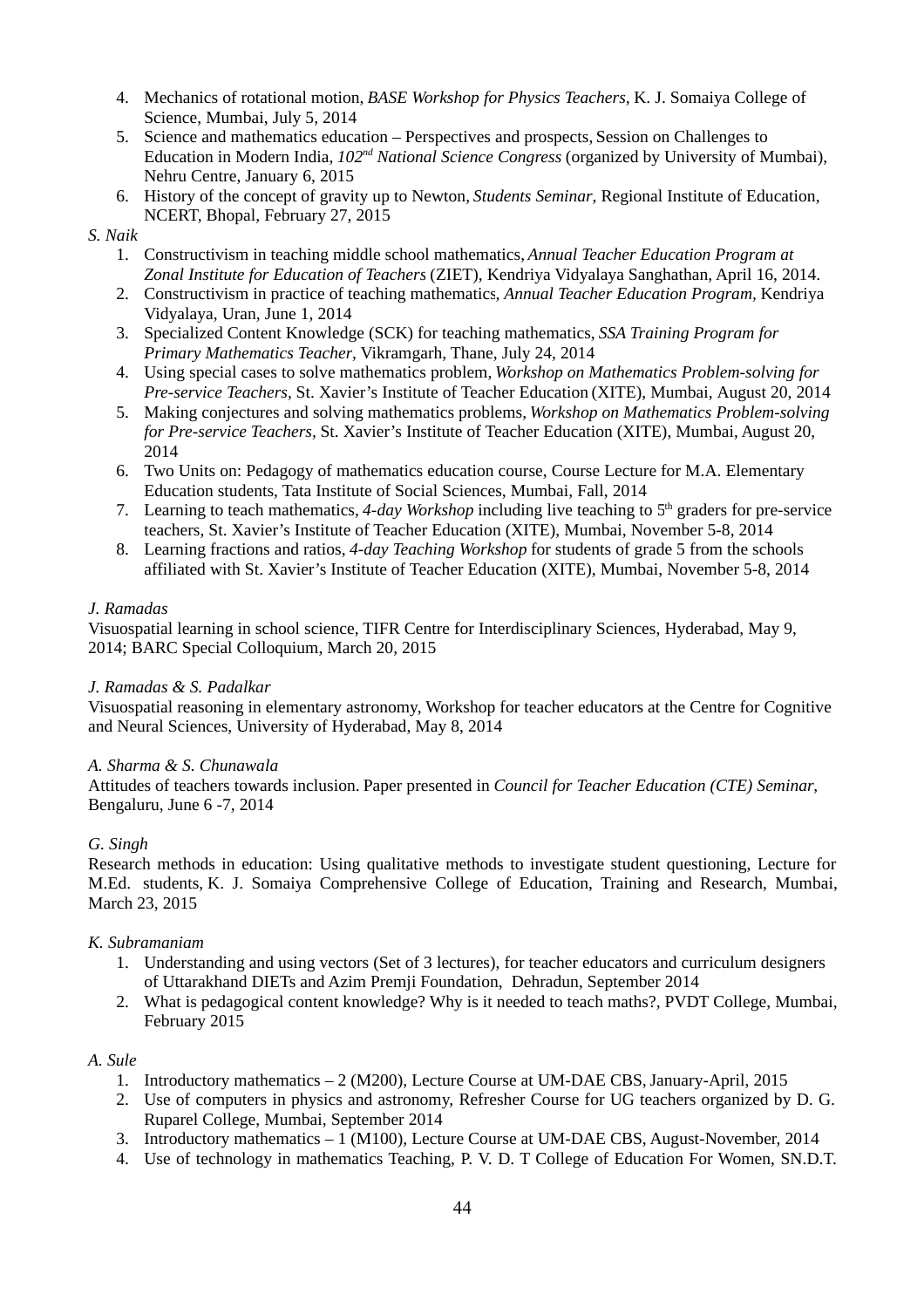University, Mumbai, March 2015

5. Fun with celestial orbits, Astronomy Club, IISER (Mohali), Mohali, March 2015

#### *A. Sule & A. Ghaisas*

NCSM capacity building workshop for olympiads (Four lectures), organized by Nehru Science Centre, Mumbai, April 2014

#### *S. Takker*

- 1. Confluence of research and teaching: Case study of a mathematics teacher, *Congress of European Research in Mathematics Education (CERME-9)*, Prague, Czech Republic, February 2015
- 2. Introduction to education research, Course lecture for students of M. A. Education course, Institute of Social Sciences, Hyderabad, February-March, 2015
- 3. Understanding teacher knowledge and practice: Focus on mathematics education research, Tata Institute of Social Sciences, Mumbai, March 2015

#### *R. Vartak*

International biology olympiads as well as innovation and experimentation in biology. Refresher Course organized by Zonal Institute of Education and Training (ZIET), Mumbai, December 30, 2014

#### *B. J. Venkatachala*

- 1. Inequalities in olympiad problems, Manipur University, Imphala, December 1-2, 2014
- 2. Polynomial equations in olympiad problems, NEHU, Shillong, Meghalaya, December 8-10, 2014

### **LECTURES, COLLOQUIA, SEMINARS 14. LECTURES BY VISITORS**

**Savitha Moorthy** (*Centre for Technology in Learning SRI International*), How media can support early science: Lessons from Sid, the science kid!, July 10, 2014

**Butool Abbas** (*CEO, Thinking Threads Design*), Towards a 'thinking and innovation' climate in Indian schools: Experiences, methodologies and the road ahead, August 7, 2014

**Anju Saigal** (*Founder-Director, Centre for Equity and Quality in Universal Education*), With teachers, for teachers: Creating video artifacts on teaching practices, September 25, 2014

**T. S. Saraswathi** (*Retd. Professor and Chair, Department of Human Development and Family Studies, Maharaja Sayajirao University of Baroda*), Culture as context for development: Perspectives from cultural developmental sciences, October 18, 2014

**Paula Heron** (*Department of Physics, University of Washington*), Designing and evaluating new approaches to science instruction, October 22, 2014

**Jill Adler** (*School of Education, University of the Witwatersrand, South Africa*), Mathematical discourse in instruction (MDI): A socio-cultural framework for describing and studying mathematics teaching, October 22, 2014

**Sibel Erduran** (*University of Limerick, Ireland*), Nature of science revisited: Towards a holistic account of nature of science in science education, October 22, 2014

**Neeraja Raghavan** (*Azim Premji University, Bangalore*), Emergence of the reflective practitioner from the in-service teacher, November 5, 2014

**Aneshkumar Maharaj** (University of KwaZulu- Natal), Mathematics e-learning and diagnostics. December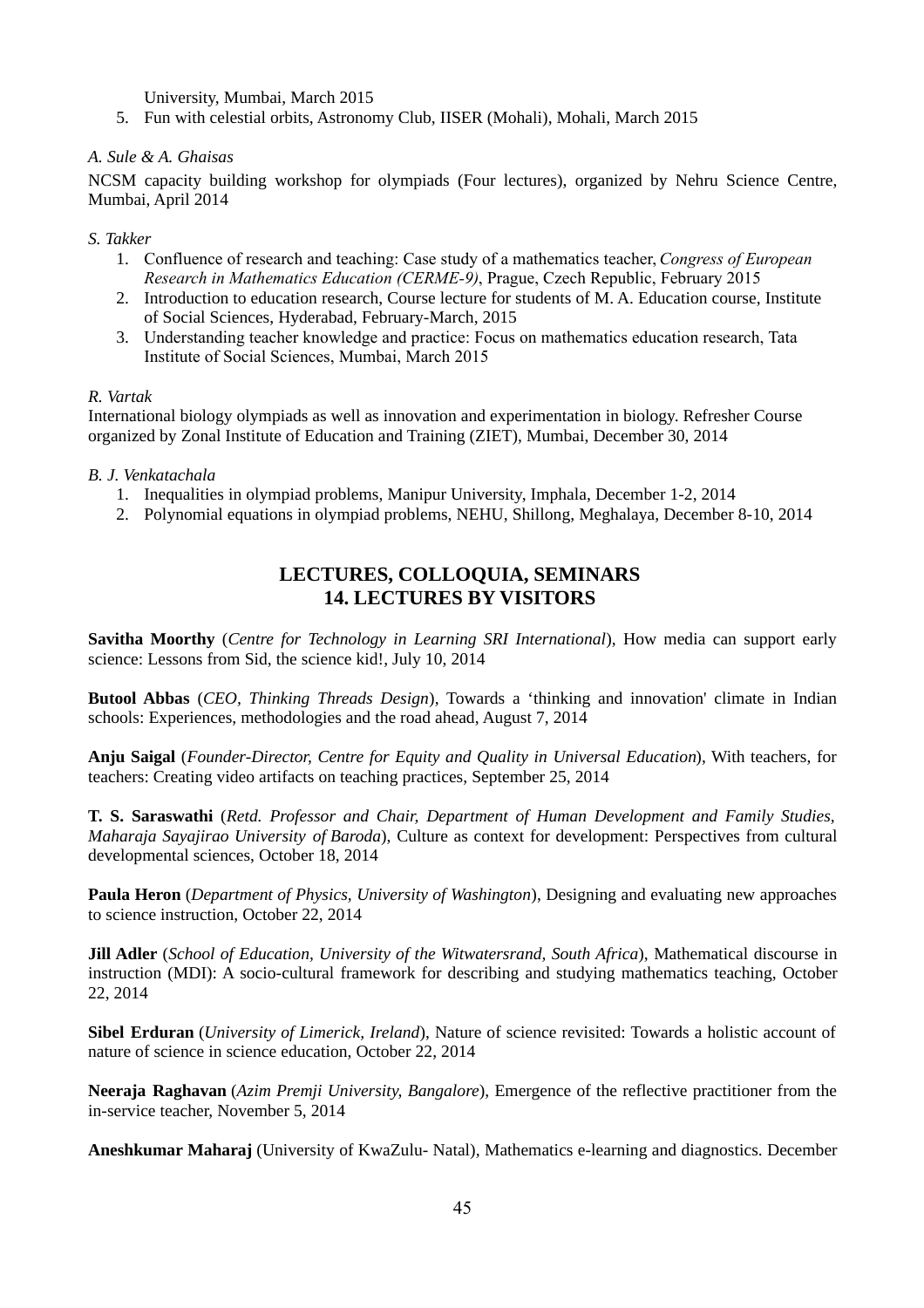18, 2014

**Helen Longino** *(Professor, Stanford University)*, Pluralism in the sciences of behaviour, January 1, 2015

**Jean Michel Delire** *(Lecturer, Haute Ecole de Bruxelles & at the University of Brussels)*, Classroom activities based on ancient India mathematics, January 2, 2015

**Sundar Sarukkai** (*Professor and Director, Manipal Centre for Philosophy and Humanities*), Indian experiences with science: Considerations for history, philosophy, and science education, March 27, 2015

### **V. G. Kulkarni Memorial Lecture**

**Ranjan R. Kelkar** (*Former Director of Indian Meteorological Department, New Delhi; Currently the Chair of the Science Committee of Bal Bharati, Pune*), Climate change and the new generation (lecture in memory of Shri V G Kulkarni, its founder director), HBCSE, September 18, 2014

### **Lectures at Olympiads Valedictory Functions and Infosys Functions**

**Ramana Athreya** (*Physics Olympiad Valedictory Function*), The universe of diversity, April 21, 2014 **Anish Ghosh** (*Mathematics Olympiad Valedictory Function*), Equidistribution of sequences, May 19, 2014 **A. Raghuram** (*Mathematics Olympiad Valedictory Function*), Arthmetic mysteries, May 19, 2014 **Ravi Raghavan** (*Chemistry Olympiad Valedictory Function*), The chemical industry and society, June 6, 2014

**Jayaram Chengular** (*Astronomy Olympiad Valedictory Function*), Frontiers of radio astronomy, June 7, 2014

**S. Shivaji** (*Biology Olympiad Valedictory Function*), Exobiology: Search for extraterrestrial life, June 12, 2014

**Rohini Godbole** (*Infosys Awards Function*), Higgs discovery and after, December 22, 2014 **Sanjeev Galande** (*Infosys Awards Function*), From genome to epigenome, December 22, 2014

#### **NIUS Seminars**

**Avinash Deshpande** *(Raman Research Institute, Bangalore),* Fascinating life stories of pulsars, February 21, 2015

### **LECTURES, COLLOQUIA, SEMINARS LECTURES BY TIFR MEMBERS (HBCSE, Mumbai)**

*K. Haydock,* Vision-presentation on work done in the STEAM lab, HBCSE Review, October 19, 2014

*S. Chunawala,* Problem solving & real-life situations, Nurture Programme organized for NTS scholars, November 2014

*R. D'Souza,* Critical ethnography, January 29, 2015; Critical ethnography in education, March 12, 2015

### **Seminars At Annual Research Meet, November 12-14, 2014**

*N.D. Deshmukh,* My experiences about 25th AABE conference

*R. D'Souza,* Building theory on ableism & disability oppression

*K. Haydock,* Constructionism

*M. Kharatmal,* Analyzing links in concept maps: A conceptual change approach

*M. Kharatmal,* A proposal to extend concept mapping to concept lattices for representing biology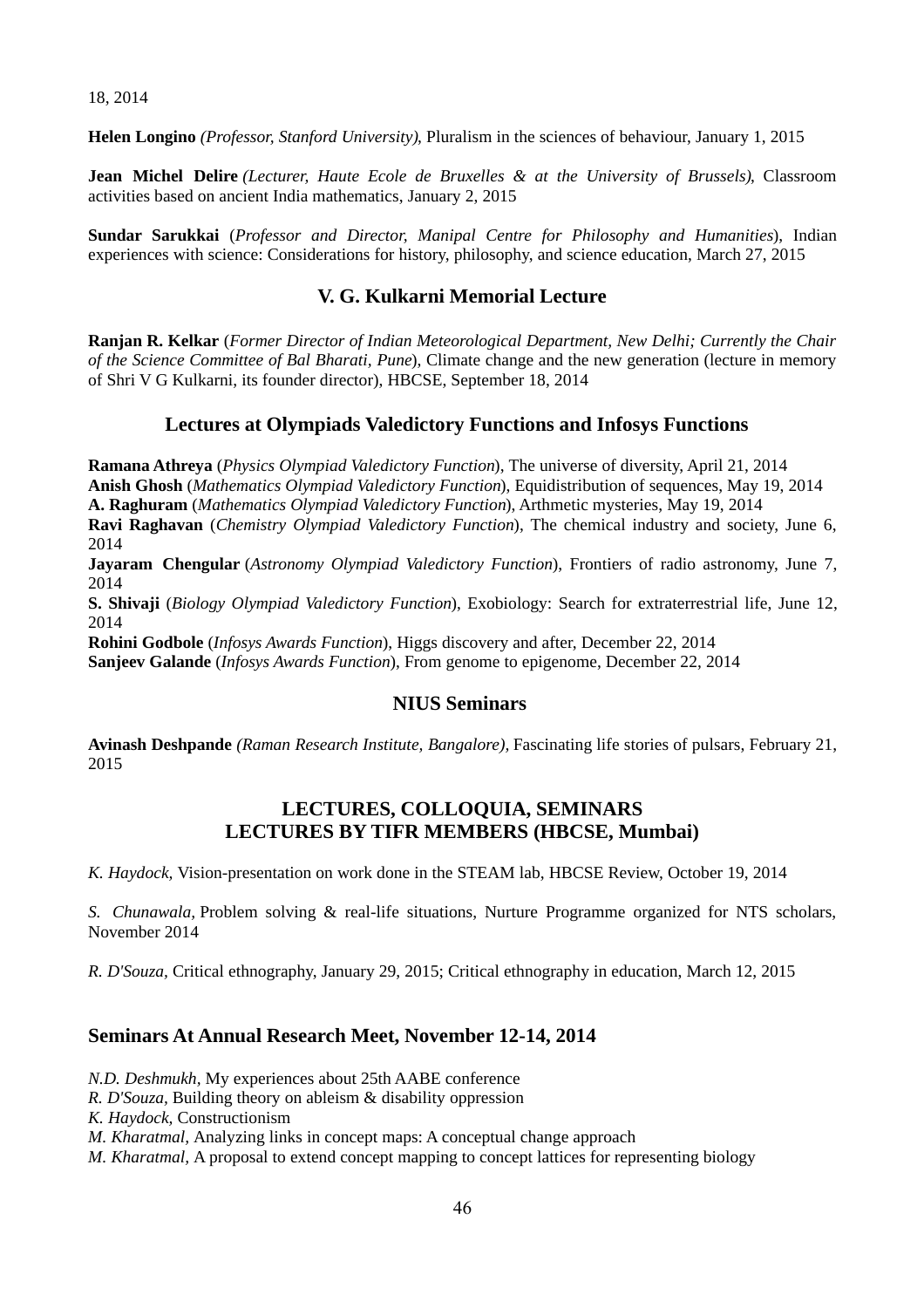*S. Naik,* Investigating teachers' engagement with mathematical practices: A study of mathematics teachers' problem solving

*P. Pande et.al,* How does representational competence develop? Exploration using a fully controllable interface and eye-tracking

*P. Pande,* Categorization of multiple external representations by chemistry undergrads: An eye*tracking study* 

*D. D. Pednekar,* Implementation of KOHA: Free open source Library Management software in HBCSE library from November 2014

- *J. Rahaman,* Action based analysis of students' strategies during area measurement
- *J. Ramadas,* Visuospatial learning in school science
- *R. Shaikh,* Chat Studio: Learning arithmetic in social-virtual environment
- *A. Sharma,* Exploring attitudes of students, parents, teachers toward inclusive education
- *G. Singh,* Question generation by students in science classroom
- *H. Srivastava*, Exploring the ecology economy discourse in high school science
- *S. Takker,* Characterizing teaching practice: A case study

*S. Varadarajan,* Understanding the age/class appropriateness of the students to internalize the various phases of inquiry effectively

### **In-House talks at workshops organized in collaboration with HBCSE**

#### *N.D. Deshmukh*

Role of OER in teacher education, *State Level Workshop on Blended Learning- Pathways to Success,*  organized by Chembur Sarvankash Shikshanshastra Mahavidyalaya, HBCSE, March 17, 2015

#### *S. Chunawala*

- 1. Introduction to Research methodology and its framework, *YCMOU Workshop*, August 3, 2014
- 2. Research methods and preparing for research proposal, *YCMOU Workshop,* September 14, 2014
- 3. Research method and frameworks, *YCMOU Workshop,* September 28, 2014
- 4. Guidance to write a research proposal, *YCMOU Workshop,* December 28, 2014
- 5. Statistical methods and the experimental designs, *YCMOU Workshop,* January 18, 2015

#### *S. Ladage*

Trends in chemical education research, *Workshop on Introduction to Chemistry Education Research*, organized by Homi Bhabha Centre for Science Education (HBCSE), Mumbai, April 2014

#### *S. Naik*

Learning to solve mathematics problems for middle school and secondary school teachers, *A four-day Residential Workshop,* HBCSE, Mumbai, May 28-31, 2014

#### *H. C. Pradhan*

Introductory biostatistics, *International Biology Olympiad Orientation-cum-Selection Camp 2014*, June 8, 2014

### **15. GRADUATE COURSES**

### **HBCSE Graduate School**

### GRADUATE COURSES FOR SEMESTER I

#### **Cognition, Cognitive Development and Learning** *(Sanjay Chandrasekharan)*

#### **Philosophy of Education** *(K. Subramaniam and G. Nagarjuna)*

**History of Science** *(Arvind Jamkhandi)*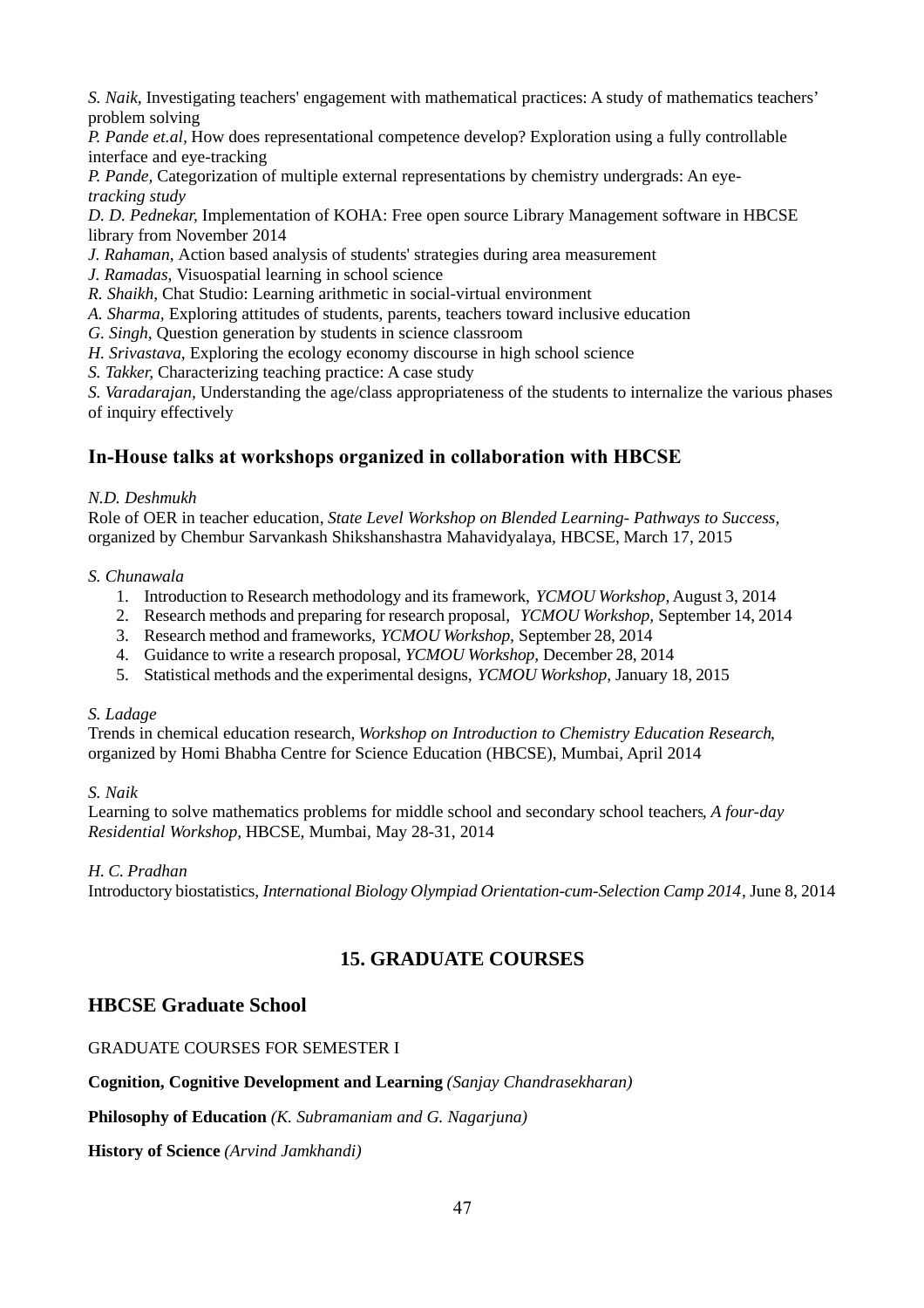#### GRADUATE COURSES FOR SEMESTER II

**Advanced Topics on Cognition** *(Sanjay Chandrasekharan)*

**Reading Course on Motivation** *(Sanjay Chandrasekharan)*

**Introduction to Mathematics Education** *(K. Subramaniam, Shweta Naik, Shikha Takker, Rossi D'Souza )*

**School Teaching Experience** *(K. Subramaniam, Shweta Naik, Tuba Khan)*

**Methods of Science, Technology & Mathematics Education Research** *(Sugra Chunawala, Aniket Sule, Shubhangi Bhide)*

**Philosophy of Science** *(G. Nagarjuna)*

#### **PhD THESES**

**Mashood K. K :** Developing a comprehensive concept inventory in rotational kinematics: A diagnostic tool to probe misconceptions and pitfalls in reasoning. *(Supervisor: Vijay Singh)*

## **TRAINING National Initiative in Undergraduate Science, HBCSE**

#### **Physics**

*Debashis Saha* (IISER, Kolkata); Quantum communication protocol; (Prasanta Panigrahi, IISER, Kolkata)

*Sourav Sarkar* (IISER, Kolkata); Atmospheric neutrino and mixing angles in 2-neutrino and 3 neutrino oscillation formalisms; (D.P. Roy, HBCSE, Mumbai)

*Leya Lopez L* (IISER, Kolkata); Electronic properties of semiconductor nanostructures; (Vijay Singh, HBCSE, Mumbai)

*Subrata Mandal* (IISER, Kolkata); Geometric measures and applications of quantum entanglement; (Prasanta Panigrahi, IISER, Kolkata and Vijay Singh, HBCSE, Mumbai)

*Virendra Ranga* (Hansraj College, New Delhi); Solar and reactor neutrino oscillation in two and three neutrino mixing formalism; (D.P. Roy, HBCSE, Mumbai)

*Renita Benjamin Saldanha* (V.G. Vaze College, Mumbai); Solar and reactor neutrino oscillation in two and three neutrino mixing formalism; (D.P. Roy, HBCSE, Mumbai)

*Sachin Grover* (Shri G.T.B. Khalsa College, New Delhi); Soliton solutions of non-linear schrodinger equation with periodic boundary conditions; (Vivek Vyas, IMS, Chennai and Vijay Singh HBCSE, Mumbai)

*Umang Gupta* (IIT, Delhi); Asteroseismology of red giant stars; (Anwesh Mazumdar, HBCSE, Mumbai)

*Bhakti Chitroda* (MSU, Vadodara); Behaviour of soft springs; (Rajesh Khaparde, HBCSE, Mumbai)

*Sohitri Ghosh* (IISER, Kolkata); Studies on the characteristics of light emitting diodes and studies on thermal properties of incandescent bulb; (Rajesh Khaparde, HBCSE, Mumbai)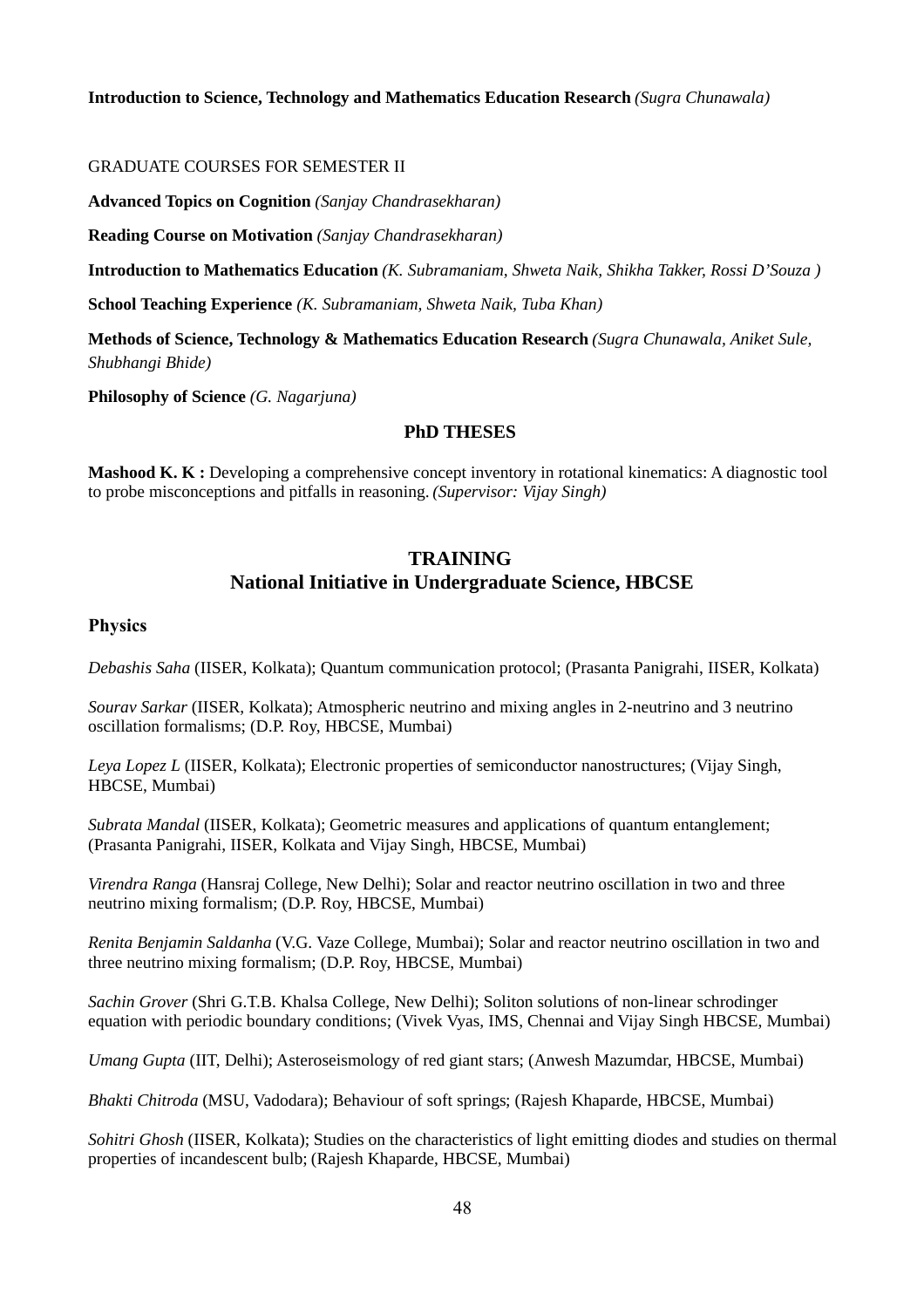#### **Chemistry**

*Athulya Ram S* (IISER, Thiruvananthapuram); Influence of electrolytes and crown ether on physicochemical properties of Triton X-100 solutions; (P A Hassan, BARC, Mumbai and Indrani Das Sen, HBCSE, Mumbai)

*P. Shubham Parashar* (IISc, Bangalore); Towards the exact factorization of the molecular wavefunction; (Swapan Ghosh, BARC, Mumbai)

*Soumav Nath* (IISER, Kolkata); To study the effect of annealing and acid treatment on nafion thin film using 4pbi as the fluoroscent dye; (Anindya Datta, IIT, Mumbai)

*Aakash Kumar Sinha* (Hindu College, New Delhi); Green synthesis of 2,3-Diphenyl Quinoxaline using reusable lewis acid catalysts. (Lakshmy Ravishankar, KET's Vaze College, Mumbai; Gomathi Shridhar, V K Menon College, Mumbai and Savita Ladage, HBCSE, Mumbai)

### **17. POPULAR SCIENCE LECTURES**

#### *N. D. Deshmukh*

- 1. Science & mathematics for a sustainable world, Maharashtra Vidyalaya, Goregaon, November 8, 2014
- 2. How to prepare for Homi Bhabha bal vaidnyanik examination? Safe Hands Institute, Akola, December 19, 2014
- 3. Hands on experiments, Guru Nanak School, Akola, December 19, 2014
- 4. Collaborative learning, Pethe High School, Nashik, February 28, 2015

#### *A. Ghaisas*

- 1. Indian space program with Chandrayan and Mangalyan, Lecture for first year students of Ruia College, organized by Madyamumbai Marathi Vidnyan Parishad, Ruia College, November 21, 2014
- 2. The size of our known universe, Public Lecture, Chandur Railway Station Region near Amarawati, organized by an NGO "Amhi Sare", February 21, 2015
- 3. *Antaralatil Manav (Man in Space, in Marathi),* Public Lecture, Chhatrapati Shiwaji Auditorium, Amarawati, organized by an NGO "Amhi Sare", February 22, 2015
- 4. Astronomy for the beginners; The size of our known universe; Astronomy olympiad activities at HBCSE, *Full day workshop for Students, Teachers and Parents*, organized by an NGO "Amhi Sare", Achalpur, February 23, 2015
- 5. Astronomy for the beginners; Antaralatil Manav, *Full day Workshop for Students, Teachers and Parents,* organized by an NGO "Amhi Sare", Amarawati, February 25, 2015
- 6. Antaralatil Manav; Session of night sky observation with Telescopes, Public Outreach Program for Students, Teachers and Parents, organized by an NGO "Amhi Sare", Warud, February 25, 2015
- 7. Astronomy for the beginners; Our solar system, Astronomy olympiad activities at HBCSE, *Full day workshop for Students, Teachers and Parents*, organized by an NGO "Amhi Sare", Anjangaon, February 24, 2015
- 8. Astronomy for the beginners; The size of our known universe; Astronomy olympiad activities at HBCSE, *Full day workshop for Students, Teachers and Parents*, organized by an NGO "Amhi Sare", Chikhaldara, February 26, 2015
- 9. The size of our known universe, Public Lecture for Students, Teachers and Parents, organized by an NGO "Amhi Sare", Ner, near Akola, February 26, 2015
- 10. Antaralatil Manav; Astronomy olympiad activities at HBCSE, Half-day Workshop for Students, Teachers and Parents, organized by Saraswati Vidya Prasarak Mandal and an NGO "Amhi Sare", Saraswati college, Akola, February 27, 2015
- 11. Antaralatil Manav, Public lecture organized by Rajarshi Shahu Maharaj Engineering College in collaboration with an NGO "Amhi Sare", Buldana, February 27, 2015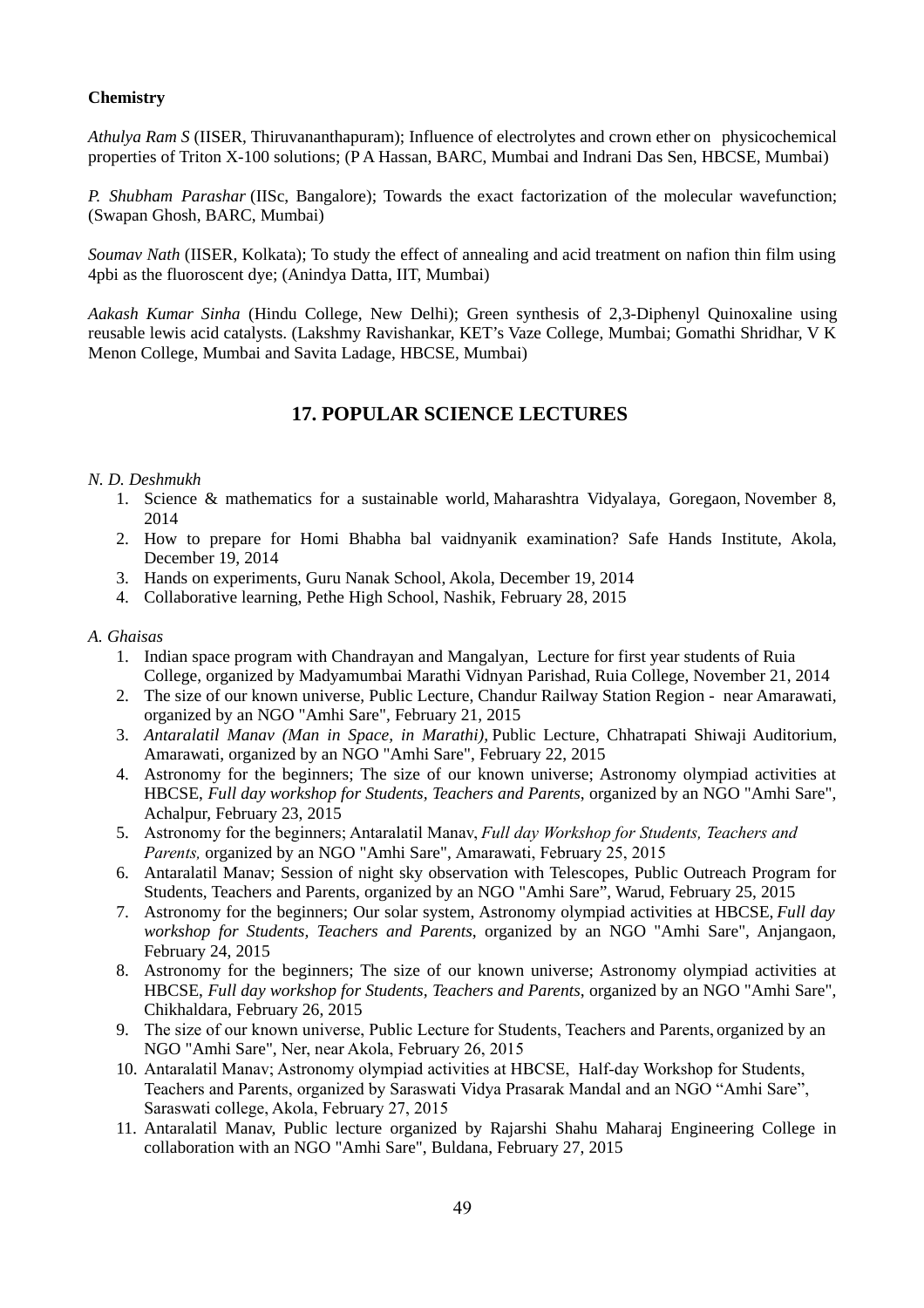#### *A. Ghaisas & K. Hambir*

Astronomy for the beginners, *Hands-on Science Workshop*, Radhabai Memorial Centre, Kurchorem, Goa, November 11, 2014

#### *A. Ghaisas &. A. Vaishampayan*

The small and the big of the universe and mathematics laboratory activity, *One-day Workshop* for St. Xavier's High School for boys, Mumbai, December 5, 2014

#### *S. Ghumre*

Simple model systems based research activities, National Science Day, February 27, 2015

#### *V. D. Lale*

- 1. Chemistry activities for teachers, Dhaygude Activity Centre, Solapur on September 6, 2014
- 2. Chemistry activities for teacher developers, RSC Programme, HBCSE, Mumbai on October 4, 2014

#### *H. C. Pradhan*

- 1. Opportunities for research in physics (Marathi), *Vocational Guidance Camp for Students,* Joint Initiative of Daily Loksatta and Marathi Vidnyan Parishad, Chunabhatti, Mumbai, April 5, 2014
- 2. What can we learn from science education in Israel? Address by the Chair, *Seminar on Education in Israel,* organized by the Consulate of Israel and Observer Research Foundation, Sathaye College, Parle, Mumbai, April 28, 2014
- 3. Exciting careers in science, *Workshop for National Science Talent Search Scholars*, November 6, 2014
- 4. Face to face with scientists, Question and answer session, National Children's Science Congress, Bengaluru, December 27, 2014
- 5. Rise of the scientific method Concept of gravity as an exemplar (Marathi), *National Science Day Seminar,* Marathi Vidnyan Parishad, Thane, March 18, 2015

#### *J. Ramadas*

How and Why of Learning Science, "Chai and Why", Prithvi Theatre, March 1, 2015

#### *R. Shaikh*

- 1. Activity on approximate number sense, FOS, TIFR, Mumbai, November 23, 2014
- 2. Sugar learning platform demonstration and tree mapping activity, National Science Day, February 27, 2015

#### *R. Shaikh & J. Rahman*

How many? "Chai and Why?", Ramnarain Ruia College, July 20, 2014

#### *K. Subramaniam*

- 1. How children learn, Junoon's "Mumbai Local" Programme, Mumbai, July 2014
- 2. Scientific temper: Some issues and questions, the *Fourth Research Scholars' Confluence*, IIT Bombay, March 2015
- *A. Sule*
	- 1. Telescopes of the future (Marathi), Aseemit Astro Club, Pune, August 23, 2014
	- 2. India's mars mission (English), Cathedral and John Cannon School, Mumbai, October 17, 2014
	- 3. Astronomy, astrology and scientific temper (English), *NTSE nurture camp* organized by HBCSE (TIFR), Mumbai, November 4, 2014
	- 4. Astronomy, astrology and scientific temper (Marathi), Kaivalya Hospital, Thane, November 23, 2014
	- 5. Telescopes of the future (Marathi), Skywatchers Astro Club, Pune, December 21, 2014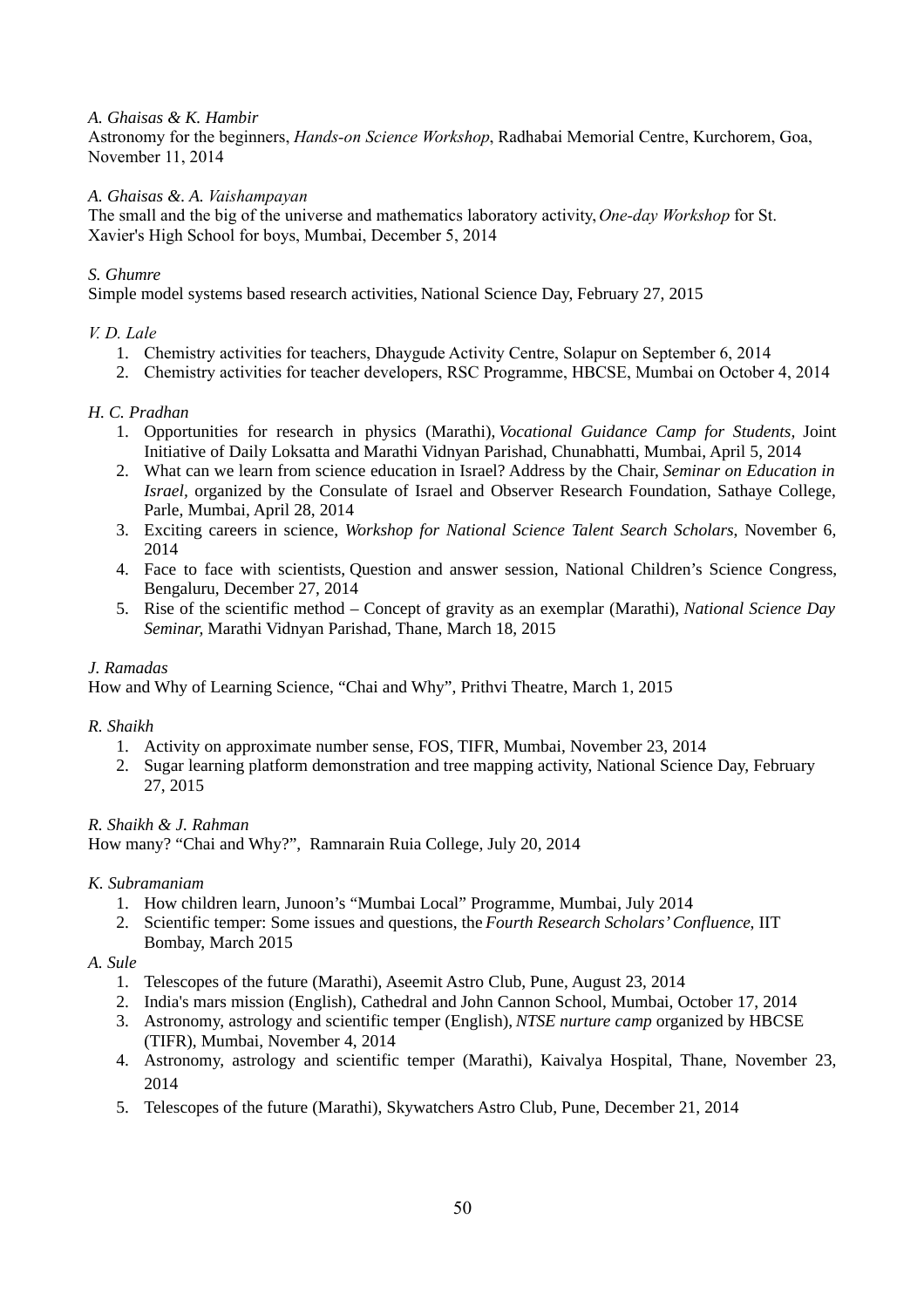### **17. POPULAR SCIENCE ARTICLES**

*J. Advani & D. Karnam* Tribute to Obaid Siddiqi: Bringing science to society, *eSS Tribute*, July 27, 2014

*P. Birwatkar & S. Chunawala* Science teaching with a difference, *Teacher Plus*, February Issue, 24-26, February 3, 2015

#### *P. De*

A golden maximum, *Mathematical Spectrum,* **46**(3)*,* 132-133, May 2014

### *N. D. Deshmukh*

- 1. Tata Institute of Fundamental Research (TIFR) , *Mitra,* August 2014
- 2. The Indian Space Research Organization (ISRO) , *Mitra,* November 2014
- 3. Article Series on: Constructivism and inquiry-based learning. *Shri Shivaji Education Society Souvenir*, December 2014
- 4. Council of Scientific & Industrial Research (CSIR), *Mitra,* January 2015

#### *R. D'Souza & S. Takker*

Learning mathematics through puzzles, *At Right Angles,* **3**(2), 18-22, July 2014

#### *A. Ghaisas*

- 1. Prashna mazya manatla (Set of 31 articles answering questions asked by students in rural areas near Pune), Column in Marathi Newspaper *Prabhat* (Pune), April 15 to June 15, 2014
- 2. Antaralatil manav (Marathi), Media Watch (Special Deepavali Issue), 171- 184, October 2014
- 3. Sasaa ani kaasav; Shahaamrug; Shahana unta; Vaghiniche doodh; Manjari dole mitoon doodh pite; Kabootarachi andi (Set of 6 articles), Column in Marathi bi-monthly *Aksharshilpa,* October 2014 to present.

#### *K. K. Mishra*

- 1. Nanoscience and its applications. *Dream 2047*, **17**(6), 32-34, March 2015
- 2. Ativilakshan hai Graphene, *Avadh-Archana*, 27-28, May-July 2014
- 3. Udaarmana Dr Subodh Mahanti, *Vigyan,* 39-41, August 2014.
- 4. Jeevan mein Nano-takaneek kii Upadeyata, *Electroniki Aapke Liye,* **28**(9), 21-23, September 2014
- 5. Vedic Saraswati ki Khoj, *Vigyan*, 5-7, September 2014
- 6. Dr. Prafulla Chandra Ray- Bharat mein rasayan vigyan ke janak, *Avadh-Archana,* 28-30, November 2014
- 7. Vigyan-Ateet ke Aaiiye mein January, *Avishkar*, 39-42, January 2015
- 8. Vigyan-Ateet ke Aaiiye mein February, *Avishkar,* 15-20. February 2015
- 9. Vigyan-Ateet ke Aaiiye mein March, *Avishkar*, 19-24, March 2015
- 10. Shiksha ke liye portal ka vikas: Homi Bhabha Kendra ki pahal, *Hindi Garima,* 45-46, March 2015

#### *D. Prabhu*

The lingering effect of labels, *Teacher Plus*, February Issue, 40-41, February 3, 2015

### *H. C. Pradhan*

- 1. Obituary of Professor B.M. Udgaonkar Moolbhoot Vaidnyanik ani Shikshantadnya, *Marathi Vidnyan Patrika*, February 2015
- 2. Pavlopavli vidnyan (in Marathi), *Lokprabha*, January 9, 2015

### *A. Srivastava*

Drawing out the structure of DNA, *Teacher Plus*, November Issue, 46-49, November 3, 2014